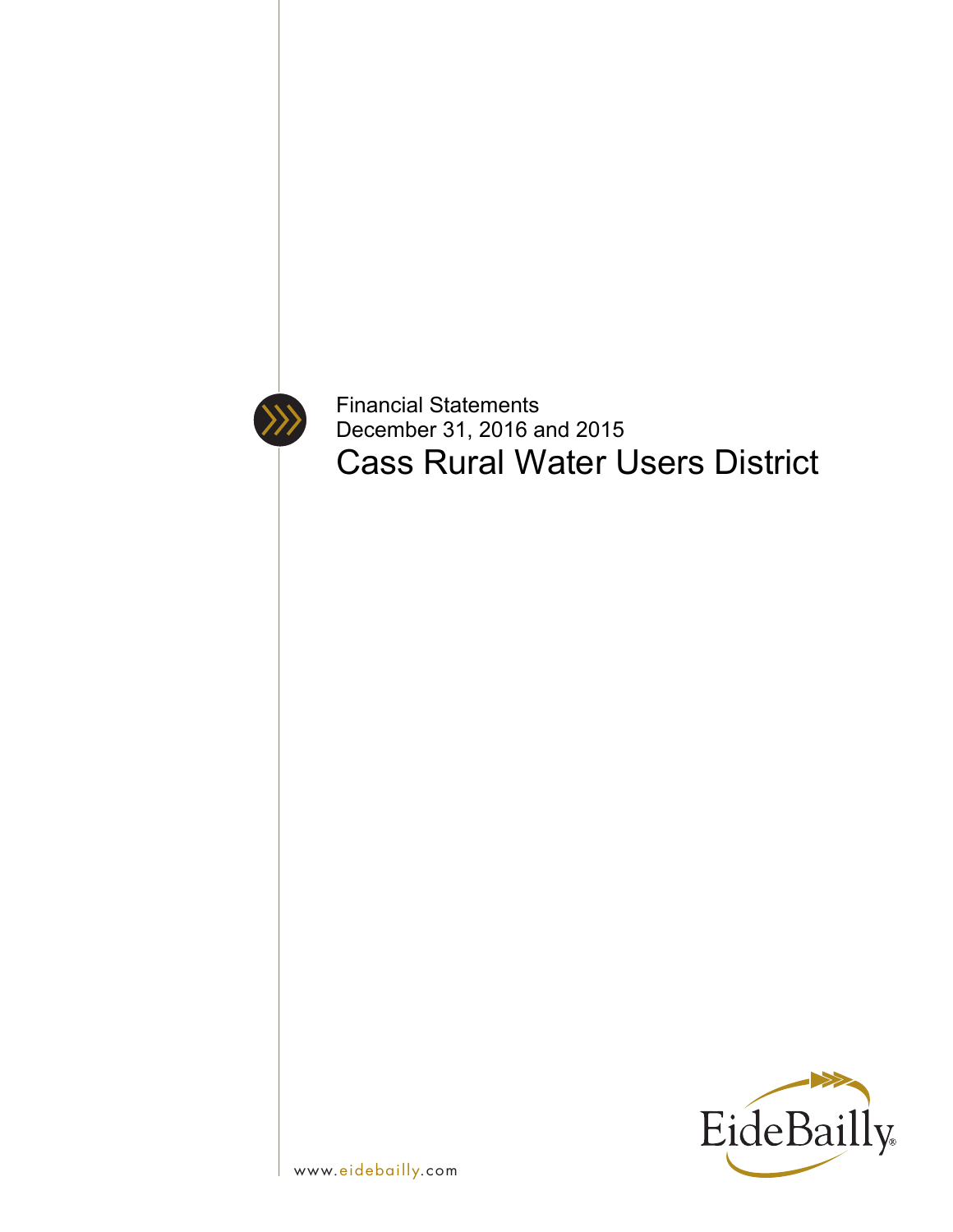| <b>Financial Statements</b>                                                                                                                                                             |  |
|-----------------------------------------------------------------------------------------------------------------------------------------------------------------------------------------|--|
|                                                                                                                                                                                         |  |
|                                                                                                                                                                                         |  |
|                                                                                                                                                                                         |  |
|                                                                                                                                                                                         |  |
| Supplementary Information                                                                                                                                                               |  |
|                                                                                                                                                                                         |  |
|                                                                                                                                                                                         |  |
|                                                                                                                                                                                         |  |
| <b>Additional Reports</b>                                                                                                                                                               |  |
| Independent Auditor's Report on Internal Control over Financial Reporting and on Compliance and<br>Other Matters Based on an Audit of Financial Statements Performed in Accordance with |  |
| Independent Auditor's Report on Compliance for the Major Federal Program; Report on Internal                                                                                            |  |
|                                                                                                                                                                                         |  |
|                                                                                                                                                                                         |  |
|                                                                                                                                                                                         |  |
|                                                                                                                                                                                         |  |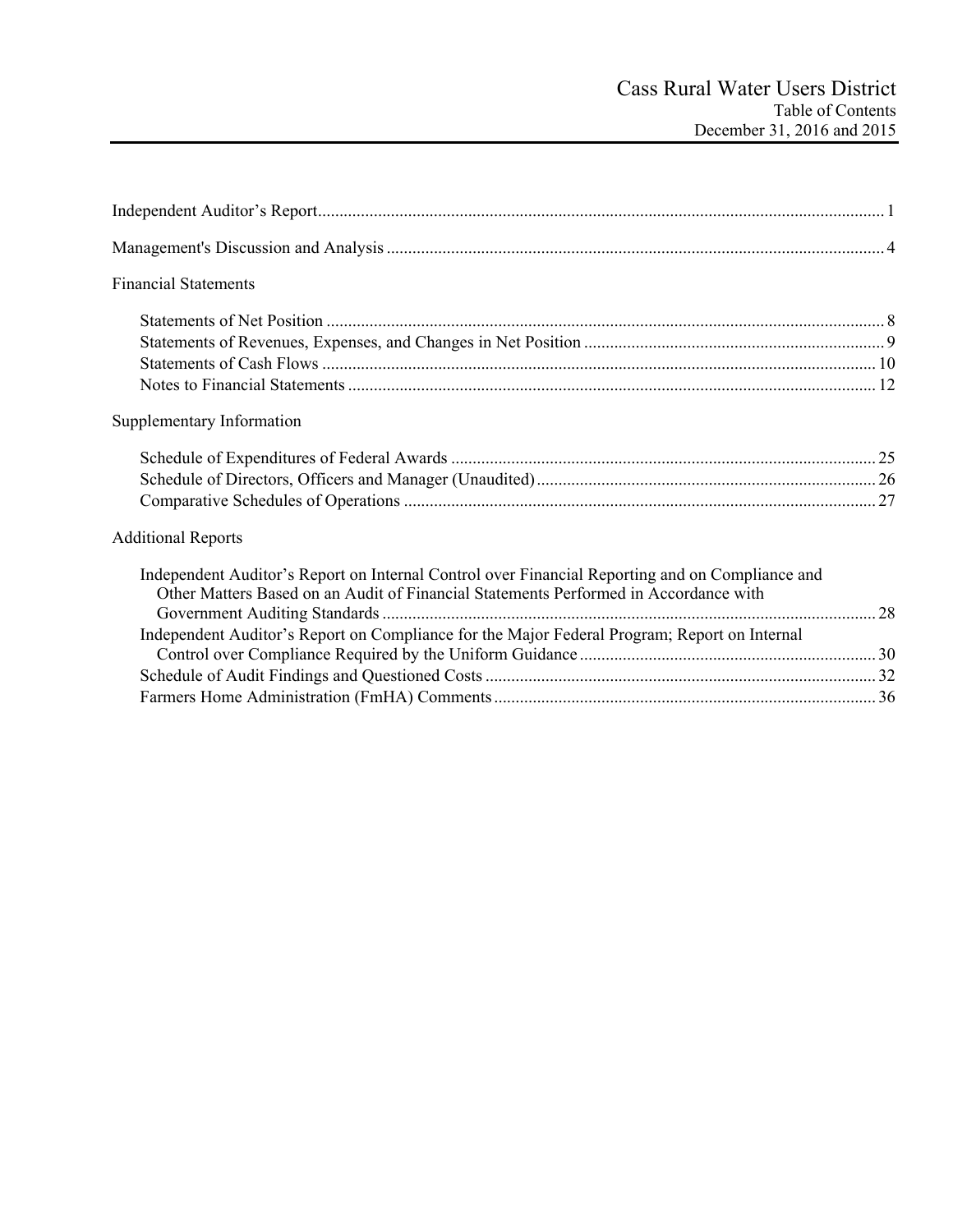

CPAs & BUSINESS ADVISORS

## **Independent Auditor's Report**

The Board of Directors Cass Rural Water Users District Kindred, North Dakota

#### **Report on the Financial Statements**

We have audited the accompanying financial statements of Cass Rural Water Users District as of and for the year ended December 31, 2016 and 2015, and the related notes to the financial statements, which collectively comprise the District's basic financial statements as listed in the table of contents.

#### **Management's Responsibility for the Financial Statements**

Management is responsible for the preparation and fair presentation of these financial statements in accordance with accounting principles generally accepted in the United States of America; this includes the design, implementation, and maintenance of internal control relevant to the preparation and fair presentation of financial statements that are free from material misstatement, whether due to fraud or error.

#### **Auditor's Responsibility**

Our responsibility is to express an opinion on these financial statements based on our audits. We conducted our audits in accordance with auditing standards generally accepted in the United States of America and the standards applicable to financial audits contained in *Government Auditing Standards*, issued by the Comptroller General of the United States. Those standards require that we plan and perform the audit to obtain reasonable assurance about whether the financial statements are free from material misstatement.

An audit involves performing procedures to obtain audit evidence about the amounts and disclosures in the financial statements. The procedures selected depend on the auditor's judgment, including the assessment of the risks of material misstatement of the financial statements, whether due to fraud or error. In making those risk assessments, the auditor considers internal control relevant to the entity's preparation and fair presentation of the financial statements in order to design audit procedures that are appropriate in the circumstances, but not for the purpose of expressing an opinion on the effectiveness of the entity's internal control. Accordingly, we express no such opinion. An audit also includes evaluating the appropriateness of accounting policies used and the reasonableness of significant accounting estimates made by management, as well as evaluating the overall presentation of the financial statements.

We believe that the audit evidence we have obtained is sufficient and appropriate to provide a basis for our audit opinion.

www. eidebailly .com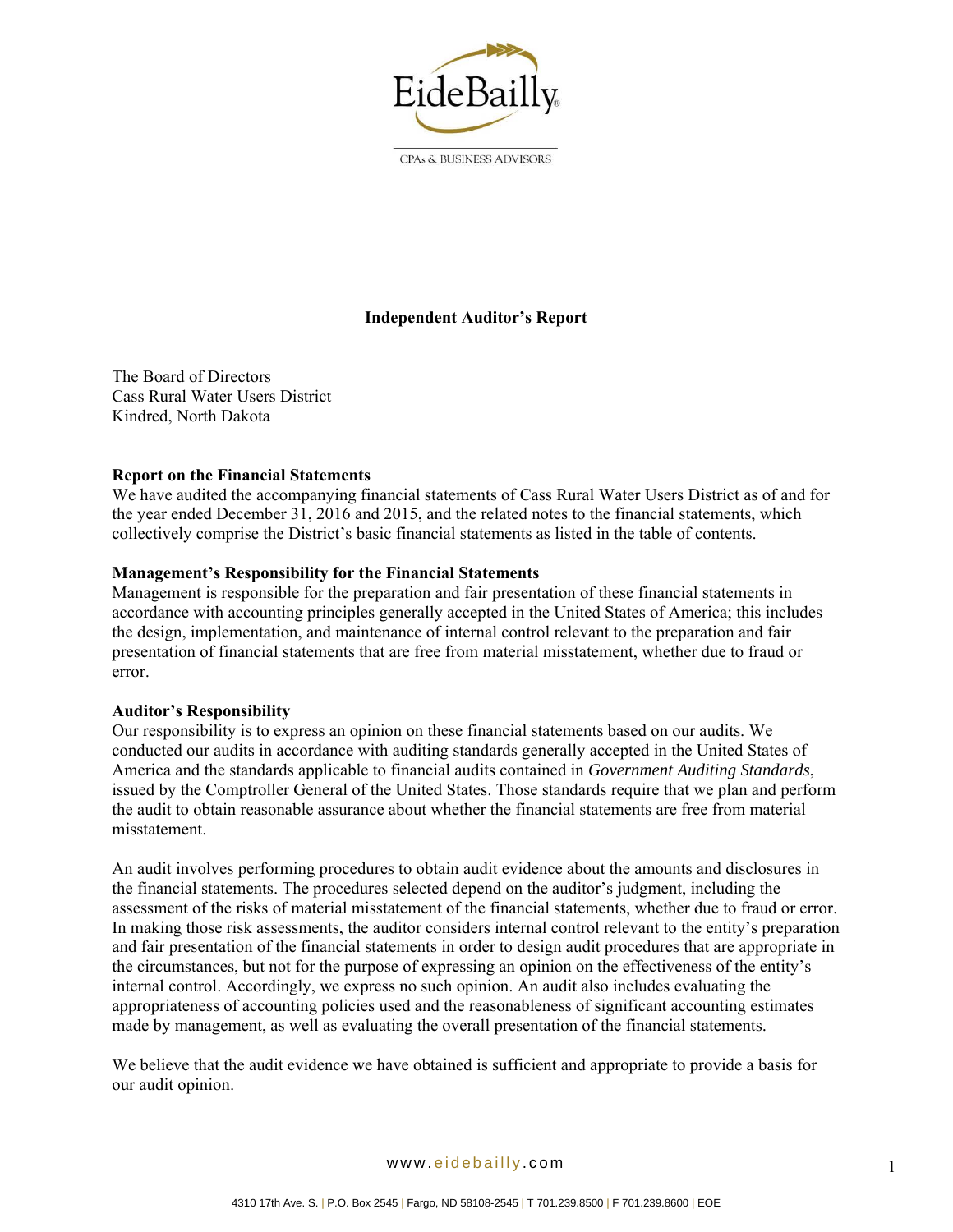#### **Opinion**

In our opinion, the financial statements referred to above present fairly, in all material respects, the financial position of Cass Rural Water Users District as of December 31, 2016 and 2015, and the respective changes in financial position and its cash flows thereof for the years then ended in accordance with accounting principles generally accepted in the United States of America.

# **Other Matters**

#### **Required Supplementary Information**

Accounting principles generally accepted in the United States of America require that the management's discussion and analysis on pages 4 through 7 be presented to supplement the basic financial statements. Such information, although not a part of the basic financial statements, is required by the Governmental Accounting Standards Boards who considers it to be an essential part of financial reporting for placing the basic financial statements in an appropriate operational, economic, or historical context. We have applied certain limited procedures to the required supplementary information in accordance with auditing standards generally accepted in the United States of America, which consisted of inquiries of management about the methods of preparing the information and comparing the information for consistency with management's responses to our inquiries, the basic financial statements, and other knowledge we obtained during our audit of the basic financial statements. We do not express an opinion or provide any assurance on the information because the limited procedures do not provide us with sufficient evidence to express an opinion or provide any assurance.

## **Other Information**

Our audit was conducted for the purpose of forming opinions on the financial statements that collectively comprise the District's financial statements. The Schedule of Directors, Officers, and Manager and Comparative Schedules of Operations are presented for purposes of additional analysis and are not a required part of the basic financial statements. The schedule of expenditures of federal awards is presented for purposes of additional analysis as required by Title 2 U.S. *Code of Federal Regulations* (CFR) Part 200, *Uniform Administrative Requirements, Cost Principles, and Audit Requirements for Federal Awards,* and is also not a required part of the financial statements.

The Comparative Schedule of Operations and Schedule of Expenditures of Federal Awards are the responsibility of management and were derived from and relate directly to the underlying accounting and other records used to prepare the basic financial statements. Such information has been subjected to the auditing procedures applied in the audit of the basic financial statements and certain additional procedures, including comparing and reconciling such information directly to the underlying accounting and other records used to prepare the basic financial statements or to the basic financial statements themselves, and other additional procedures in accordance with auditing standards generally accepted in the United States of America. In our opinion, the Comparative Schedule of Operations and Schedule of Expenditures of Federal Awards are fairly stated, in all material respects, in relation to the basic financial statements as a whole.

The Schedule of Directors, Officers, and Manager has not been subjected to the auditing procedures applied in the audit of the basic financial statements and, accordingly, we do not express an opinion or provide any assurance on them.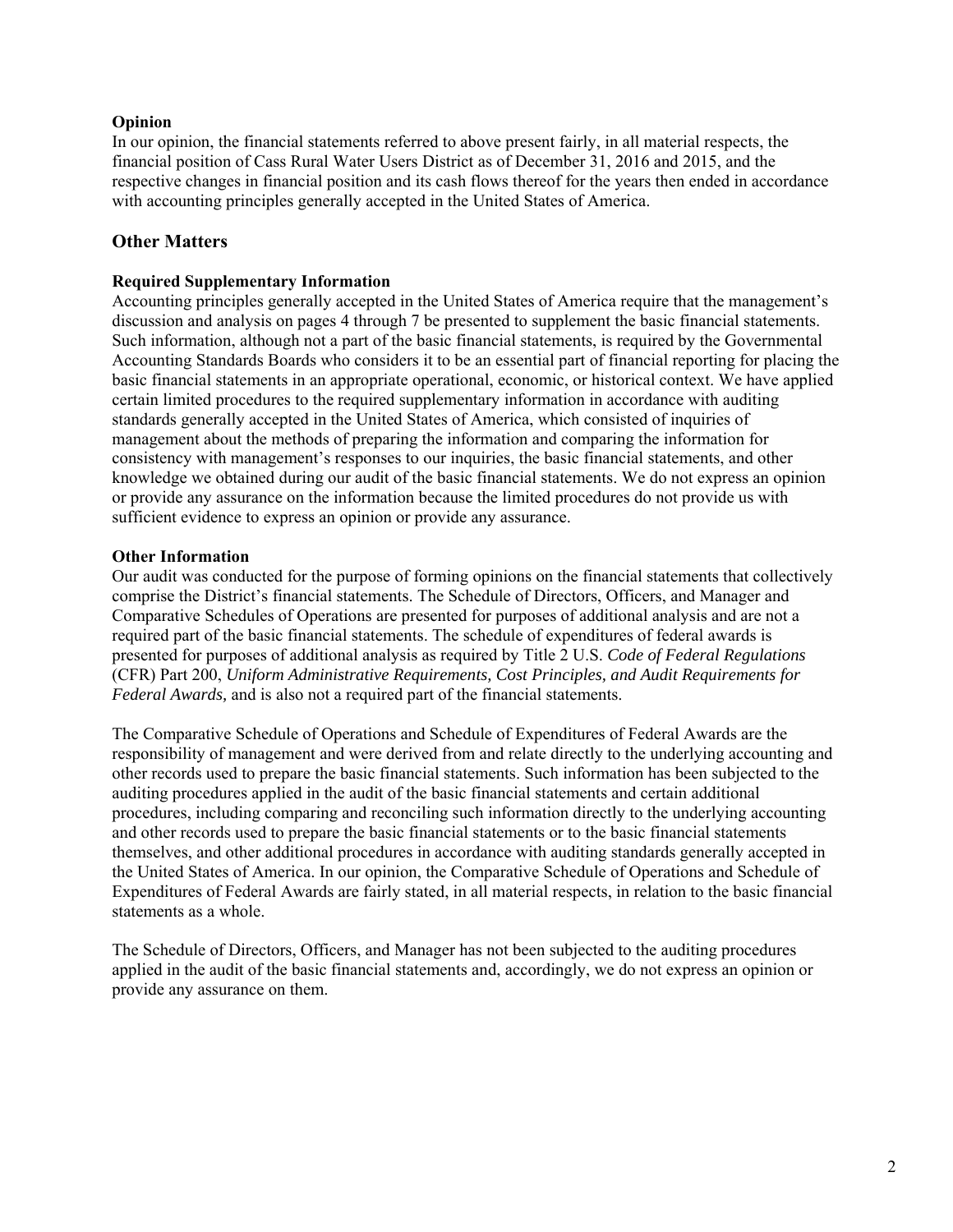#### **Other Reporting Required by** *Government Auditing Standards*

In accordance with *Government Auditing Standards*, we have also issued a report dated March 23, 2017 on our consideration of the District's internal control over financial reporting and on our tests of its compliance with certain provisions of laws, regulations, contracts, grant agreements, and other matters. The purpose of that report is to describe the scope of our testing of internal control over financial reporting and compliance and the results of that testing, and not to provide an opinion on the internal control over financial reporting or on compliance. Those reports are an integral part of an audit performed in accordance with *Government Auditing Standards* in considering the District's internal control over financial reporting and compliance.

Facto Sailly LLP

March 23, 2017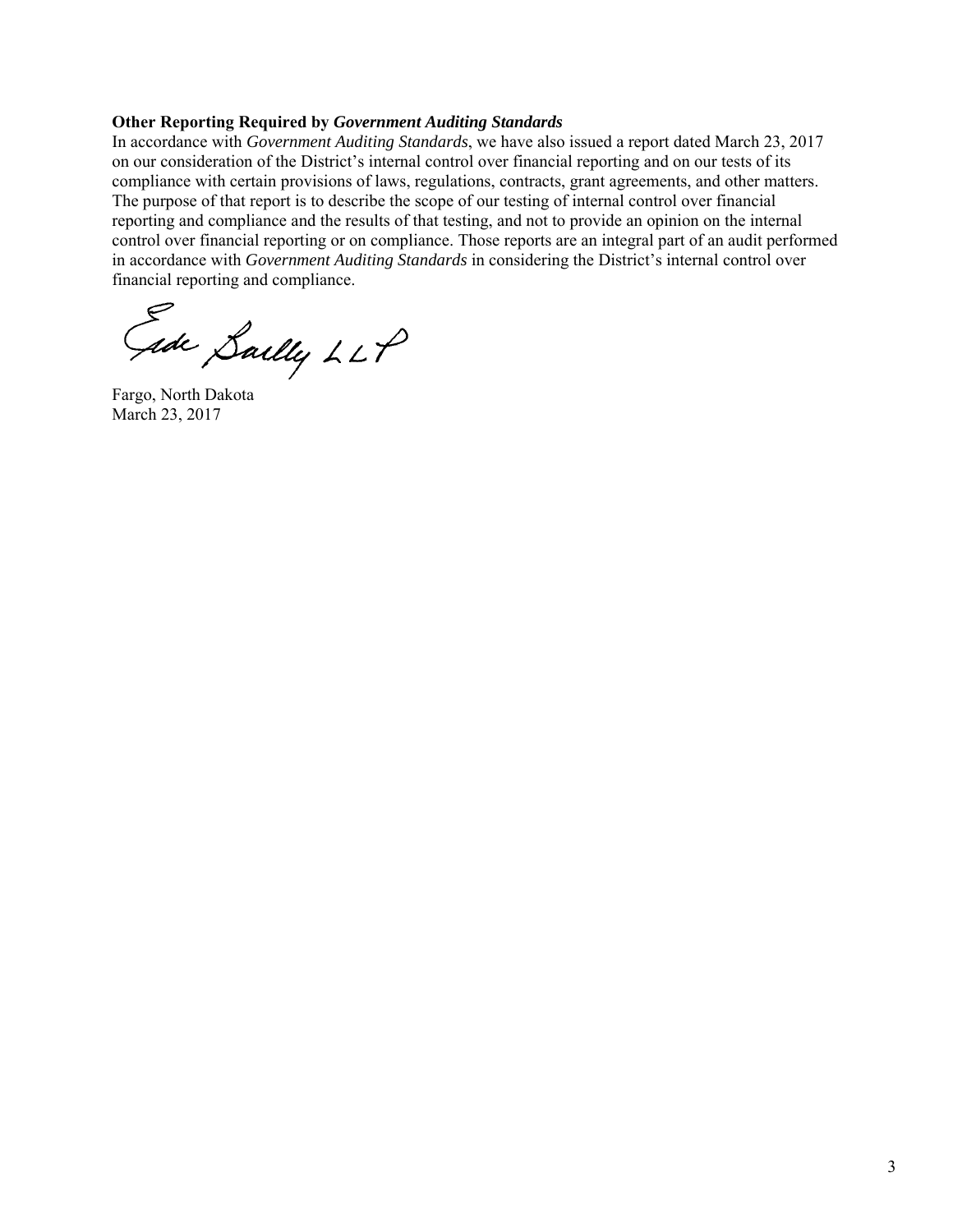This section of the District's financial report presents our analysis of the District's financial performance during the fiscal year ended December 31, 2016. Please read it in conjunction with the financial statements, which follow this section.

The information in this MDA is presented under the following headings:

- Financial Highlights
- Organization and Business
- Statement of Net Position Overview
- Capital Assets and Debt Administration
- Statement of Revenues, Expenses and Change in Net Position Overview
- Request for Information

#### **Financial Highlights**

- Assets Increased nearly \$12.7 million due primarily to new pipeline added during 2016.
- Operating expenses Increased nearly 6.4% due increases in purchased water expenses, as well as water treatment and testing expenses.

#### **Organization and Business**

Cass Rural Water Users District provides water service to approximately 5,000 rural residences and 14 communities in Cass County and parts of Trail, Barnes, Ransom and Richland counties serving a total estimated population of 15,000 in a 2,000 square mile service area. The District is a political subdivision of the State of North Dakota pursuant to Chapter 61-35 of the North Dakota Century Code. The District recovers cost of service through user fees.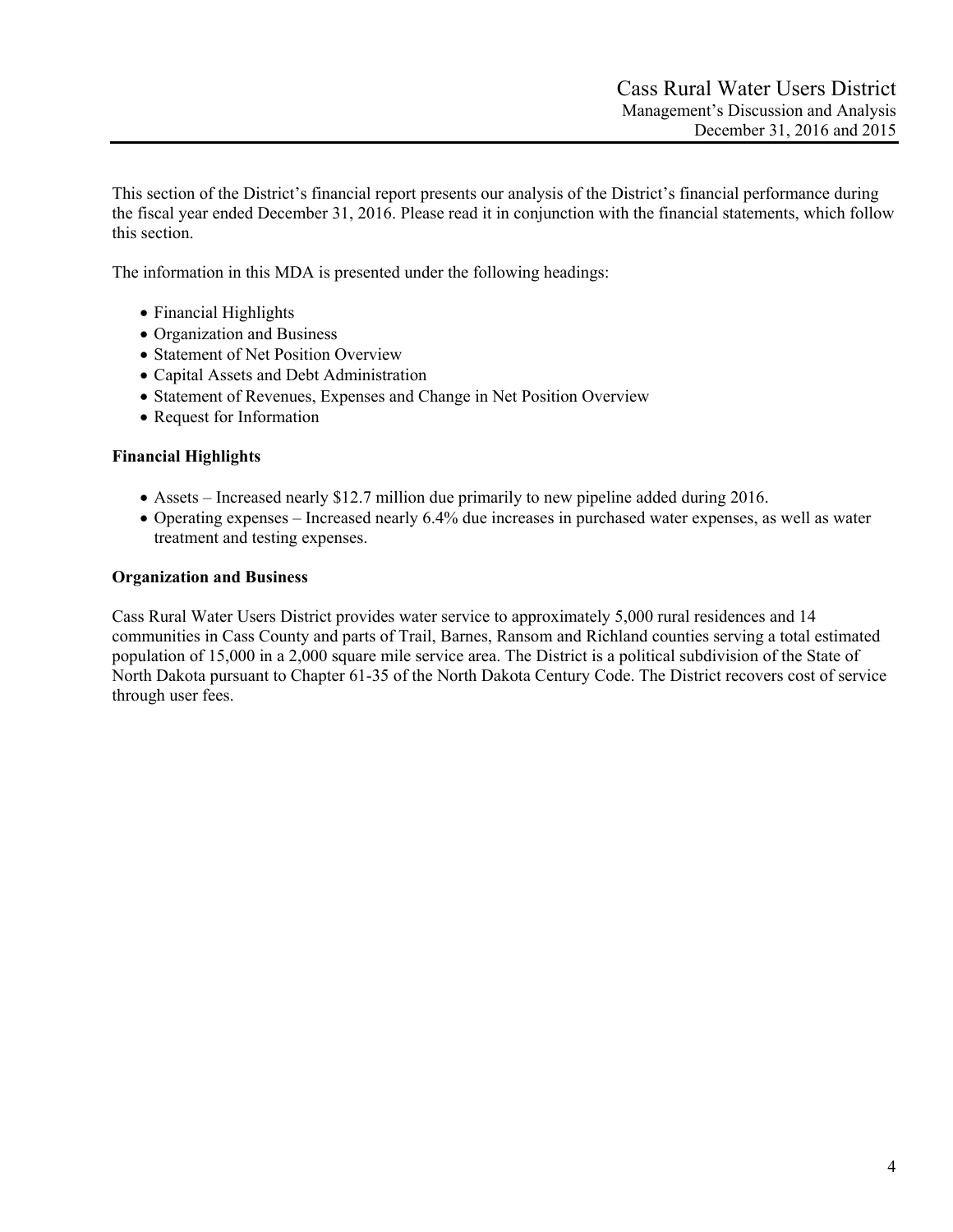#### **Statement of Net Position Overview**

|                                                 | 2016              | 2015             | 2014              |
|-------------------------------------------------|-------------------|------------------|-------------------|
| Assets                                          |                   |                  |                   |
| Capital assets                                  | S<br>44, 265, 314 | 34,886,212<br>\$ | 31,379,589<br>\$. |
| Other property and investments                  | 17,873,410        | 15,603,233       | 14,373,515        |
| Current assets                                  | 6,479,444         | 5,358,195        | 4,662,105         |
| Total assets                                    | 68,618,168        | 55,847,640       | 50,415,209        |
| Liabilities                                     |                   |                  |                   |
| Long-term debt, less current maturities         | 27, 251, 224      | 22,189,424       | 21,395,459        |
| Other liabilities                               | 2,404,073         | 2,706,052        | 1,847,354         |
| <b>Total liabilities</b>                        | 29,655,297        | 24,895,476       | 23, 242, 813      |
| <b>Net Position</b>                             |                   |                  |                   |
| Invested in capital assets, net of related debt | 14,979,964        | 10,435,027       | 8,645,960         |
| Restricted for debt service                     | 9,214,242         | 5,918,211        | 4,052,577         |
| Unrestricted                                    | 14,768,665        | 14,598,926       | 14,473,859        |
| Total net position                              | 38,962,871        | 30,952,164<br>S  | 27,172,396        |

The total assets of the District increased by 23%, from \$56 million to \$69 million. The approximate increase in total assets is broken down as follows:

| Water Plant in service         | $\$\,9,379,000$ |
|--------------------------------|-----------------|
| Current Assets                 | 1,121,000       |
| Other Property and Investments | 2,270,000       |

During 2009, per terms of the "Memorandum of Understanding" with the City of Fargo and Tharaldson Ethanol Group, the District executed a bill of sale which transferred ownership of a water treatment plant constructed on land owned by the City of Fargo to the city. In return the City of Fargo is committed to sell water to the District for resale to Tharaldson Ethanol for a period of 20 years. Additional terms of the agreement require Tharaldson Ethanol Group and the City of Fargo to make all debt payments for the project. The repayment contract also includes a guarantee from Mr. Gary Tharaldson and Tharaldson Hotels. The District holds an escrow account as additional security for the debt associated with this project.

Current assets increased by nearly \$1.2 million. This was a result of increase in cash and cash equivalents.

The net position of the District increased by approximately \$8.0 million.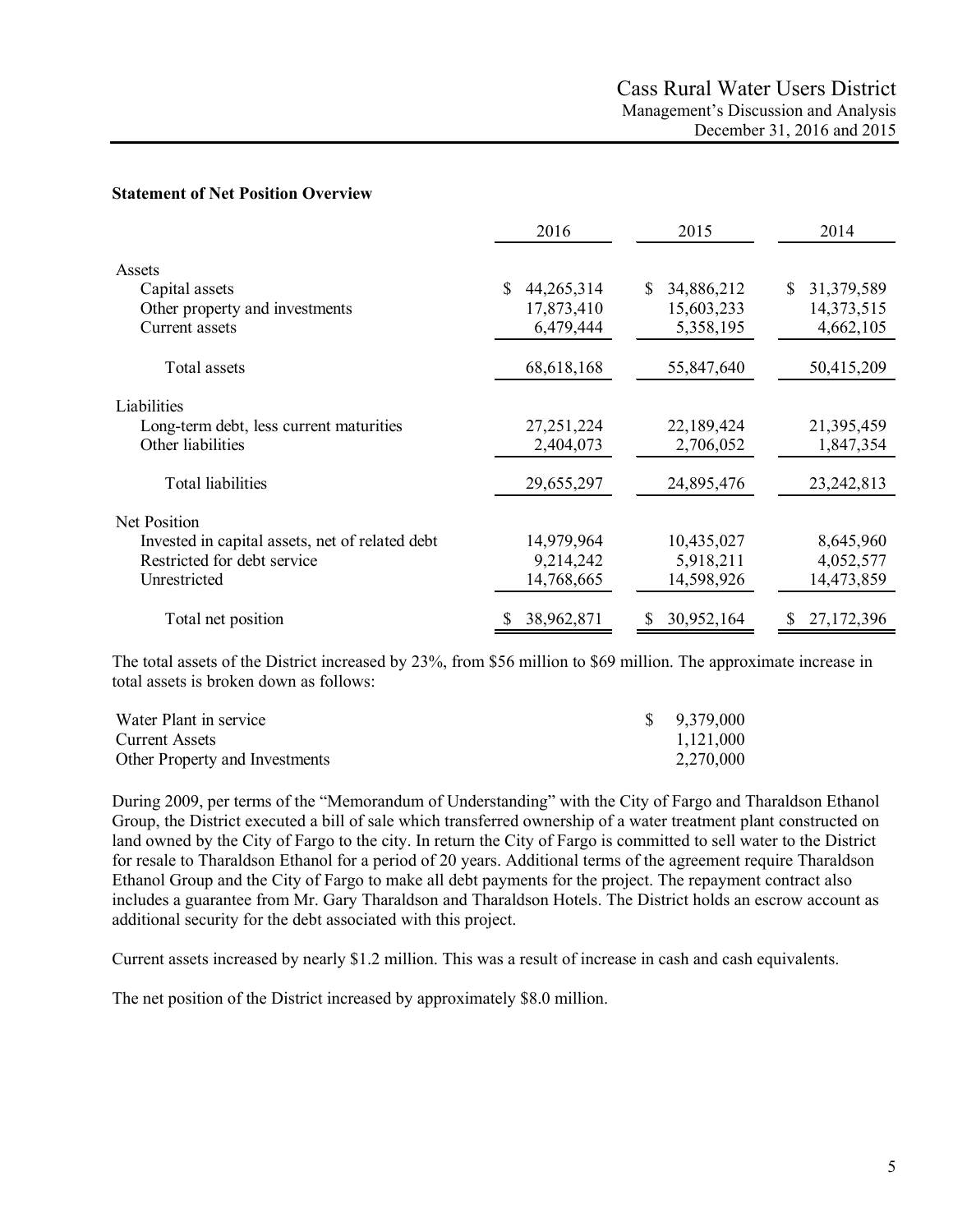#### **Capital Assets and Debt Administration**

At the end of 2016, the District had \$44 million (net of accumulated depreciation) in a broad range of utility capital assets and other property. The investment in capital and other property assets includes land, buildings, improvements, water treatment plants, water transmission and distribution mains, water storage facilities, pump stations, machinery, equipment and certain intangible assets. The District's net revenue, long term debt and contributions from customers are used to finance these capital investments. More detailed information concerning the additions and retirements appears later in this document in Note 5 of the financial statements.

As of December 31, 2016 the District had total long term debt including current maturities outstanding of \$29 million. The District invests funds in certificates of deposit and other similar investments in such a manner so that as these investments mature funds are available to make the necessary payments. As of December 31, 2016 the District had funds on hand to make all debt payments through the year 2016. The details of the various debt instruments are presented in more detail in Note 6 of the financial statements.

|                                             | 2016            | 2015            | 2014            |
|---------------------------------------------|-----------------|-----------------|-----------------|
| <b>Total Revenues</b>                       | \$<br>9,986,257 | 7,070,533<br>\$ | 6,133,610<br>\$ |
| <b>Total Expenses</b>                       | 5,790,233       | 5,504,388       | 5,173,147       |
| Income                                      | 4,196,024       | 1,566,145       | 960,463         |
| Capital Contributions<br>Special assessment | 3,814,683       | 2,213,623       | 1,498,102       |
| Change in Net Position                      | 8,010,707       | 3,779,768       | 2,458,565       |
| Net Position, Beginning of Year             | 30,952,164      | 27,172,396      | 24,713,831      |
| Net Position, End of Year                   | 38,962,871      | 30,952,164<br>S | 27,172,396      |

#### **Statement of Revenues, Expenses and Change in Net Position Overview**

Overall operating expenses increased by 6.4% or approximately \$300,000. Purchased water expenses increased by \$207,000 due to increased water demand.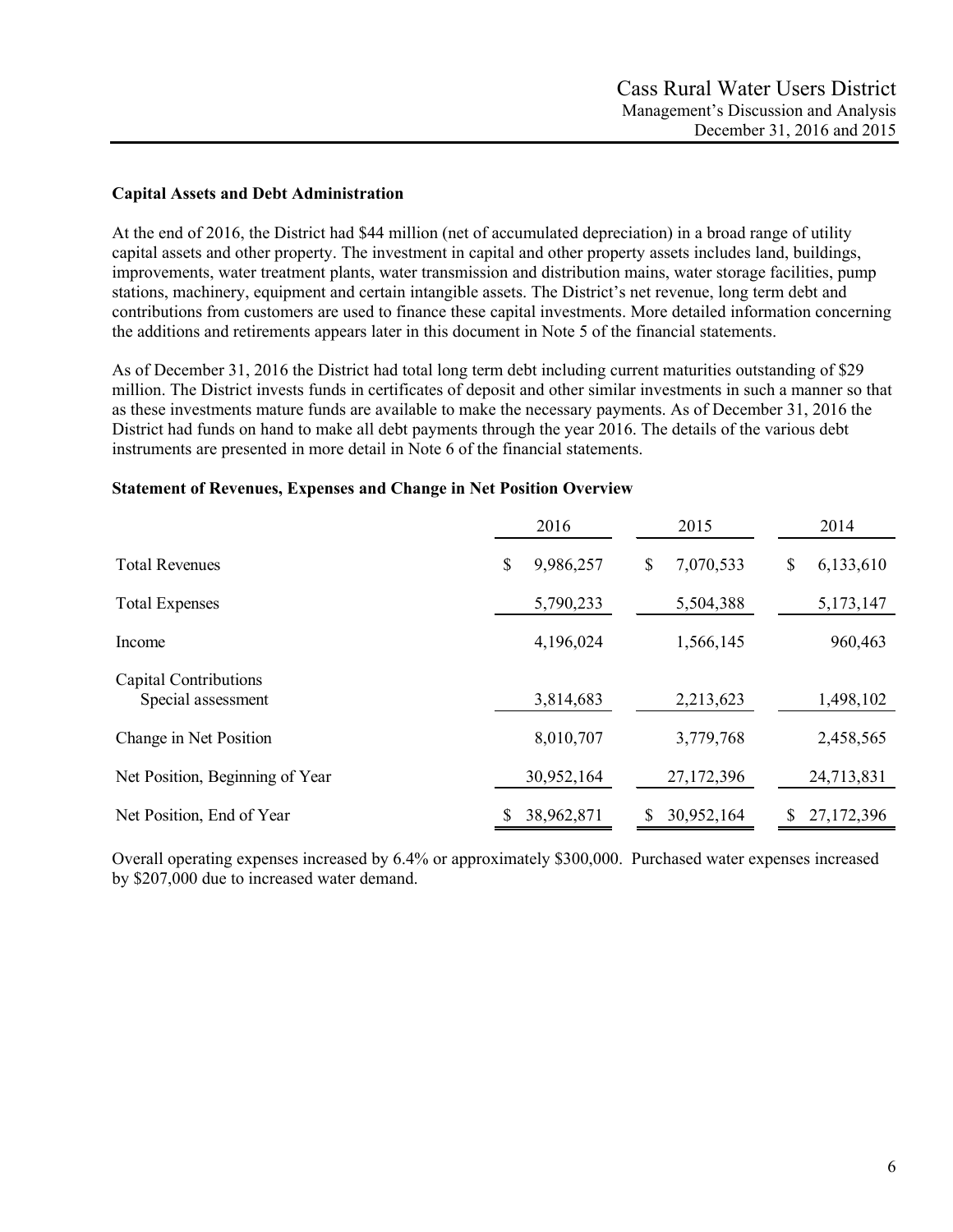#### **Factors Bearing on the District's Future**

There are a number of factors or issues that have a bearing on the future of Cass Rural Water District that can be broken down as follows:

- Water Supply Cass Rural Water District is dependent on ground water as its primary source of water. One of the three aquifers the District utilizes has a finite life of perhaps another 25 to 30 years. As a result the District has been very active with the Lake Agassiz Water Authority to develop a more dependable source of water.
- Territorial Integrity Due to the rapid growth of the urban areas around Fargo and West Fargo both cities have extended their boundaries into areas that overlap the District's boundary. To date the District has been able to negotiate reasonable arrangements with both cities to address these territorial issues. The District will continue to foster good working relationships with Fargo and West Fargo as well as making an effort to keep abreast of any legal developments in this area of federal law.
- Federal Regulation Each year the Environmental Protection Agency issues new rules for the regulations of public drinking water systems. With each new regulation comes increased cost and additional record keeping requirements. The District is committed to meeting all applicable drinking water standards while keeping costs as reasonable as possible.

#### **Request for Information**

This financial report is designed to provide ratepayers and creditors with a general overview of the District's finances and demonstrate the District's accountability for monies it receives. If you have any questions about this report or need additional information, please contact: the General Manger, Cass Rural Water District, P.O. Box 98, Kindred, North Dakota 58051.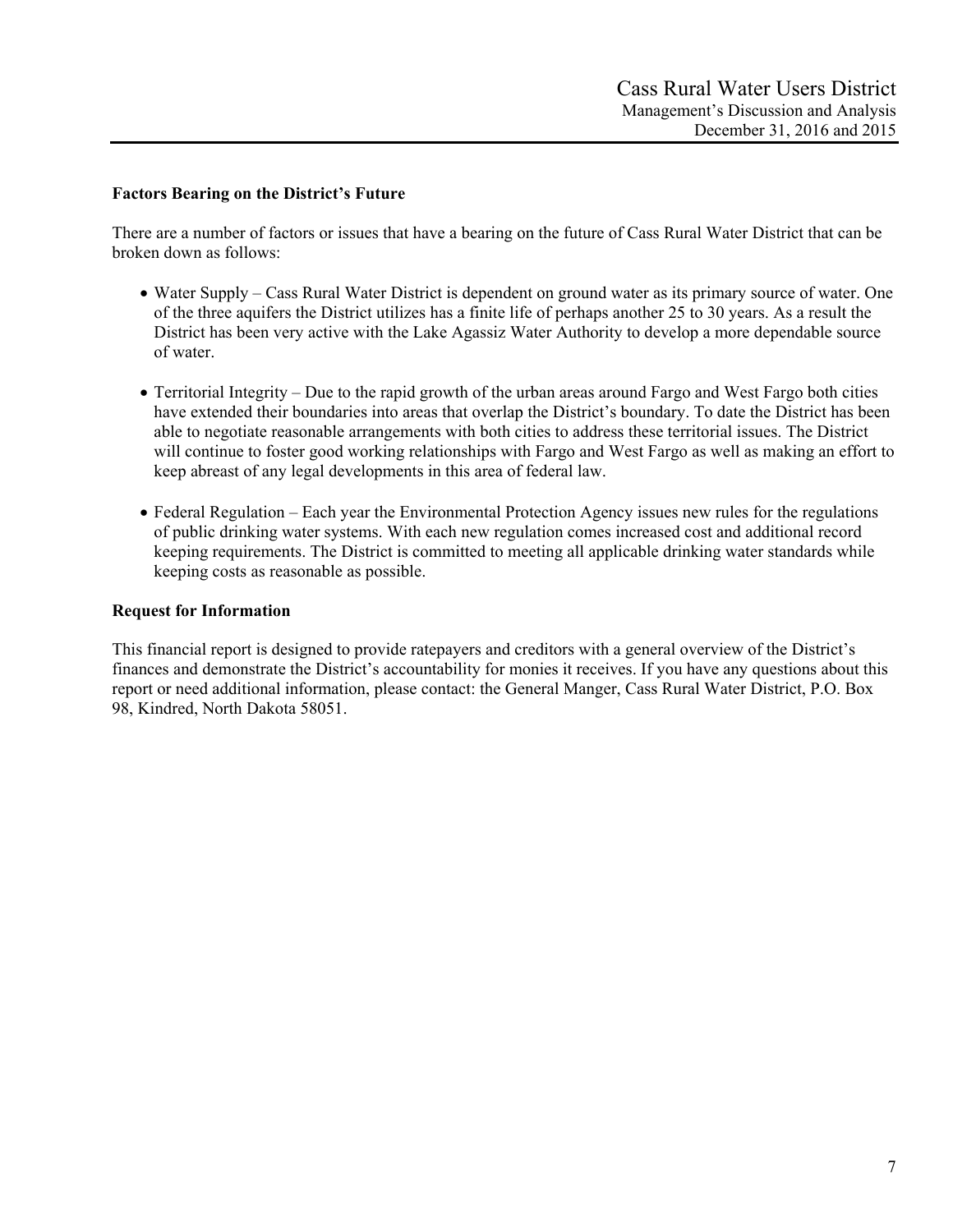|                                                         | 2016                | 2015                        |
|---------------------------------------------------------|---------------------|-----------------------------|
| Assets                                                  |                     |                             |
| <b>Water Plant</b>                                      |                     |                             |
| In service                                              | 48, 157, 392<br>\$. | 43,530,935<br><sup>\$</sup> |
| Construction in progress                                | 6,870,156           | 1,406,895                   |
| Total water plant                                       | 55,027,548          | 44,937,830                  |
| Less accumulated depreciation                           | 10,762,234          | 10,051,618                  |
| Water plant - net                                       | 44,265,314          | 34,886,212                  |
| Other Property and Investments                          |                     |                             |
| Intangible assets, net of accumulated amortization      | 6,775,200           | 7,296,369                   |
| Special assessment receivable, net of current portion   | 8,607,099           | 5,510,730                   |
| Patronage capital credits from nonassociated companies  | 233,961             | 230,884                     |
| Special funds                                           | 2,257,150           | 2,565,250                   |
| Total other property and investments                    | 17,873,410          | 15,603,233                  |
| <b>Current Assets</b>                                   |                     |                             |
| Cash and cash equivalents                               | 4,534,785           | 3,674,502                   |
| Cash and cash equivalents - restricted                  | 31,125              | 155,358                     |
| Temporary investments                                   | 464,209             | 581,183                     |
| Accounts receivable, less accumulated provision         |                     |                             |
| for uncollectible accounts $(2016 - $0, 2015 - $2,127)$ | 675,034             | 449,885                     |
| Delinquent special assessment receivables               | 131,658             | 37,438                      |
| Special assessment receivable, current portion          | 607,143             | 407,481                     |
| Inventory                                               |                     | 3,422                       |
| Prepaid Items                                           | 29,022              | 42,458                      |
| Interest receivable                                     | 6,468               | 6,468                       |
| Total current assets                                    | 6,479,444           | 5,358,195                   |
| Total assets                                            | 68,618,168          | 55,847,640                  |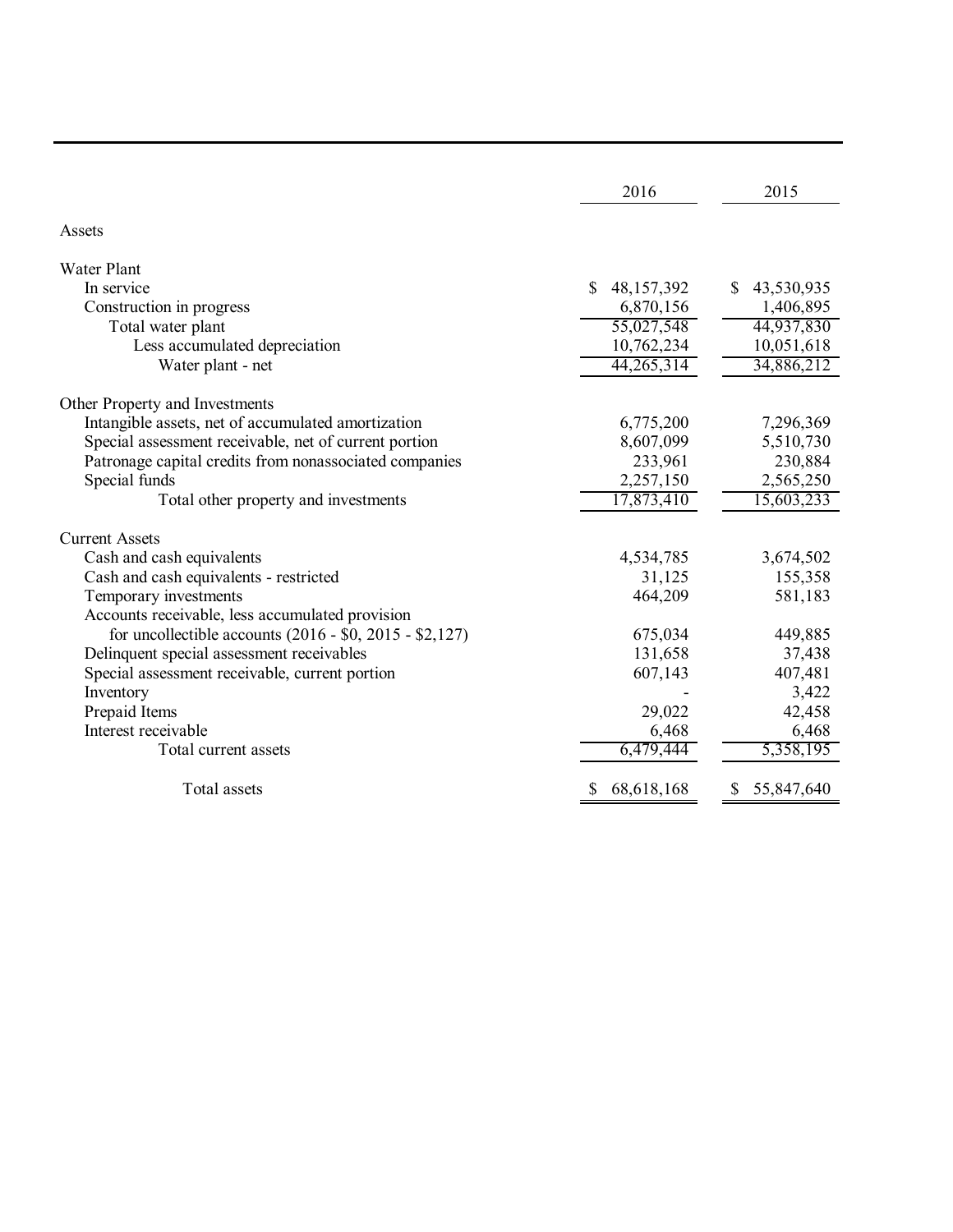|                                                                                                                                                             | 2016                                                                | 2015                                                                |
|-------------------------------------------------------------------------------------------------------------------------------------------------------------|---------------------------------------------------------------------|---------------------------------------------------------------------|
| Net Position and Liabilities                                                                                                                                |                                                                     |                                                                     |
| Net Position<br>Net investment in capital assets<br>Restricted for debt service<br>Unrestricted<br>Total net position                                       | 14,979,964<br>$\mathbb{S}$<br>9,214,242<br>14,768,665<br>38,962,871 | 10,435,027<br>$\mathbb{S}$<br>5,918,211<br>14,598,926<br>30,952,164 |
| Long - Term Debt,<br><b>Less Current Maturities</b>                                                                                                         | 27, 251, 224                                                        | 22,189,424                                                          |
| <b>Current Liabilities</b><br>Current maturities of long-term debt<br>Accounts payable<br>Accrued vacation<br>Accrued interest<br>Total current liabilities | 2,034,126<br>110,682<br>44,810<br>214,455<br>2,404,073              | 2,261,761<br>182,969<br>38,722<br>222,600<br>2,706,052              |
| Total net position and liabilities                                                                                                                          | 68,618,168                                                          | 55,847,640<br>S                                                     |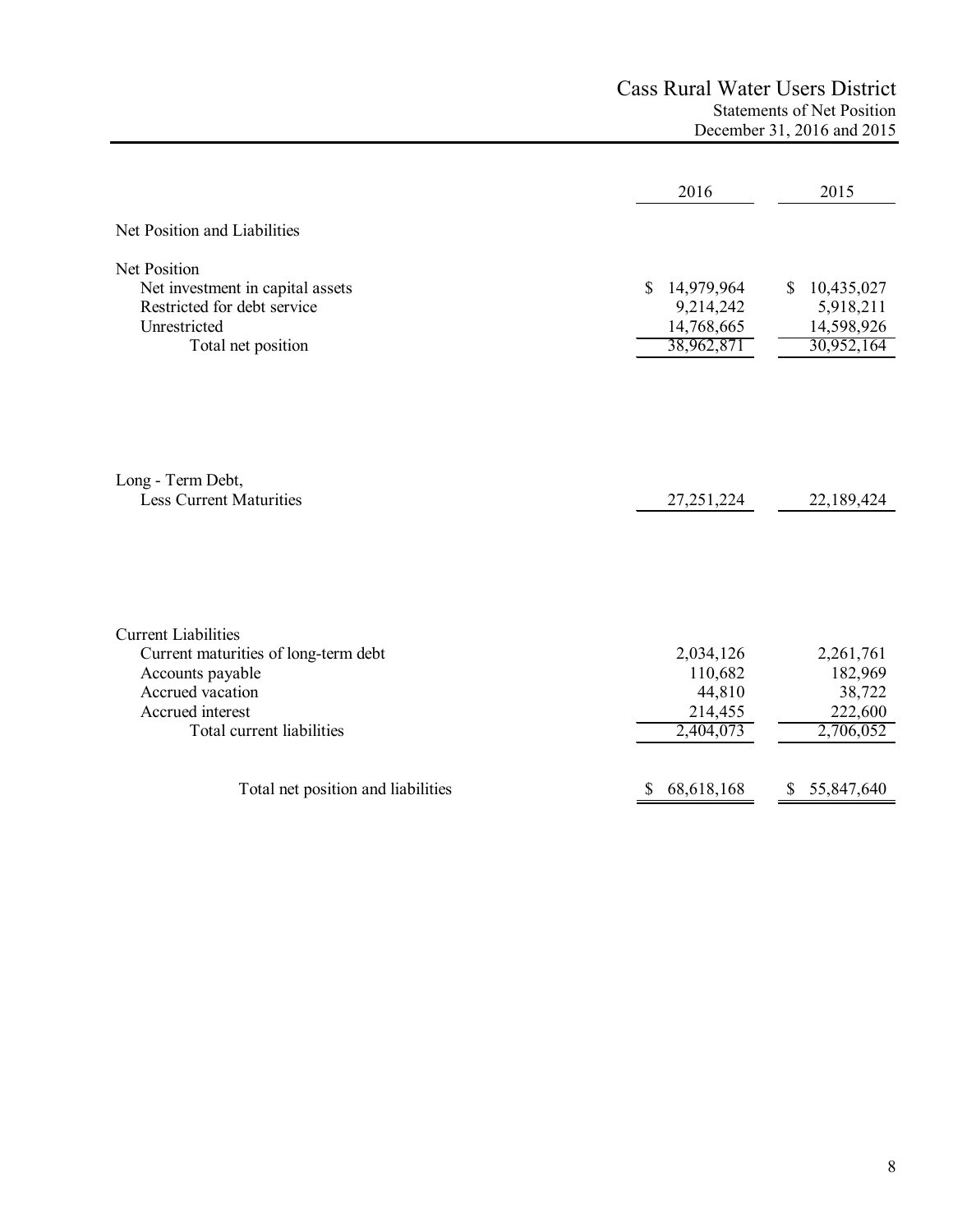# Cass Rural Water Users District Statements of Revenues, Expenses, and Changes in Net Position Years Ended December 31, 2016 and 2015

|                                             | 2016           | 2015             |
|---------------------------------------------|----------------|------------------|
| <b>Operating Revenues</b>                   |                |                  |
| Metered sales to customers                  | 6,219,423<br>S | \$<br>6,044,069  |
| Miscellaneous                               | 61,177         | 57,372           |
| Total operating revenues                    | 6,280,600      | 6,101,441        |
| <b>Operating Expenses</b>                   |                |                  |
| Pumping expense                             | 213,624        | 210,280          |
| Water treatment and testing expense         | 122,039        | 103,679          |
| Transmission and distribution expense       | 553,593        | 562,951          |
| Administrative and general expense          | 998,350        | 1,006,293        |
| Purchased water                             | 1,733,236      | 1,526,034        |
| Depreciation expense                        | 784,707        | 702,194          |
| Amortization expense                        | 521,169        | 521,169          |
| Taxes                                       | 65,081         | 58,262           |
| Total operating expenses                    | 4,991,799      | 4,690,862        |
| Operating Income                            | 1,288,801      | 1,410,579        |
| Nonoperating Revenues (Expenses)            |                |                  |
| Interest on special assessments             | 180,024        | 176,401          |
| Investment income                           | 26,452         | 27,217           |
| Franchise fee payment                       | 55,440         | 59,136           |
| Grant revenue                               | 3,311,307      | 744,014          |
| Membership revenue                          | 70,776         | 11,600           |
| Bond issuance costs                         | (53, 438)      | (80, 673)        |
| Construction revenues                       | 168,937        |                  |
| Construction expenses                       | (78, 513)      |                  |
| Miscellaneous revenue                       | 24,672         | 31,397           |
| Interest expense                            | (798, 434)     | (813, 526)       |
| Total nonoperating revenues (expenses), net | 2,907,223      | 155,566          |
| Income Before Contributions                 | 4,196,024      | 1,566,145        |
| <b>Capital Contributions</b>                |                |                  |
| Special assessments                         | 3,814,683      | 2,213,623        |
| Change in Net Position                      | 8,010,707      | 3,779,768        |
| Net Position, Beginning of Year             | 30,952,164     | 27,172,396       |
| Net Position, End of Year                   | 38,962,871     | 30,952,164<br>\$ |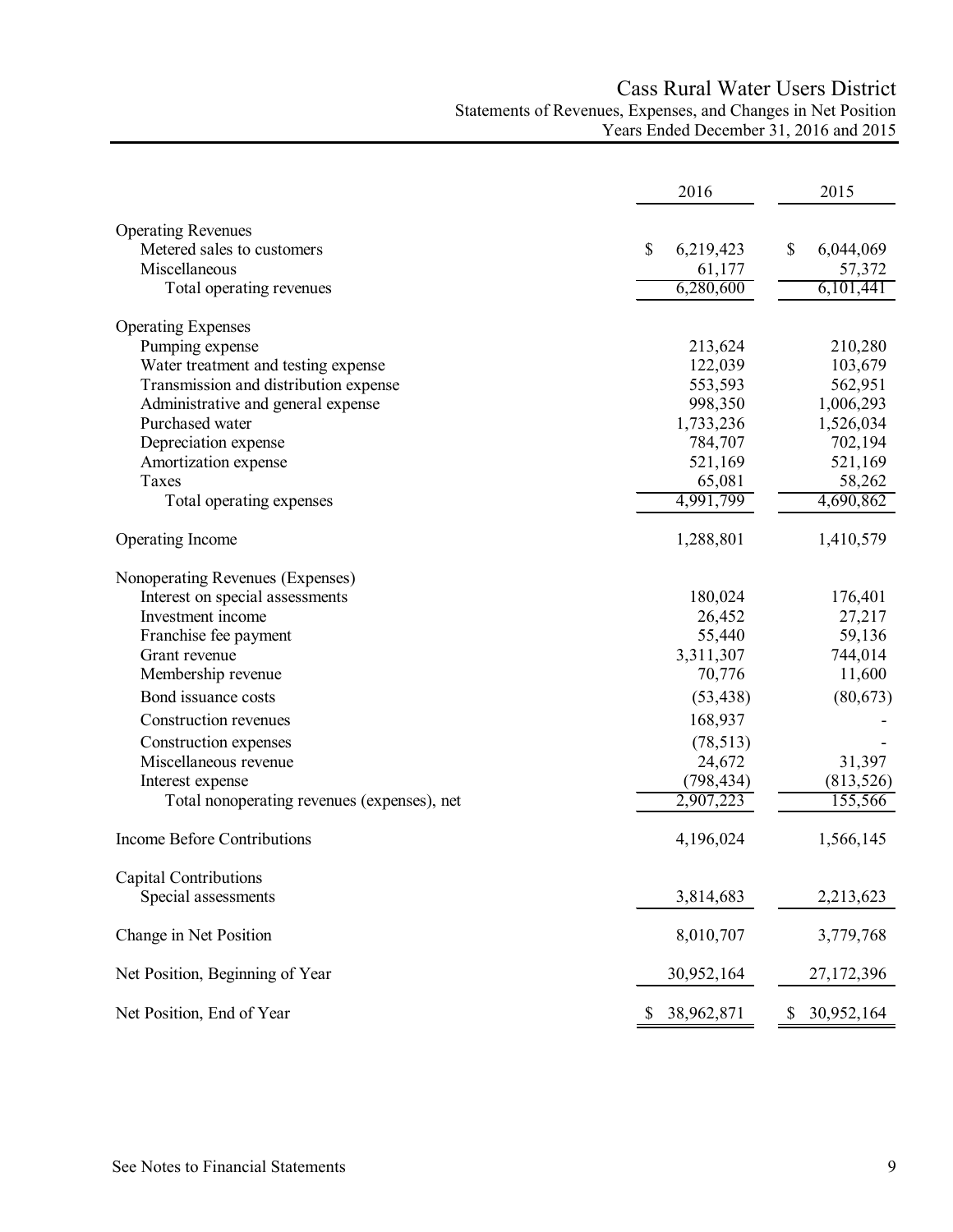# Cass Rural Water Users District Statements of Cash Flows Years Ended December 31, 2016 and 2015

|                                                            | 2016                      | 2015                      |
|------------------------------------------------------------|---------------------------|---------------------------|
| <b>Operating Activities</b>                                |                           |                           |
| Operating cash receipts from customers                     | $\mathbb{S}$<br>9,870,134 | $\mathbb{S}$<br>8,320,854 |
| Cash payments to suppliers for goods and services          | (944, 685)                | (996, 527)                |
| Cash payments to employees for services                    | (992, 262)                | (994, 269)                |
| Miscellaneous payments                                     | (1,798,317)               | (1, 584, 296)             |
| Net Cash from Operating Activities                         | 6,134,870                 | 4,745,762                 |
| <b>Investing Activities</b>                                |                           |                           |
| Purchase of investments                                    |                           | (320, 494)                |
| Sale of investments                                        | 441,406                   | 389,834                   |
| Interest received                                          | 26,452                    | 27,217                    |
| Net Cash from Investing Activities                         | 467,858                   | 96,557                    |
| Capital and Related Financing Activities                   |                           |                           |
| Interest payments on debt                                  | (806, 579)                | (778, 690)                |
| Proceeds from long-term borrowings                         | 6,365,173                 | 2,971,794                 |
| Net additions to special assessments                       | (3, 185, 555)             | (1,676,294)               |
| Payment of bond issuance costs                             | (53, 438)                 | (80, 673)                 |
| Additions to plant                                         | (10,092,795)              | (4,167,690)               |
| Proceeds from sale of plant                                |                           | (41,529)                  |
| Proceeds from grant revenue                                | 3,311,307                 | 744,014                   |
| Principal payments on long-term debt                       | (1, 531, 007)             | (1,254,237)               |
| Net Cash used for Capital and Related Financing Activities | (5,992,894)               | (4,283,305)               |
| Noncapital Financing Activities                            |                           |                           |
| Franchise fee payment                                      | 55,440                    | 59,136                    |
| Membership revenue                                         | 70,776                    | 11,600                    |
| Net Cash from Noncapital Financing Activities              | 126,216                   | 70,736                    |
| Net Change in Cash and Cash Equivalents                    | 736,050                   | 629,750                   |
| Cash and Cash Equivalents, Beginning of Year               | 3,829,860                 | 3,200,110                 |
| Cash and Cash Equivalents, End of Year                     | \$<br>4,565,910           | \$<br>3,829,860           |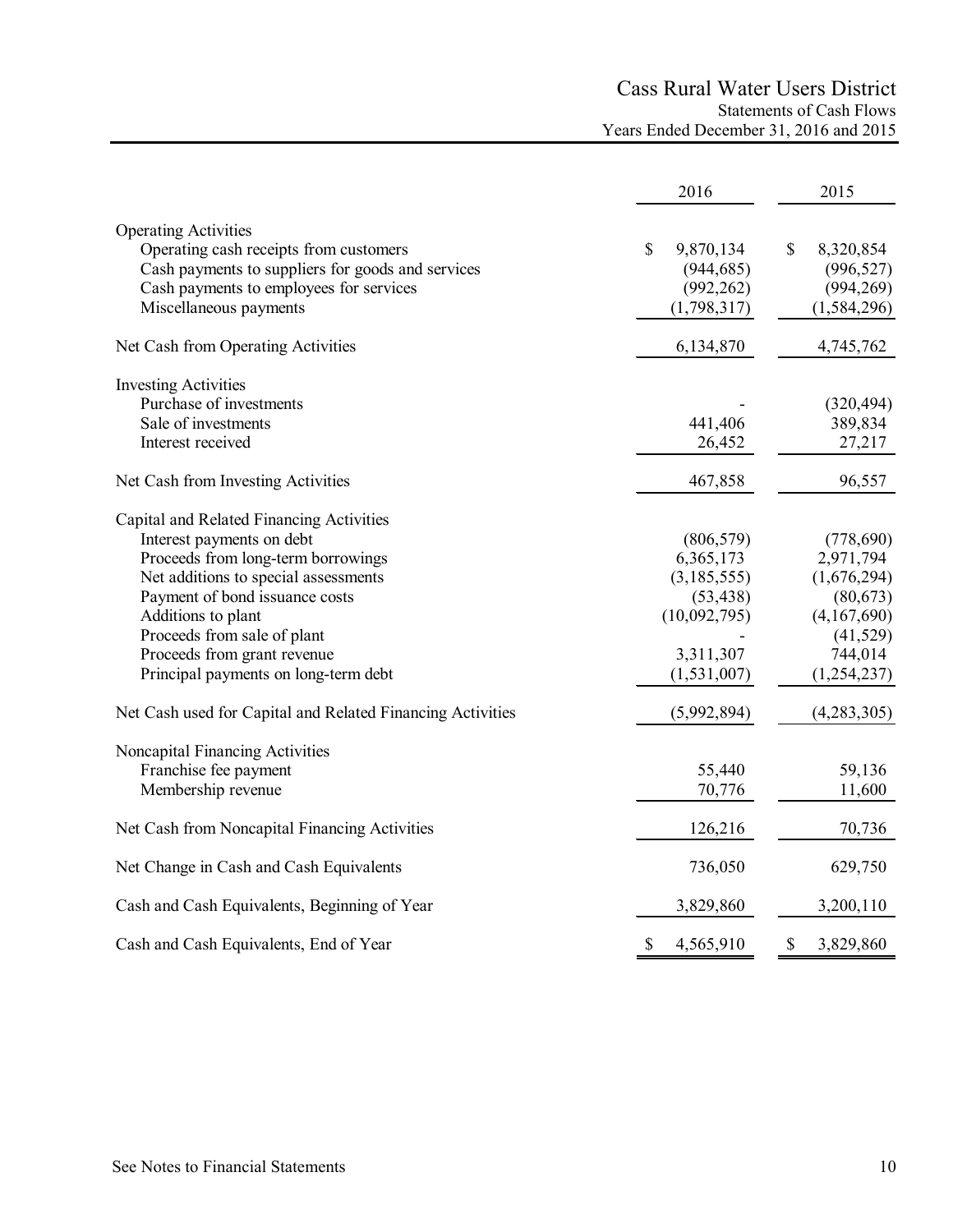# Cass Rural Water Users District Statements of Cash Flows Years Ended December 31, 2016 and 2015

|                                                       | 2016            |    | 2015      |
|-------------------------------------------------------|-----------------|----|-----------|
| <b>Operating Activity Reconciliation</b>              |                 |    |           |
| Operating income                                      | \$<br>1,288,801 | \$ | 1,410,579 |
| Adjustments to reconcile operating income             |                 |    |           |
| to net cash from operating activities                 |                 |    |           |
| Depreciation expense                                  | 784,707         |    | 702,194   |
| Amortization of intangible assets                     | 521,169         |    | 521,169   |
| Changes in assets and liabilities                     |                 |    |           |
| Accounts receivable                                   | 3,589,534       |    | 2,219,413 |
| Inventory                                             | 3,422           |    |           |
| Prepayments                                           | 13,436          |    | (7,864)   |
| Accounts payable                                      | (72, 287)       |    | (111,753) |
| Accrued vacation                                      | 6,088           |    | 12,024    |
| Net Cash from Operating Activities                    | 6,134,870       | S  | 4,745,762 |
| Noncash Investing Activities                          |                 |    |           |
| Capital contribution recognized by special assessment | 3,814,683       | S. | 2,213,623 |
| Refinancing of bonds through refunding                | \$              | \$ | 2,060,000 |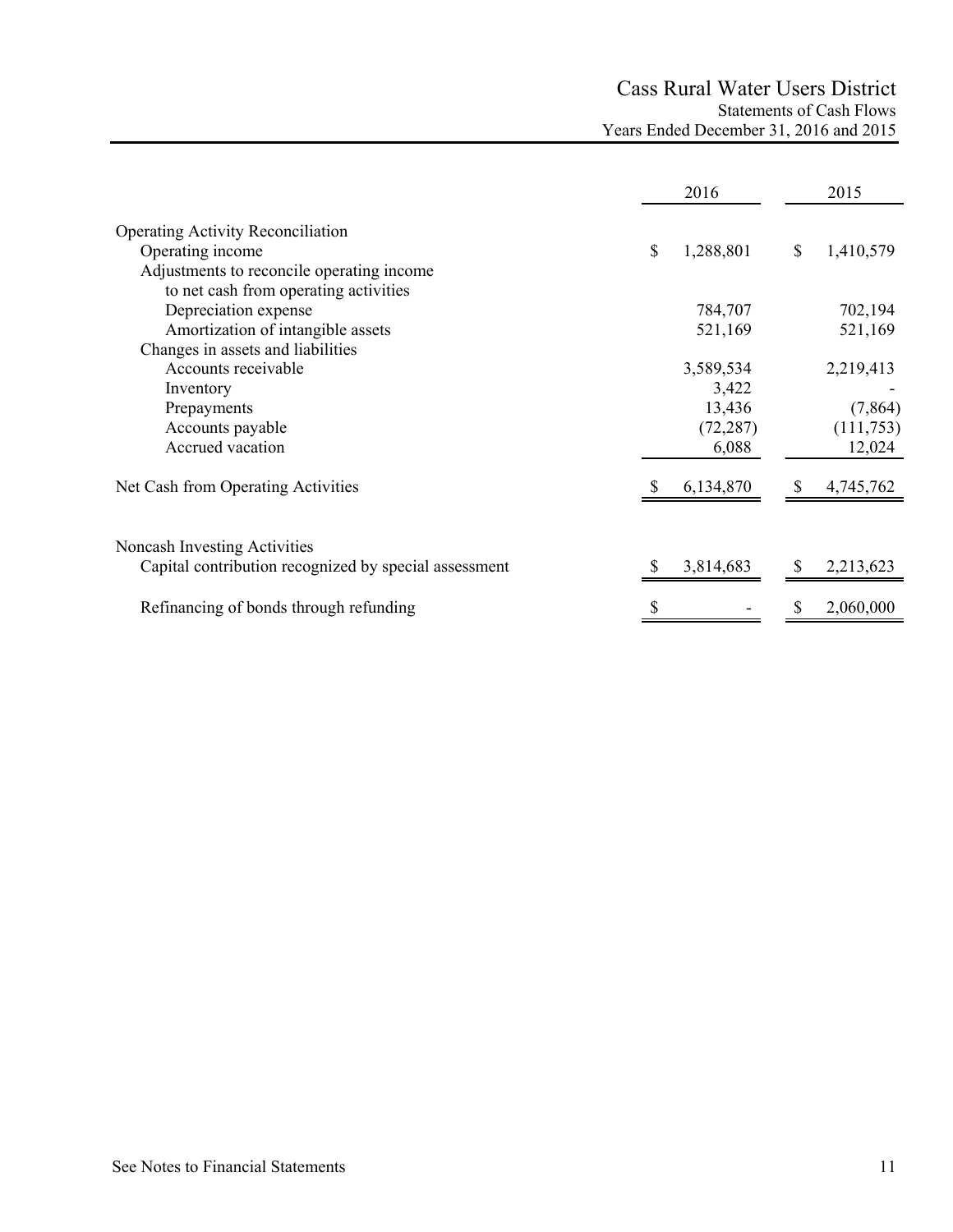## **Note 1 - Organization and Nature of Operations**

The District was organized and formally incorporated as of November 6, 1973, for the express purpose of providing water service in the state of North Dakota for the use and benefit of its members on a cooperative basis. Effective September 1, 2002, the organization reorganized as a water district under the authority of the North Dakota Century Code Chapter 61-35.

## **Note 2 - Summary of Significant Accounting Policies**

#### **General**

The public utility activities of Cass Rural Water Users District (District) are non-regulated as such. However, the District follows the National Association of Regulatory Utility Commissioners' Uniform System of Accounts prescribed for Class A and B Water Utilities.

#### **Reporting entity**

For financial reporting purposes, a reporting entity's financial statements should include all component units over which another component unit (oversight unit) exercises financial accountability. Financial accountability includes such aspects as appointment of governing body members, designation of management, the ability to significantly influence operations and accountability for fiscal matters.

Based upon the above criteria, there are no component units to be included within Cass Rural Water Users District as a reporting entity.

#### **Basis of Accounting**

With respect to proprietary activities Cass Rural Water Users District has adopted GASB statement No. 62 "Codification of Accounting and Financial Reporting Guidance Contained in Pre-November 30, 1989 FASB and AICPA Pronouncements."

#### **Receivable and Credit Policy**

Trade receivables are uncollateralized customer obligations due under normal trade terms requiring payment within 30 days from the invoice date. Customers are charged a one-time 10% charge for late payments. The receivables are non-interest bearing. Payments on trade receivables are applied to the latest unpaid invoices. The carrying amount of trade receivables is reduced by a valuation allowance that reflects management's best estimate of the amounts that will not be collected.

#### **Cash and Cash Equivalents**

The District's cash and cash equivalents consist of all cash sources and certificates of deposit that have an original maturity of three months or less.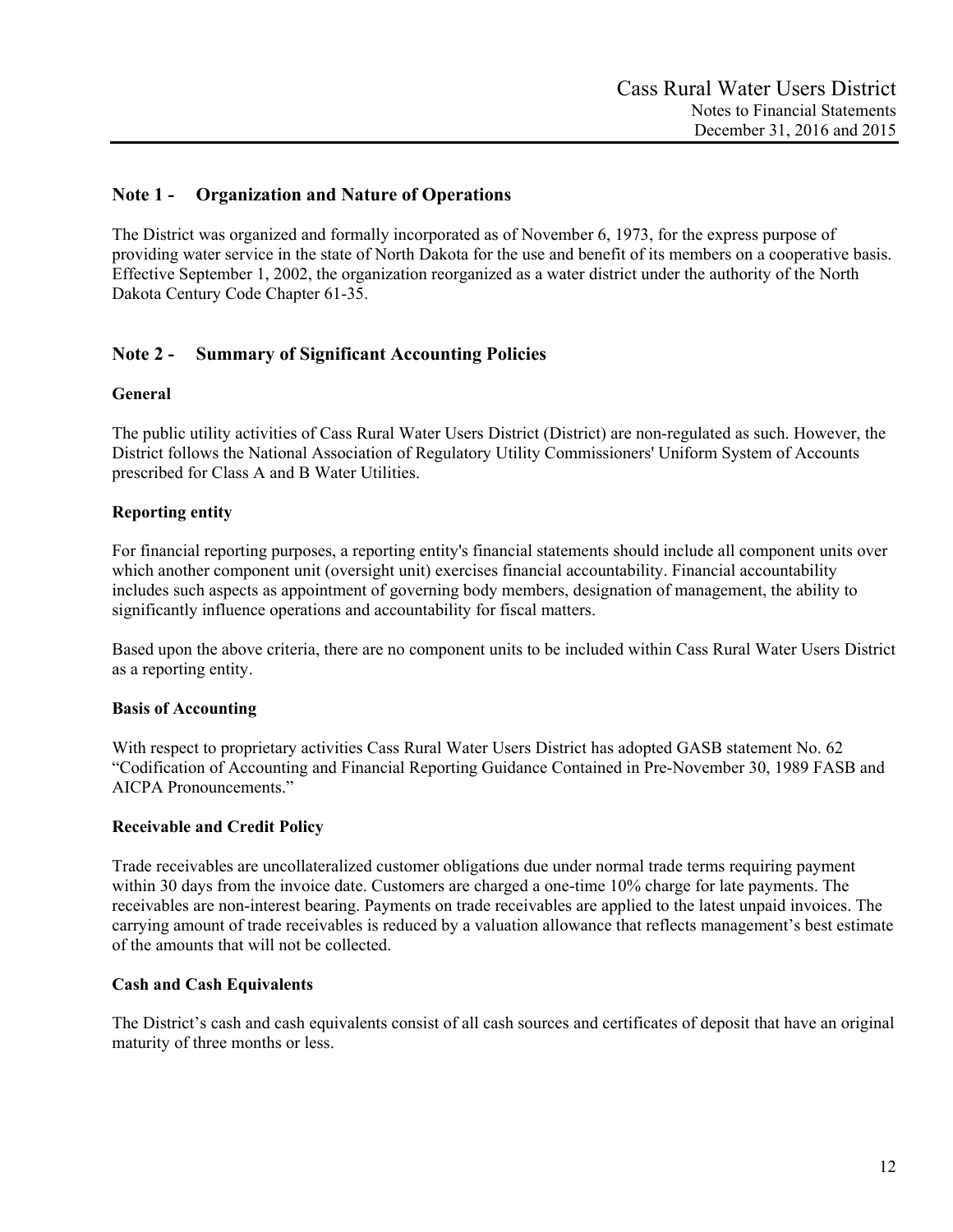#### **Prepaid Items**

Certain payments to vendors reflect costs applicable to future accounting periods and are recorded as prepaid items. Prepaid items are reported using the consumption method and recorded as an expense at the time of consumption.

#### **Temporary Investments**

Investments in asset backed securities are reported at fair value. Fair value is determined based on quoted market prices if available or estimated fair value using quoted market prices for similar securities. Interest, dividends, gains and losses, both realized and unrealized, on investments in debt and equity securities are included in other income (deductions).

## **Special Funds**

Several of the District's loan agreements require funds to be set aside in a reserve account. These amounts are reported as "special funds" on the Statement of Net Position. At December 31, 2016 and 2015, the District has complied with the reserve account requirements of the loan agreements.

#### **Plant Additions and Retirements**

Utility plant is stated at cost. The cost of additions to utility plant includes contracted work, direct labor and materials, and allocable overheads. When units of property are retired, sold or otherwise disposed of in the ordinary course of business, their average book cost, less net salvage, is charged to accumulated provision for depreciation. Repairs and the replacement and renewal of items determined to be less than units of property are charged to maintenance expense. Capital assets are defined by the District as assets with an initial, individual cost equal to or greater than \$500, except for plant which is capitalized in their entirety.

#### **Depreciation**

Depreciation is computed on the straight-line method based upon estimated useful lives of the various classes of property. Such provision, as a percentage of the average balance of depreciable property in service, was 1.74% and 1.71% in 2016 and 2015.

#### **Intangible Assets**

Intangible assets are stated at amortized cost. The intangible assets are the right to supply treated wastewater and treat the wastewater return flow for a period of years to come. They are being amortized on a straight line basis over the life of the agreement, which is over 20 years. The project was completed at the end of 2009. The amortization expense recorded in 2016 and 2015 was \$521,169.

#### **Operating and Nonoperating Revenues and Expenditures**

The District reports operating revenues and expenses separately from nonoperating items. Operating revenues and expenses generally result from producing and delivering goods in connection with the District's principal ongoing operations. The principal operating revenues of the District are charges to customers for sale of water. Operating expenses for the District include the costs of sales, administrative expenses, and depreciation on capital assets. All revenues and expenses not meeting this definition are reported as nonoperating revenues and expenses.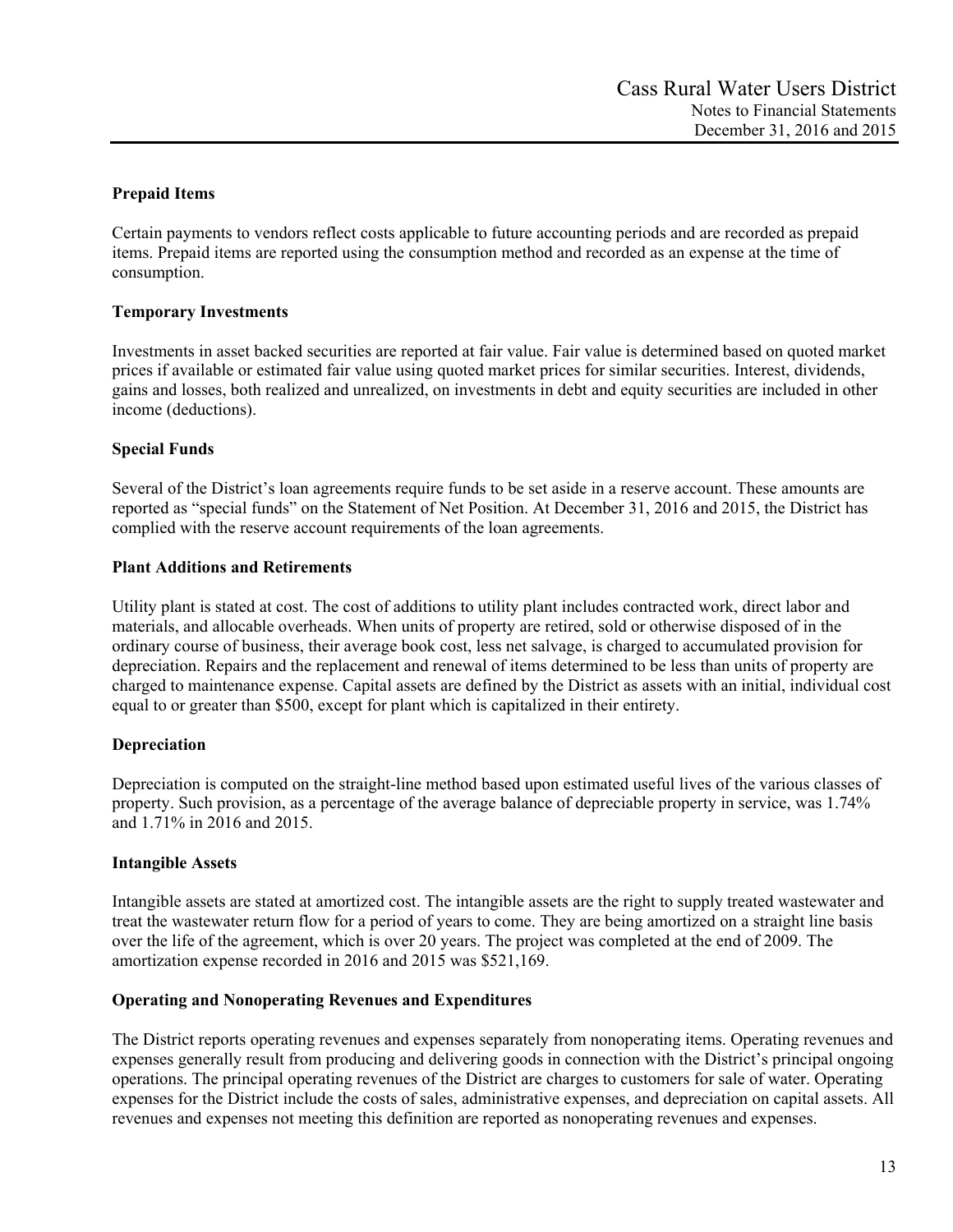## **Revenue Recognition**

Revenue from water sales is reflected in the accounts at the time delivered.

#### **Accounting Estimates**

The preparation of financial statements in conformity with generally accepted accounting principles requires management to make estimates and assumptions that affect the reported amounts of assets and liabilities at the date of the financial statements and reported amounts of revenues and expenses during the reporting period. Actual results could differ from those estimates.

## **Business and Credit Risk**

The District provides water service on account to its members which are located primarily in Cass County, North Dakota.

# **Note 3 - Long-Term Receivables**

## **Special assessments**

During 2004, the District entered into an agreement with the City of Fargo, to sell water within specified properties in the Osgood development located in Fargo. In order to serve the development, the District levied special assessments against the property in the development. The special assessments call for annual payments of \$66,000 plus interest at 5.6% commencing with 2005 and ending 2020.

The District has created one or more improvement districts for the purpose of constructing improvements. For 2006, the improvement districts are Silverleaf and Custer Crossing Water Improvement Districts. To finance such improvements, the District has issued \$303,000 Improvement Bonds of 2006 and has levied assessments on the property in the improvement districts benefited thereby to pay for the bonds. The special assessments call for annual payments varying from \$6,000 to \$24,000 at 5.20% commencing with 2007 and ending 2022.

In 2008, the District issued \$620,000 Improvement Bonds of 2008 and has levied the assessments on the property in the improvement districts benefited thereby to pay for the bonds. The improvement districts are Maple Valley and Prairie Grove Water Improvement Districts. The special assessments call for annual payments varying from \$30,000 to \$55,000 at 4.25% to 5.00% commencing in 2009 and ending 2023.

In 2009, the District issued \$265,000 Improvement Bonds of 2009 and has levied the assessments on the property in the Maple Valley Improvement District to pay for the bonds. The special assessments call for annual payments varying from \$21,000 to \$27,000 at 2.60% to 4.50% commencing in 2010 and ending 2024.

In 2010, the District levied additional assessments on the property in Maple Valley Improvement District to pay for the Improvement Bonds of 2009.

In 2012, the District levied additional assessments on the properties in the Deer Creek, Silverleaf, Maple Valley and other smaller improvement districts. The special assessments call for annual payments varying from \$60,000 to \$85,000 at 0.60% to 2.650% commencing in 2013 and ending 2027.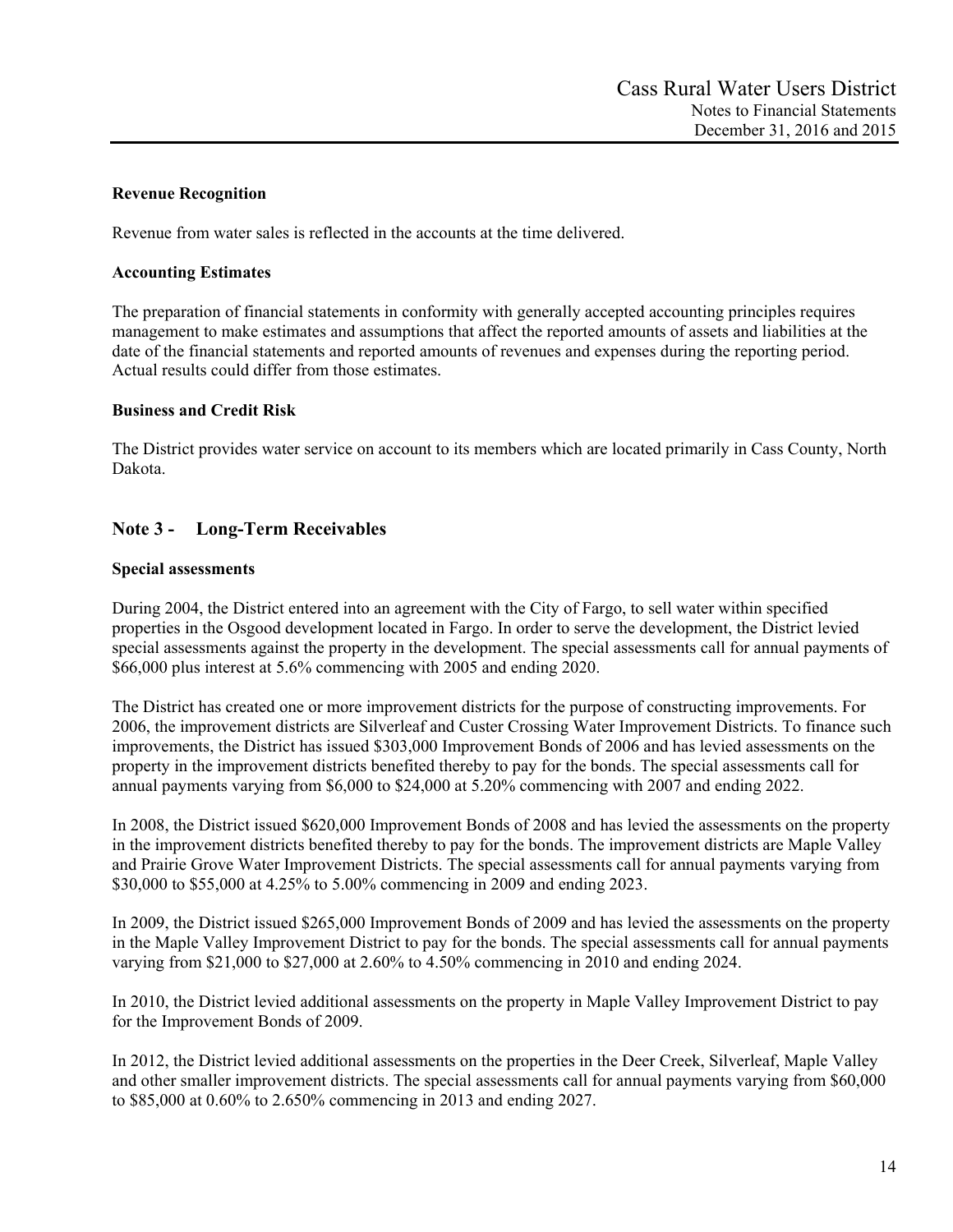In 2013, the District issued \$810,000 Series B of 2013 Bonds and has levied the assessments on the property in the Davies and Deer Creek Improvement Districts to pay for the bonds. The special assessments call for annual payments varying from \$35,000 to \$60,000 at 0.80% to 4.00% commencing in 2014 and ending 2028.

In 2014, the District issued \$1,500,000 of 2014 Bonds and has levied the assessments on the property in the Eagle Point, Deer Creek, Fargo Park, and Davies Improvement Districts to pay for the bonds. The special assessments call for annual payments varying from \$90,000 to \$105,000 at 0.80% to 3.10% commencing in 2015 and ending 2029.

In 2015, the District issued \$2,235,000 of 2015 Bonds and has levied the assessments on the property in the Crofton Cove, Deer Creek, Golden Valley, and Crofton Improvement Districts to pay for the bonds. The special assessments call for annual payments varying from \$85,000 to \$175,000 at 0.80% to 3.50% commencing in 2016 and ending 2030.

In 2016, the District issued \$4,275,000 of 2016 Bonds and has levied the assessments on the property in the Golden Valley 2<sup>nd</sup>, Deer Creek 4<sup>th</sup>, Rocking Horse 2<sup>nd</sup>, Crofton Coves, Prairie Farms 2<sup>nd</sup>, and Eagle Valley 2<sup>nd</sup> Improvement Districts to pay for the bonds. The special assessments call for annual payments varying from \$250,000 to \$650,000 at 1.10% to 3.25% commencing in 2017 and ending 2031.

# **Note 4 - Deposits, Investments and Investment Income**

The District's investments are generally reported at fair value, as discussed in Note 1. At December 31, 2016 and 2015, the District had the following investments, all of which are held in the District's name by various custodial banks that were agents of the District:

As of December 31, 2016, the District has the following investments and maturities:

| Investment Type                          |  | Fair<br>Value<br>Less than 1 |  | I -5   |           |
|------------------------------------------|--|------------------------------|--|--------|-----------|
| Certificate of Deposits                  |  | 1,730,000                    |  | -      | 1,730,000 |
| Government National Mortgage Association |  | 63,361                       |  | 63,361 | -         |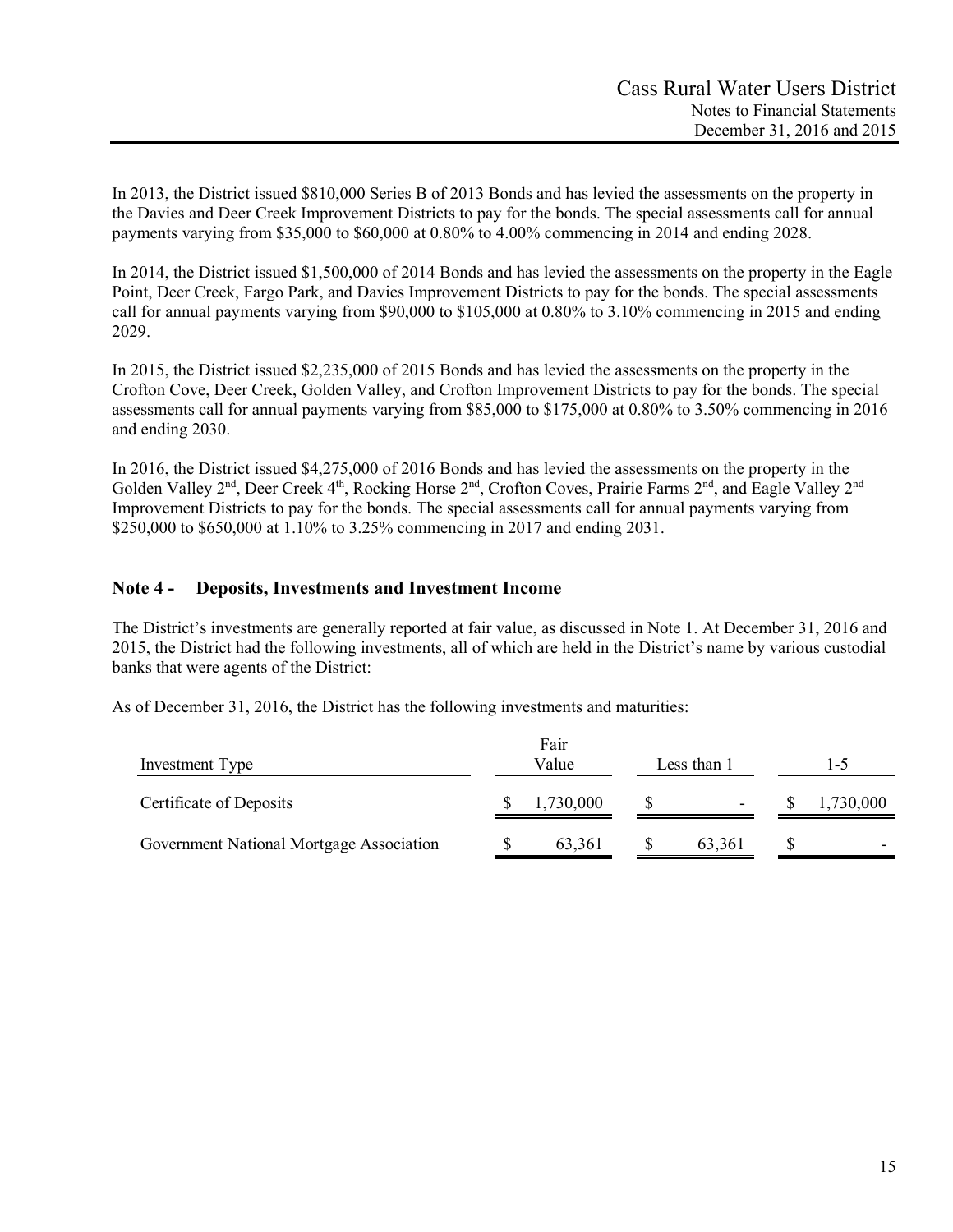As of December 31, 2015, the District has the following investments and maturities:

| Investment Type                          | Fair<br>Value | Less than 1              | $-5$      |
|------------------------------------------|---------------|--------------------------|-----------|
| Certificate of Deposits                  | 1,580,000     | $\overline{\phantom{0}}$ | 1,580,000 |
| Government National Mortgage Association | 77,021        | 77.021                   | -         |

#### **Interest Rate Risk**

The District does not have a formal investment policy that limits investment maturities as a means of managing its exposure to fair value losses arising from increasing interest rates.

#### **Credit Risk**

Credit risk is the risk that an issuer or other counterparty to an investment will not fulfill its obligations. The District does not have a formal policy to limit exposure to credit risk. The asset back securities noted above are not rated.

#### **Concentration of Credit Risk**

The District does not have a formal investment policy that limits the total amount of securities that can be held with any one company or government agency.

#### **Custodial Credit Risk**

Custodial credit risk is the risk that in the event of a bank failure, the District's deposits may not be returned to it. The District does not have a formal policy to limit exposure to custodial credit risk.

#### **Pledged Collateral**

In accordance with North Dakota Century Code, the District maintains deposits at those depository banks and brokerages authorized by the Board of Directors, all of which are covered by Federal Depository Insurance or Securities Investor Protection. Century Code requires that all of the District's deposits be protected by insurance, collateral or surety bond. The market value of the collateral pledged must be equal to or greater than 110% of the deposits not covered by insurance or bonds. At December 31, 2016 all deposits were insured or collateralized by securities held by the District's agent in the District's name.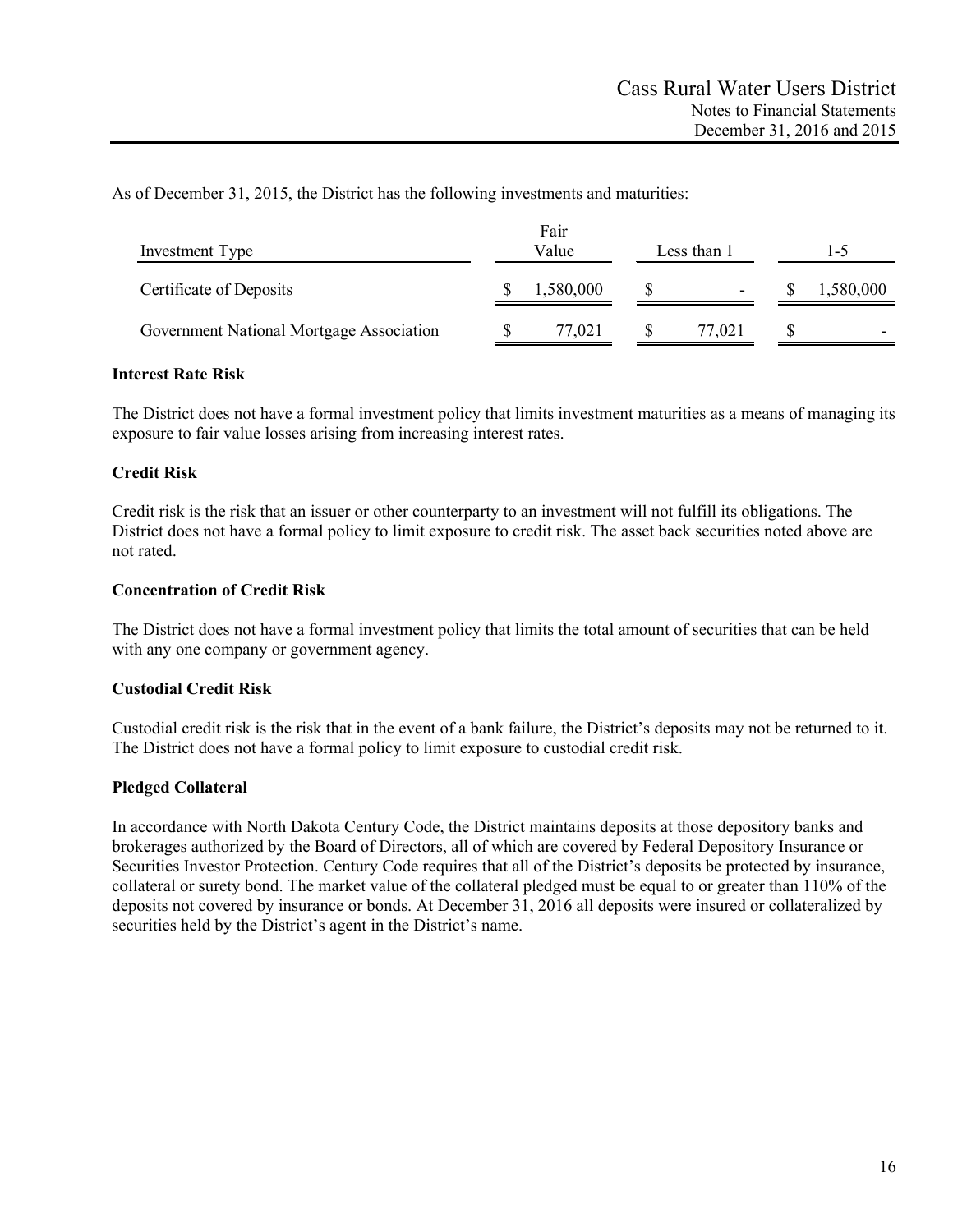The carrying amount of deposits and investments shown above is in the District's balance sheet as follows:

|                                                  | 2016            | 2015            |
|--------------------------------------------------|-----------------|-----------------|
| Carrying Amount                                  |                 |                 |
| Deposits in bank                                 | \$<br>5,493,908 | \$<br>5,319,272 |
| Certificates of deposit                          | 1,730,000       | 1,580,000       |
| Investments                                      | 63,361          | 77,021          |
|                                                  | 7,287,269       | S<br>6,976,293  |
| Included in the following balance sheet captions |                 |                 |
| Cash and cash equivalents                        | \$<br>4,534,785 | \$<br>3,674,502 |
| Cash and cash equivalents - restricted           | 31,125          | 155,358         |
| Temporary cash investments                       | 464,209         | 581,183         |
| Special funds                                    | 2,257,150       | 2,565,250       |
|                                                  | 7,287,269       | 6,976,293       |

# **Note 5 - Water Plant And Depreciation**

As of December 31, 2016:

|                                                               | Balance<br>1/1/16 | Additions       | Retirements     | Balance<br>12/31/16 |
|---------------------------------------------------------------|-------------------|-----------------|-----------------|---------------------|
| Classified Water Plant in Service<br>Construction in progress | 1,406,895         | \$<br>9,838,073 | 4,374,812<br>\$ | 6,870,156<br>S      |
| Intangible plant                                              |                   |                 |                 |                     |
| Organization                                                  | 3,191             |                 |                 | 3,191               |
| Franchises and consents                                       | 316               |                 |                 | 316                 |
|                                                               | 3,507             |                 |                 | 3,507               |
| Distribution plant                                            |                   |                 |                 |                     |
| Land and land rights                                          | 695,436           | 20,054          |                 | 715,490             |
| Collecting and impounding reservoirs                          | 3,744,354         |                 |                 | 3,744,354           |
| Wells                                                         | 817,751           |                 |                 | 817,751             |
| Electric pumping equipment                                    | 874,943           |                 |                 | 874,943             |
| Water treatment equipment                                     | 879,725           | 10,953          |                 | 890,678             |
| Transmission and distribution mains                           | 27,500,385        | 4,348,843       |                 | 31,849,228          |
| Transmission mains - Ethanol pipe                             | 5,233,269         |                 |                 | 5,233,269           |
| Service leads                                                 | 21,169            |                 |                 | 21,169              |
| Meters                                                        | 1,110,186         | 120,300         |                 | 1,230,486           |
|                                                               | 40,877,218        | 4,500,150       |                 | 45,377,368          |
| General plant                                                 |                   |                 |                 |                     |
| Structures and improvements                                   | 890,040           | 4,461           |                 | 894,501             |
| Office furniture and equipment                                | 236,094           | 11,391          |                 | 247,485             |
| Transportation equipment                                      | 324,958           | 28,172          | 74,091          | 279,039             |
| Tools, shop and garage equipment                              | 371,802           | 148,131         |                 | 519,933             |
| Other equipment - reservoir monitors                          | 827,316           | 8,243           |                 | 835,559             |
|                                                               | 2,650,210         | 200,398         | 74,091          | 2,776,517           |
| Total water plant                                             | 44,937,830        | 14,538,621      | 4,448,903       | 55,027,548<br>\$    |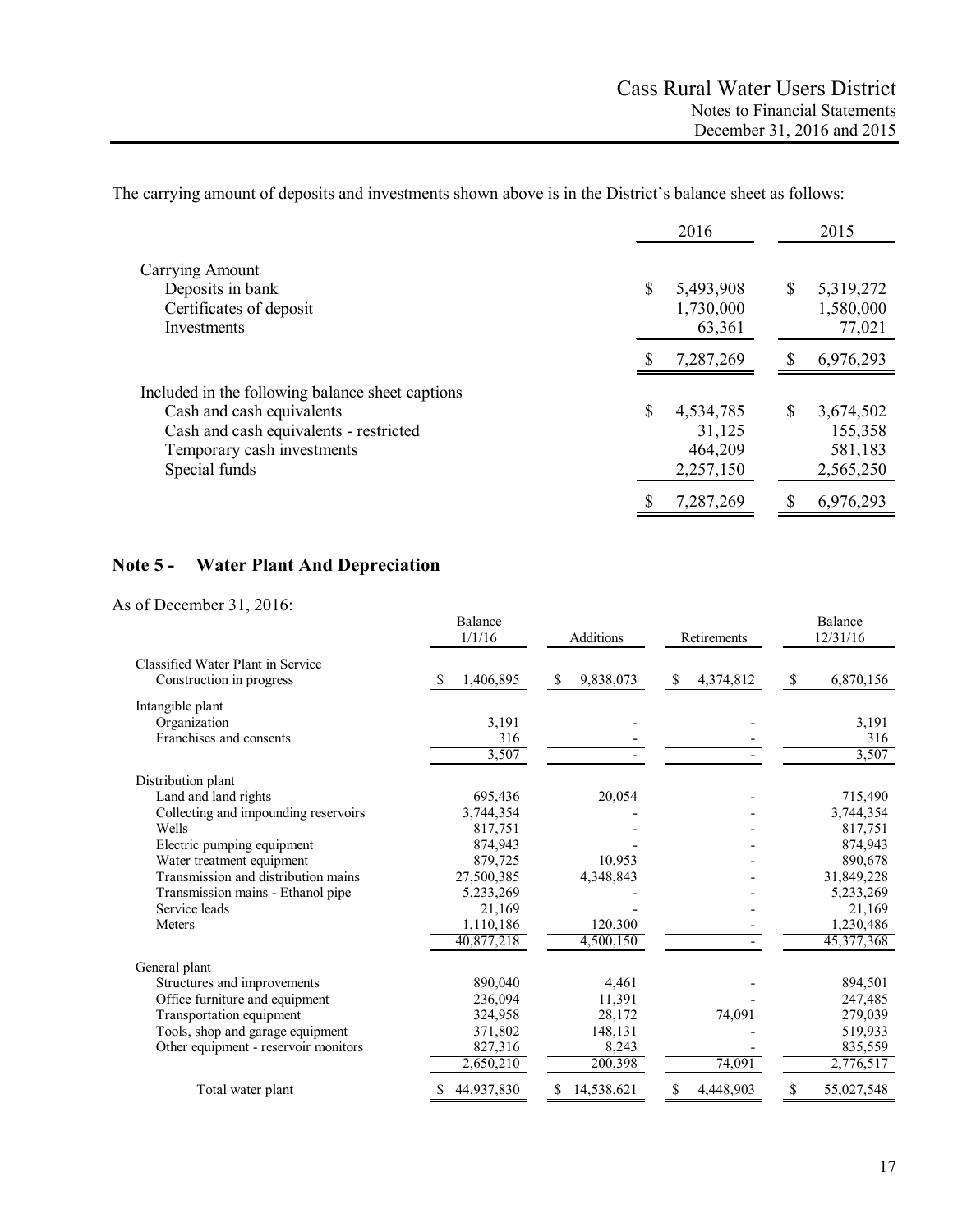#### Accumulated depreciation as of December 31, 2016:

|                                      | Depreciation<br>Balance<br>1/01/16<br>Rates in %<br>Accruals |                 |              | Retirements  | Balance<br>12/31/16 |  |
|--------------------------------------|--------------------------------------------------------------|-----------------|--------------|--------------|---------------------|--|
| Distribution Plant                   |                                                              |                 |              |              |                     |  |
| Collecting and impounding reservoirs | 2.0                                                          | \$<br>1,642,079 | \$<br>74,887 | \$           | \$<br>1,716,966     |  |
| Wells                                | 2.0                                                          | 294,711         | 16,355       |              | 311,066             |  |
| Electric pumping equipment           | 5.0                                                          | 910,132         |              |              | 910,132             |  |
| Water treatment equipment            | 5.0                                                          | 1,084,871       | 438          |              | 1,085,309           |  |
| Transmission                         | 1.0                                                          | 4,259,498       | 423,157      |              | 4,682,655           |  |
| Meters                               | 4.0                                                          | 561,956         | 49,219       |              | 611,175             |  |
| Service Leads                        | 1.0                                                          | 19,053          | 2,116        |              | 21,169              |  |
| Totals - distribution mains          |                                                              | 8,772,300       | 566,172      |              | 9,338,472           |  |
| General Plant                        |                                                              |                 |              |              |                     |  |
| Structures and improvements          | 2.0                                                          | 103,854         | 17,890       |              | 121,744             |  |
| Office furniture and equipment       | $10.0 - 15.0$                                                | 217,439         | 2,159        |              | 219,598             |  |
| Transportation equipment             | 33.3                                                         | 240,568         | 36,940       | 74,091       | 203,417             |  |
| Tools, shop and garage equipment     | 15.0                                                         | 339,713         | 77,990       |              | 417,703             |  |
| Reservoir monitors                   | 10.0                                                         | 377,744         | 83,556       |              | 461,300             |  |
| Totals - general plant               |                                                              | 1,279,318       | 218,535      | 74,091       | 1,423,762           |  |
| Totals - all plant                   |                                                              | 10,051,618      | 784,707      | 74,091<br>ъ. | 10,762,234<br>\$    |  |

During 2007, the District entered into an agreement with Tharaldson Ethanol Plant I, LLC to design and construct an ethanol plant in the Casselton Township. The total cost of the project was \$15,656,652, and was completed during 2009. The project was financed by the District through a note from the North Dakota Public Finance Authority. Upon completion of the construction project, ownership of \$10,423,383 of plant was transferred to the City of Fargo who is responsible for operation and maintenance of plant. Because the Districts retains the right to supply treated wastewater and treat the wastewater return flow for the next 20 years, that amount has been recorded as an intangible asset and is being amortized over the life of the agreement. The District will own, operate, and maintain the remaining \$5,233,269.

The City of Fargo is responsible for the repayment of \$1,703,088 of a note acquired for construction. The remaining balance is the responsibility of Tharaldson Ethanol Plant I, LLC (Tharaldson). As security for Tharaldson's debt service obligations, the District required personal guarantee of Gary Tharaldson and also Tharaldson Hotels for the bonding and required one year's bond payment (Upfront Deposit) to be held by a mutually agreed-upon third party. Until the bonds are retired, Tharaldson will pay its bond payment amount, plus an additional 20% which the District will place in a reserve fund. Interest earned on the reserve fund will be held for Tharaldson's debt service payment schedule.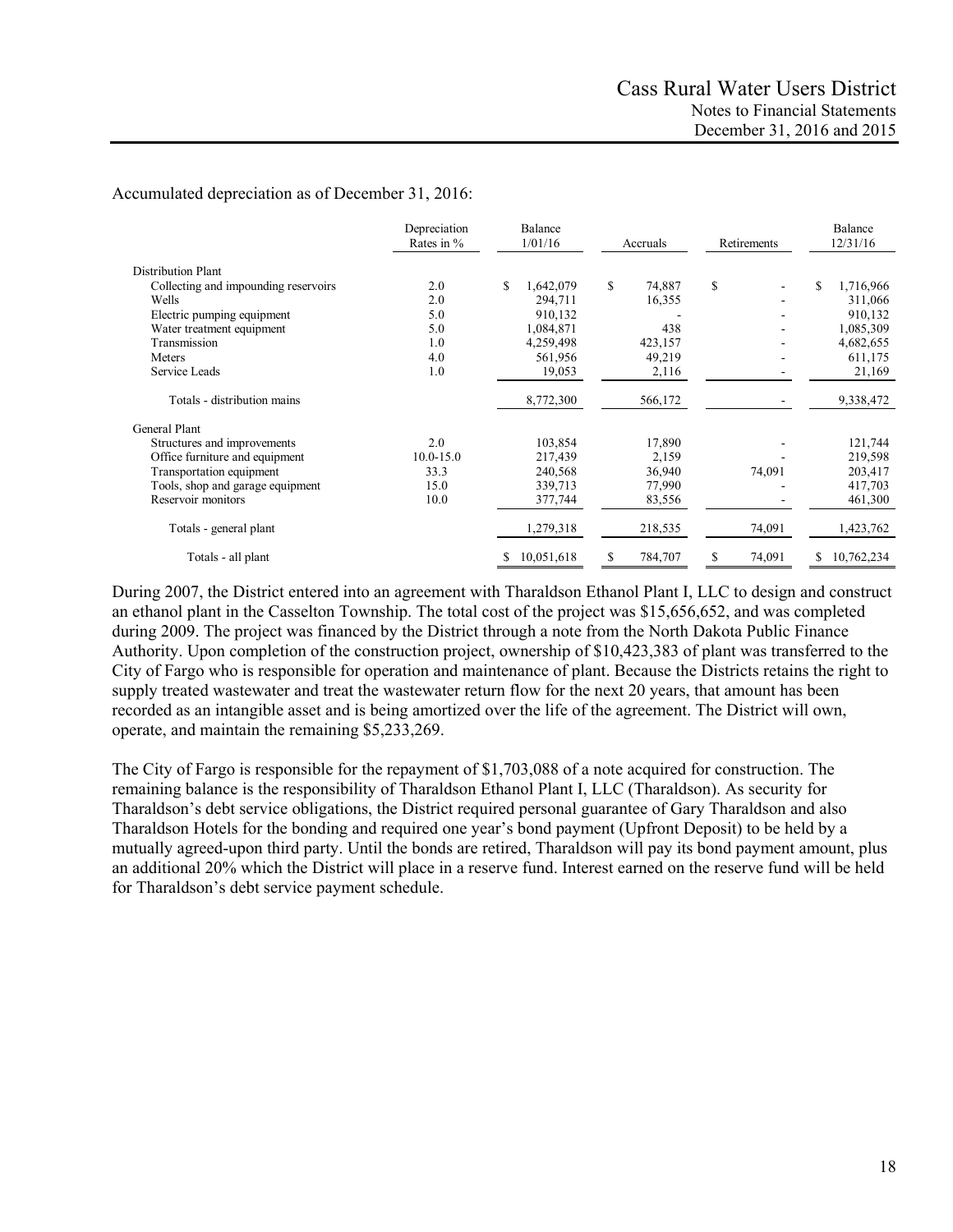# As of December 31, 2015:

|                                      | Balance<br>1/1/15 | <b>Additions</b> | Retirements           | Balance<br>12/31/15 |
|--------------------------------------|-------------------|------------------|-----------------------|---------------------|
| Classified Water Plant in Service    |                   |                  |                       |                     |
| Construction in progress             | 1,119,880         | 3,867,250<br>\$. | 3,580,234<br><b>S</b> | 1,406,895<br>S      |
| Intangible plant                     |                   |                  |                       |                     |
| Organization                         | 3,191             |                  |                       | 3,191               |
| Franchises and consents              | 316               |                  |                       | 316                 |
|                                      | 3,507             |                  |                       | 3,507               |
| Distribution plant                   |                   |                  |                       |                     |
| Land and land rights                 | 395,436           | 300,000          |                       | 695,436             |
| Collecting and impounding reservoirs | 3,744,354         |                  |                       | 3,744,354           |
| Wells                                | 817,751           |                  |                       | 817,751             |
| Electric pumping equipment           | 874,943           |                  |                       | 874,943             |
| Water treatment equipment            | 879,725           |                  |                       | 879,725             |
| Transmission and distribution mains  | 24,719,530        | 2,780,855        |                       | 27,500,385          |
| Transmission mains - Ethanol pipe    | 5,233,269         |                  |                       | 5,233,269           |
| Service leads                        | 21,169            |                  |                       | 21,169              |
| Meters                               | 1,069,523         | 40,663           |                       | 1,110,186           |
|                                      | 37,755,700        | 3,121,518        |                       | 40,877,218          |
| General plant                        |                   |                  |                       |                     |
| Structures and improvements          | 237,462           | 652,578          |                       | 890,040             |
| Office furniture and equipment       | 231,564           | 33,741           | 29,211                | 236,094             |
| Transportation equipment             | 289,357           | 35,601           |                       | 324,958             |
| Tools, shop and garage equipment     | 338,936           | 32,866           |                       | 371,802             |
| Other equipment - reservoir monitors | 823,348           | 3,968            |                       | 827,316             |
|                                      | 1,920,667         | 758,754          | 29,211                | 2,650,210           |
| Total water plant                    | 40,799,754        | 7,747,522        | 3,609,445             | 44,937,830          |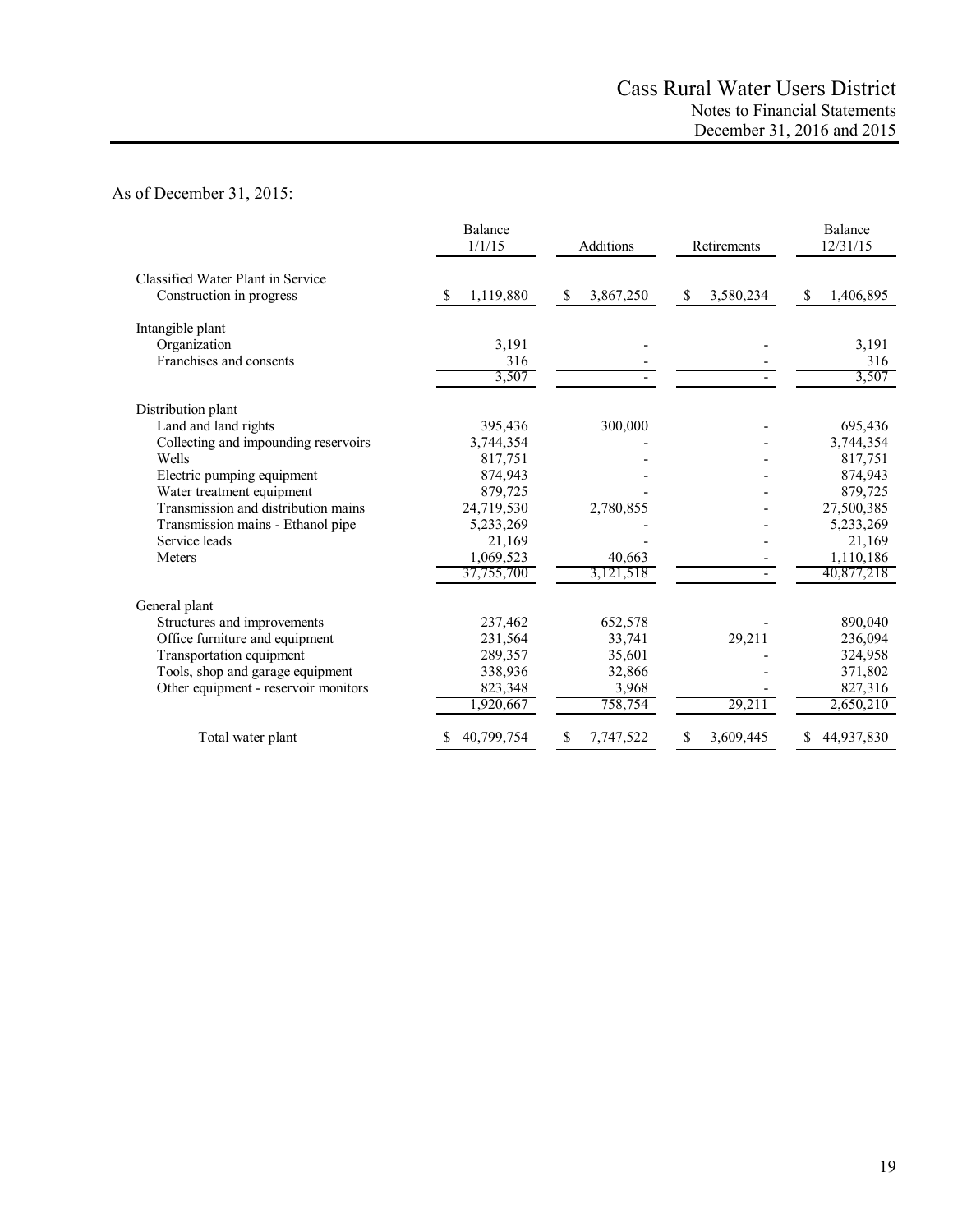# Accumulated depreciation as of December 31, 2015:

|                                      | Depreciation  | Balance        |              |             | Balance          |
|--------------------------------------|---------------|----------------|--------------|-------------|------------------|
|                                      | Rates in %    | 01/01/15       | Accruals     | Retirements | 12/31/15         |
| <b>Distribution Plant</b>            |               |                |              |             |                  |
| Collecting and impounding reservoirs | 2.0           | S<br>1,567,192 | \$<br>74,887 | \$          | S<br>1,642,079   |
| Wells                                | 2.0           | 278,356        | 16,355       |             | 294,711          |
| Electric pumping equipment           | 5.0           | 910,132        |              |             | 910,132          |
| Water treatment equipment            | 5.0           | 1,084,871      |              |             | 1,084,871        |
| Transmission                         | 1.0           | 3,907,638      | 351,860      |             | 4,259,498        |
| Meters                               | 4.0           | 519,177        | 42,779       |             | 561,956          |
| Service Leads                        | 1.0           | 14,819         | 4,234        |             | 19,053           |
| Totals - distribution mains          |               | 8,282,185      | 490,115      |             | 8,772,300        |
| General Plant                        |               |                |              |             |                  |
| Structures and improvements          | 2.0           | 99,105         | 4,749        |             | 103,854          |
| Office furniture and equipment       | $10.0 - 15.0$ | 201,495        | 34,735       | 18,791      | 217,439          |
| Transportation equipment             | 33.3          | 253,103        | 39,415       | 51,950      | 240,568          |
| Tools, shop and garage equipment     | 15.0          | 288,873        | 50,840       |             | 339,713          |
| Reservoir monitors                   | 10.0          | 295,404        | 82,340       |             | 377,744          |
| Totals - general plant               |               | 1,137,980      | 212,079      | 70,741      | 1,279,318        |
| Totals - all plant                   |               | 9,420,165      | 702,194<br>S | 70,741      | 10,051,618<br>\$ |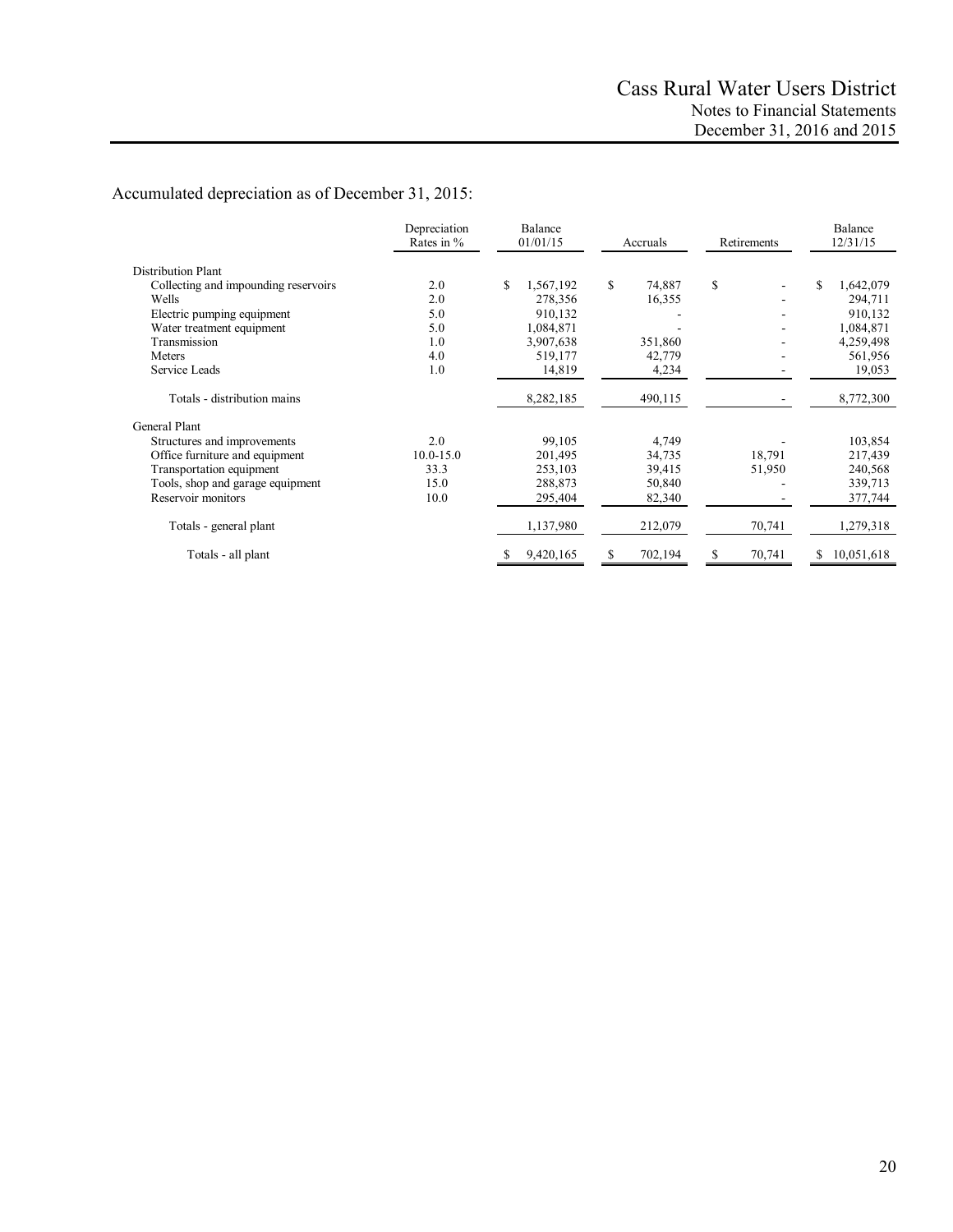# **Note 6 - Long-Term Debt**

Long term debt consists of:

|                                 | Balance<br>January 1,<br>2016 | Additions                |                                       | Balance<br>December 31,<br>2016 | Due within<br>One Year   |
|---------------------------------|-------------------------------|--------------------------|---------------------------------------|---------------------------------|--------------------------|
|                                 |                               |                          | Payments                              |                                 |                          |
| <b>Bank of North Dakota</b>     | \$<br>179,904                 | \$                       | \$<br>43.718                          | \$<br>136,186                   | \$<br>44.548             |
| <b>State Revolving Fund</b>     | 1,015,000                     |                          | 90,000                                | 925,000                         | 90,000                   |
| Bond Issue 2006                 | 149,000                       |                          | 21,000                                | 128,000                         | 22,000                   |
| Radcliffe Revocable Trust       | 87,258                        |                          | 7,870                                 | 79,388                          | 8,274                    |
| North Dakota Public             |                               |                          |                                       |                                 |                          |
| Finance Authority               | 11,910,651                    |                          | 740,000                               | 11,170,651                      | 765,000                  |
| North Dakota Public             |                               |                          |                                       |                                 |                          |
| Finance Authority               | 960,000                       |                          | 55,000                                | 905,000                         | 60,000                   |
| <b>Bremer Bond Issue</b>        | 950,388                       |                          | 31,466                                | 918,922                         | 34,304                   |
| Bond Issue 2009                 | 175,000                       |                          | 15,000                                | 160,000                         | 15,000                   |
| Bond Issue 2010                 | 255,000                       |                          | 65,000                                | 190,000                         | 65,000                   |
| Tharaldson Ethanol Escrow       | 782,190                       |                          | 1,954                                 | 780,236                         |                          |
| <b>Starion Bond Series A</b>    | 820,000                       |                          | 85,000                                | 735,000                         | 75,000                   |
| <b>Starion Bond Series B</b>    | 725,000                       |                          | 50,000                                | 675,000                         | 50,000                   |
| Starion Bond Series 2014        | 1,410,000                     |                          | 95,000                                | 1,315,000                       | 95,000                   |
| Refunding Improvement Bond 2015 | 390,000                       |                          | 45,000                                | 345,000                         | 45,000                   |
| Refunding Revenue Bonds of 2015 | 1,670,000                     |                          | 100,000                               | 1,570,000                       | 100,000                  |
| ND PFA SRF 2014                 | 736,794                       | 2,090,173                |                                       | 2,826,967                       | 135,000                  |
| 2015 Improvement Bond           | 2,235,000                     |                          | 85,000                                | 2,150,000                       | 135,000                  |
| 2016 Improvement Bonds          |                               | 4,275,000                |                                       | 4,275,000                       | 295,000                  |
|                                 | 24,451,185<br>\$.             | $\mathbf S$<br>6,365,173 | $\overline{\mathcal{S}}$<br>1,531,008 | \$<br>29,285,350                | $\mathbf S$<br>2,034,126 |
|                                 |                               |                          |                                       |                                 |                          |
|                                 | Balance                       |                          |                                       | Balance                         |                          |
|                                 | January 1,                    |                          |                                       | December 31,                    | Due within               |
|                                 | 2015                          | Additions                | Payments                              | 2015                            | One Year                 |
| <b>Bank of North Dakota</b>     | \$<br>222,615                 | \$<br>$\overline{a}$     | \$<br>42,711                          | $\mathbf S$<br>179,904          | \$<br>43,674             |
| <b>Rural Utilities Service</b>  | 1,631,484                     | $\overline{a}$           | 1,631,484                             |                                 |                          |
| <b>State Revolving Fund</b>     | 1,105,000                     |                          | 90.000                                | 1,015,000                       | 90,000                   |
| Bond Issue 2006                 | 169,000                       |                          | 20,000                                | 149,000                         | 21,000                   |
| Radcliffe Revocable Trust       | 94,744                        |                          | 7,486                                 | 87,258                          | 7,870                    |
| North Dakota Public             |                               |                          |                                       |                                 |                          |
| Finance Authority               | 12,625,651                    |                          | 715,000                               | 11,910,651                      | 740,000                  |
| North Dakota Public             |                               |                          |                                       |                                 |                          |
| Finance Authority               | 1,015,000                     |                          | 55,000                                | 960,000                         | 55,000                   |
| Bond Issue 2008                 | 415,000                       |                          | 415,000                               |                                 |                          |
| <b>Bremer Bond Issue</b>        | 980,987                       |                          | 30,599                                | 950,388                         | 27,423                   |
| Bond Issue 2009                 | 190,000                       |                          | 15,000                                | 175,000                         | 15,000                   |
| Bond Issue 2010                 | 320,000                       |                          | 65,000                                | 255,000                         | 65,000                   |
| Tharaldson Ethanol Escrow       | 784,148                       |                          | 1,958                                 | 782,190                         |                          |
| <b>Starion Bond Series A</b>    | 905,000                       |                          | 85,000                                | 820,000                         | 85,000                   |
| <b>Starion Bond Series B</b>    | 775,000                       |                          | 50,000                                | 725,000                         | 50,000                   |
| Starion Bond Series 2014        | 1,500,000                     |                          | 90,000                                | 1,410,000                       | 95,000                   |
| Refunding Improvement Bond 2015 |                               | 390,000                  |                                       | 390,000                         | 45,000                   |
| Refunding Revenue Bonds of 2015 |                               | 1,670,000                |                                       | 1,670,000                       | 100,000                  |
| ND PFA SRF 2014                 |                               | 736,794                  |                                       | 736,794                         | 736,794                  |
| 2015 Improvement Bond           |                               | 2,235,000                |                                       | 2,235,000                       | 85,000                   |
|                                 | 22,733,629<br>-S              | 5,031,794<br>\$          | \$<br>3,314,238                       | 24,451,185<br>S                 | 2,261,761<br>\$          |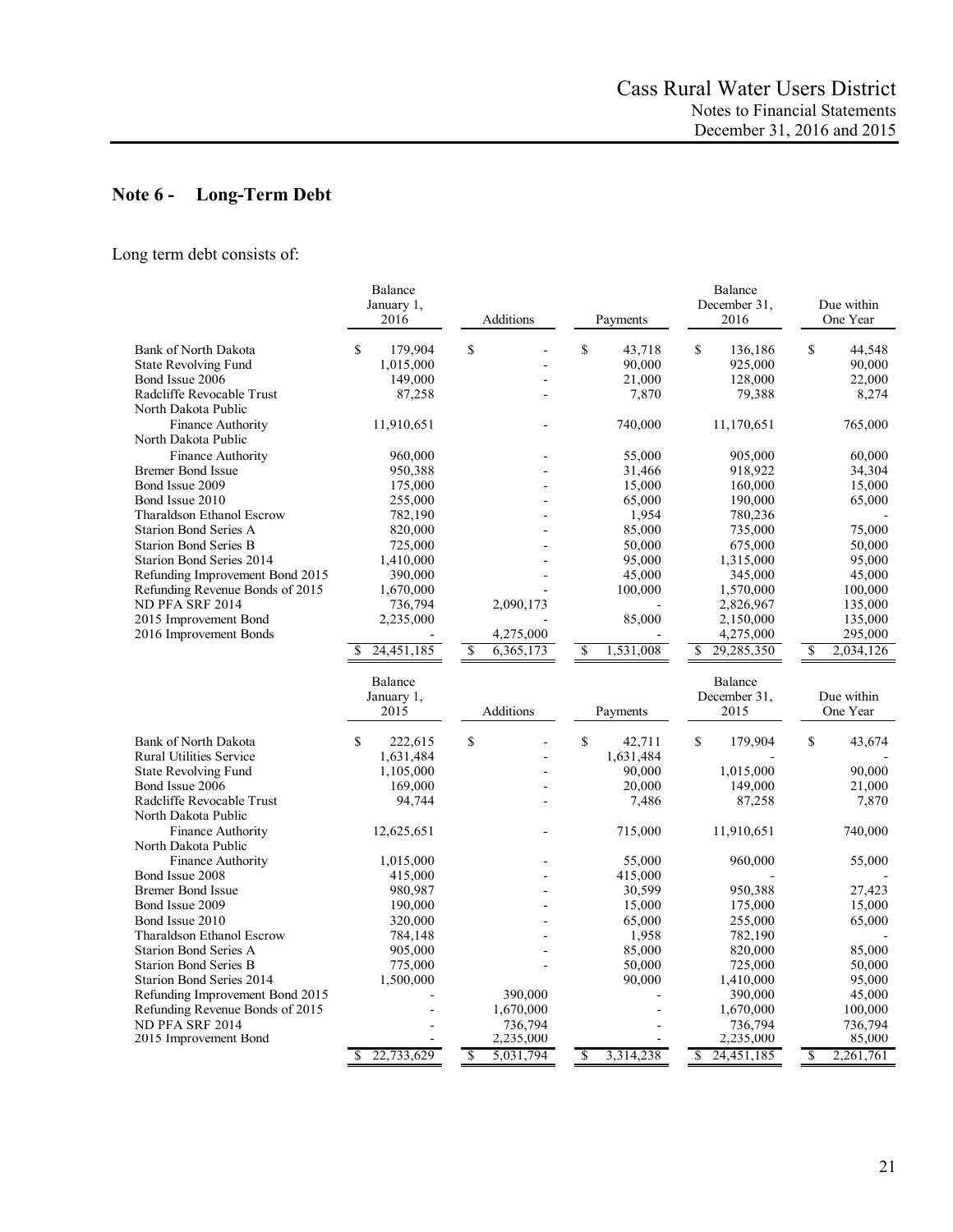Maturity dates and interest rates are as follows:

|                                       | <b>Maturity Date</b> | Interest Rate   |
|---------------------------------------|----------------------|-----------------|
|                                       |                      |                 |
| Bank of North Dakota                  | 2019                 | 2.00%           |
| <b>State Revolving Fund</b>           | 2029                 | 2.50%           |
| Bond Issue 2004                       | 2019                 | $3.30 - 4.40\%$ |
| Bond Issue 2006                       | 2023                 | 5.20%           |
| Radcliffe Revocable Trust             | 2024                 | 5.02%           |
| North Dakota Public Finance Authority | 2028                 | 3.50%           |
| North Dakota Public Finance Authority | 2029                 | 2.50%           |
| Series 2008 Revenue Bond              | 2029                 | 4.75%           |
| Bond Issue 2008                       | 2023                 | $4.25 - 5.00\%$ |
| <b>Bremer Bond Issue</b>              | 2034                 | 6.25%           |
| Bond Issue 2009                       | 2024                 | $2.6 - 4.5$     |
| Bond Issue 2010                       | 2019                 | $1.10 - 3.35\%$ |
| Tharaldson Ethanol Escrow             | 2028                 |                 |
| Starion Bond Series A                 | 2027                 | $0.60 - 2.65\%$ |
| <b>Starion Bond Series B</b>          | 2028                 | $0.80 - 4.00\%$ |
| <b>Starion Bond Series 2014</b>       | 2029                 | $0.80 - 3.10\%$ |
| Refunding Revenue Bonds of 2015       | 2030                 | $0.90 - 3.00\%$ |
| Refunding Improvement Bonds of 2015   | 2023                 | $1.40 - 2.10\%$ |
| Improvement Bonds of 2015             | 2030                 | $0.80 - 3.50\%$ |
| North Dakota Public Finance Authority | 2034                 | $2.00\%$        |
| Improvement Bonds of 2016             | 2031                 | $1.10 - 3.25\%$ |

All assets are pledged as security for these debts. The Bank of North Dakota and Radcliffe Revocable Trust notes require annual payments of principal and interest and the North Dakota Public Finance Authority notes require annual payments of principal and semi-annual payments of interest.

During 2015, the District issued \$2,235,000 of Series 2015 Bonds. The agreement requires semi-annual payments, including interest, at an interest rate from 0.80% to 3.50%. Payments commence in May 2016 through May 2030.

During 2015, the District issued a note payable of \$3,000,000 with the North Dakota Public Finance Authority for the Reservoir E Expansion Project. As of December 31, 2016 \$2,090,173 has been borrowed on this note, with the remaining amount expected to be borrowed in future years as the project progresses.

In 2015, the Refunding Revenue Bonds of 2015 were issued to refund the outstanding debt of the USDA Rural Utility Service Loan. The refunding transaction resulted in an economic gain of \$349,807. Payments commence in May of 2016 through May of 2030.

In 2015, the Improvement Bonds of 2015 were issued to refund the outstanding debt of the Improvement Bonds of 2008. The refunding transaction resulted in an economic gain of \$34,882. Payments commence in May of 2016 through May of 2023.

During 2015, the District issued a note payable of \$3,000,000 with the North Dakota Public Finance Authority for the Reservoir E Expansion Project. As of December 31, 2018 \$2,090,173 has been borrowed on this note, with the remaining amount expected to be borrowed in future years as the project progresses.

During 2016, the District issued \$4,275,000 of Series 2016 Improvement Bonds. The agreement requires semiannual payments, including interest, at an interest rate from 1.10% to 3.25%. Payments commence in May 2017 through May 2031.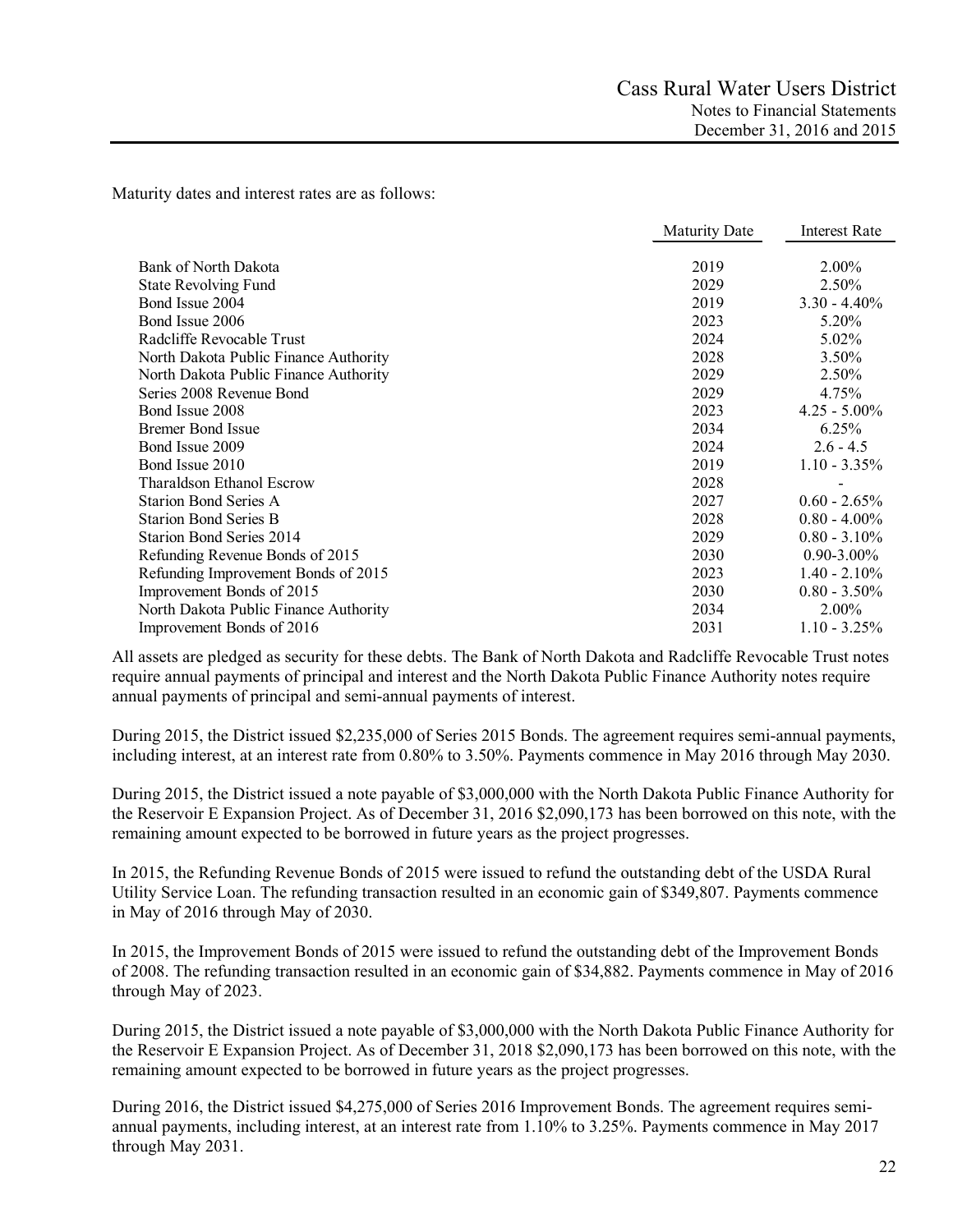Minimum principal and interest payments required are estimated as follows:

|                           |                 | Long-term Debt |  |  |
|---------------------------|-----------------|----------------|--|--|
| Years Ending December 31: | Principal       | Interest       |  |  |
| 2017                      | \$<br>2,034,126 | \$<br>975,793  |  |  |
| 2018                      | 2,018,441       | 745,350        |  |  |
| 2019                      | 2,066,734       | 692,110        |  |  |
| 2020                      | 2,023,984       | 636,840        |  |  |
| 2021                      | 2,061,937       | 579,962        |  |  |
| 2022-2026                 | 10,679,952      | 1,979,057      |  |  |
| 2027-2031                 | 7,595,582       | 474,521        |  |  |
| 2032-2036                 | 804,594         | 42,891         |  |  |
|                           | 29,285,350      | 6,126,524      |  |  |

#### **Note 7 - Lease Agreement**

The District entered into a lease agreement with the City of Casselton to permit the District to utilize a portion of the storage capacity in the City of Casselton water tower. Under the agreement, the District is liable for 24% of the total shared cost which equates to the Districts portion of storage capacity. The agreement will remain in effect for an initial term of 25 years and shall be automatically extended for successive terms of 5 years each unless either entity provides a minimum of 2 years advance written notice of intent to discontinue agreement. In the event the City of Casselton chooses to discontinue this agreement or any extension thereof, the City of Casselton shall remit to the District the initial project cost assumed by the District less accumulated depreciation which shall be calculated using the straight line method with a useful life of 80 years.

Future minimum lease payments are as follows:

| Years Ending December 31: |               |
|---------------------------|---------------|
| 2017                      | \$<br>17,964  |
| 2018                      | 17,946        |
| 2019                      | 17,919        |
| 2020                      | 17,883        |
| 2021                      | 17,838        |
| 2022-2024                 | 35,861        |
|                           | \$<br>125,411 |

The operation and maintenance cost for the water tower shall be the responsibility of the City of Casselton, except that the District shall be liable to the City of Casselton for a portion of said costs of operating and maintenance, as determined on a monthly gallon usage basis attributable to the District. The initial charge to cover these costs shall be \$.20 per 1,000 gallons. The District is expensing these costs as purchased water. Expense for December 31, 2016 and 2015 was \$48,731 and \$46,049, respectively.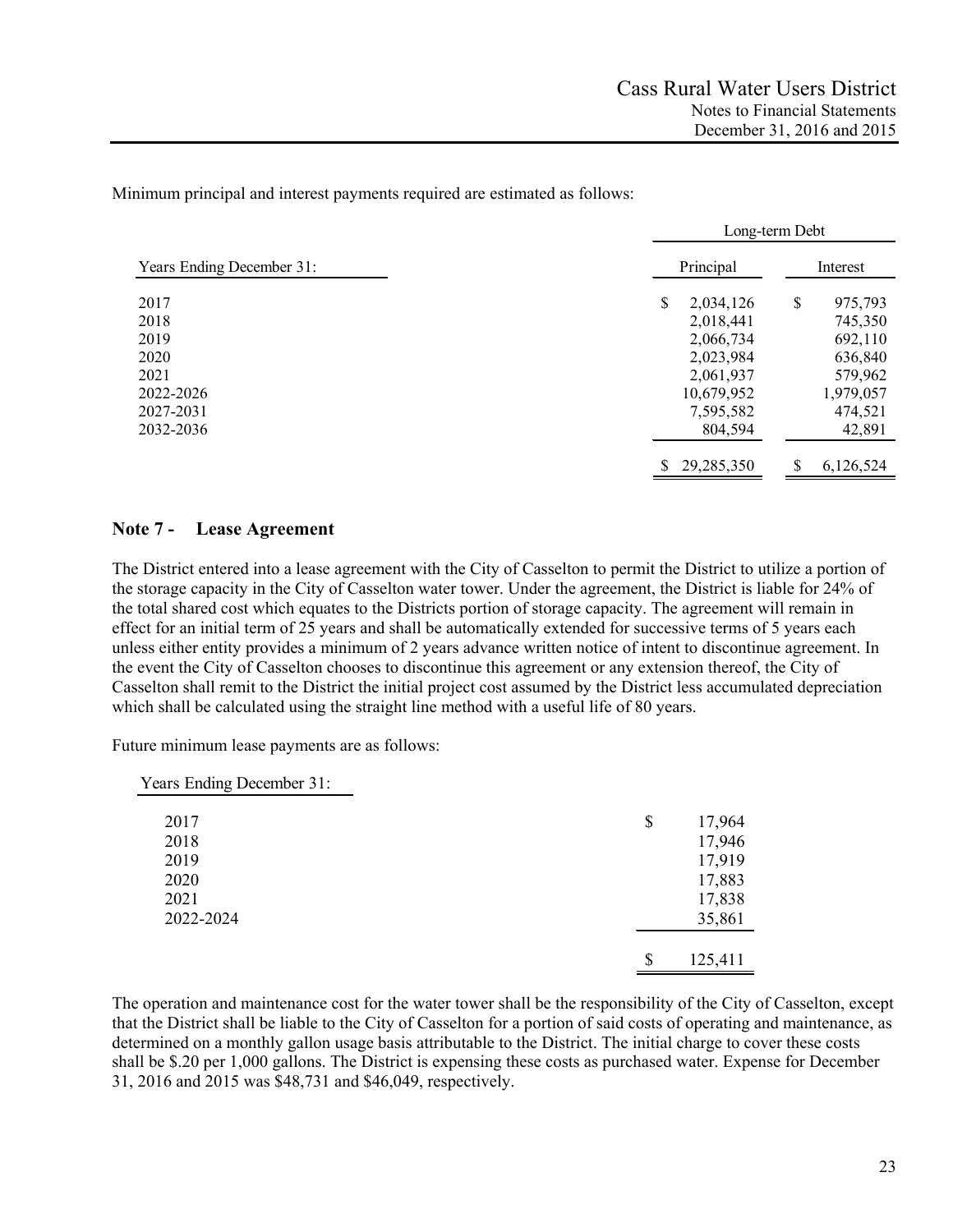## **Note 8 - Pension Plan**

The District contributes to the Simplified Employee Pension Individual Retirement Account, a defined contribution pension plan, for substantially all employees. The plan is administered by the District's Board of Directors. Benefit terms, including contribution requirements, for the Plan are established and may be amended by the Board. The District is required to contribute 4 percent of the annual salary to individual employee accounts for each participating employee. District recognized pension expense of \$27,219. The District had a liability to the Plan of \$27,219 and \$25,333 at December 31, 2016 and 2015.

# **Note 9 - Commitments**

## **Wholesale Water**

Under its wholesale water agreement, the District is committed to purchase water from the City of Fargo. The District must purchase at least 500,000 gallons of treated water per month at \$3.20 per thousand gallons of treated water. This agreement has expired as of December 31, 2011 and another agreement has not been completed as of December 31, 2016. Both parties are operating under the terms of the expired agreement until a new agreement is signed, as no significant changes are expected.

## **Franchise Fee Agreement**

The District entered into an agreement with the City of West Fargo on June 2005 in which the City of West Fargo purchased the rights and acquired a franchise to provide residential water services to the Westport Beach Additions located within the City of West Fargo city limits. In accordance with the agreement, the District agrees to release the Westport Beach Addition from its exclusive jurisdiction to the City of West Fargo as long as the City of West Fargo performs certain obligations, including installation of water meters at its own cost for each individual lot or user within the Westport Beach Addition, and payment of \$1,848 per meter installed to the District until the City of West Fargo has installed a meter for each individual lot within the Westport Beach Addition.

#### **Agreement with the City of Oxbow**

The District entered into an agreement with the City of Oxbow to provide billing and collection services for sewer services to the residents of the Bakke Subdivision and the Town of Hickson on a quarterly basis. Specific services to be provided by the District under this agreement included calculation, printing, and mailing of quarterly utility bills, receiving and processing payments from the citizens, account maintenance services such as name changes, adjustments, and address changes, and reasonable and necessary steps to collect amounts due from the citizens. The City of Oxbow agrees to a billing charge for the services provided. The initial cost to the City of Oxbow for the billing charge shall be \$.96 per bill.

#### **Construction Commitment**

As of December 31, 2016 the District has \$350,000 in construction commitments for the Reservoir E Expansion Project for the remaining work to be completed.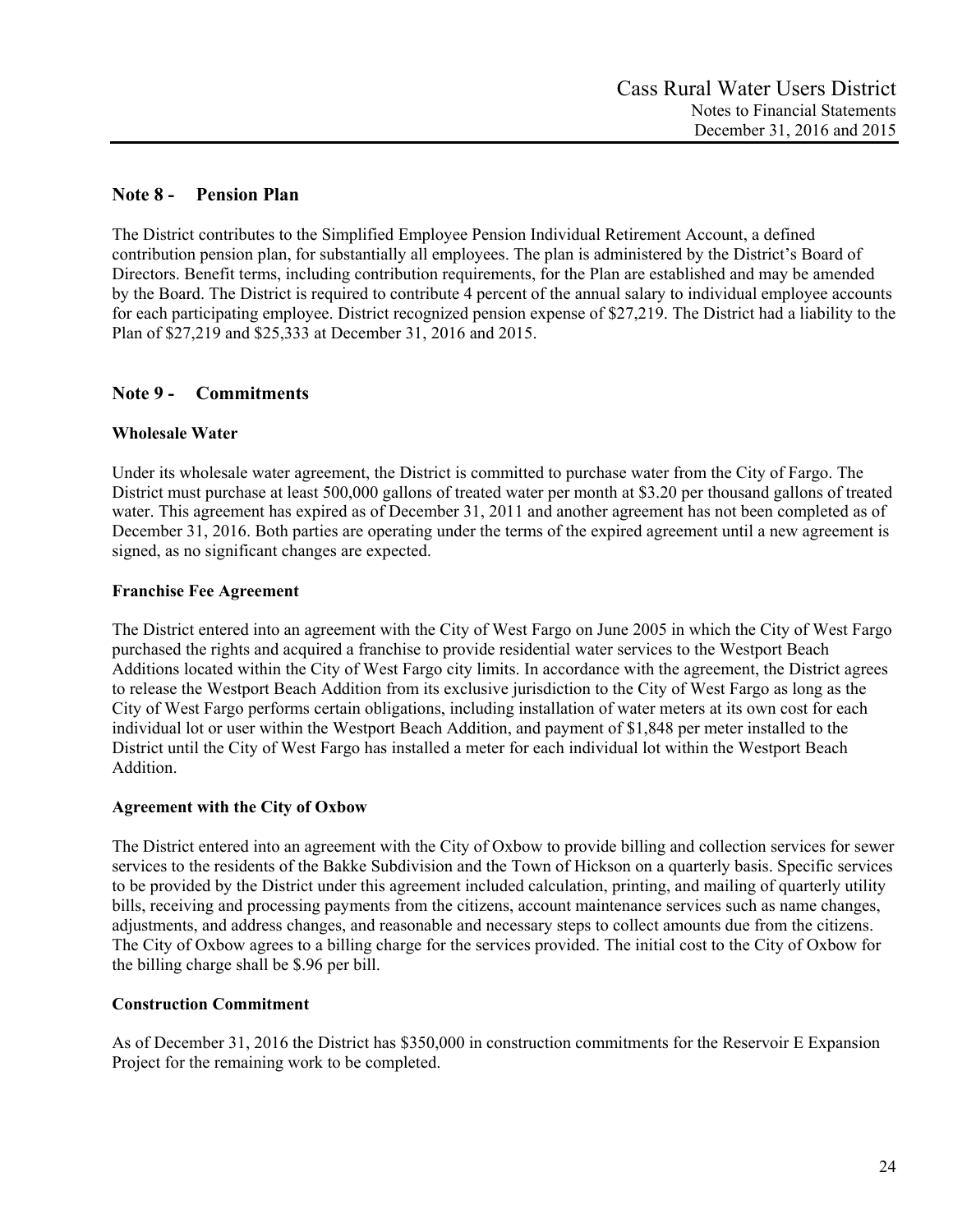

Supplementary Information December 31, 2016 and 2015 Cass Rural Water Users District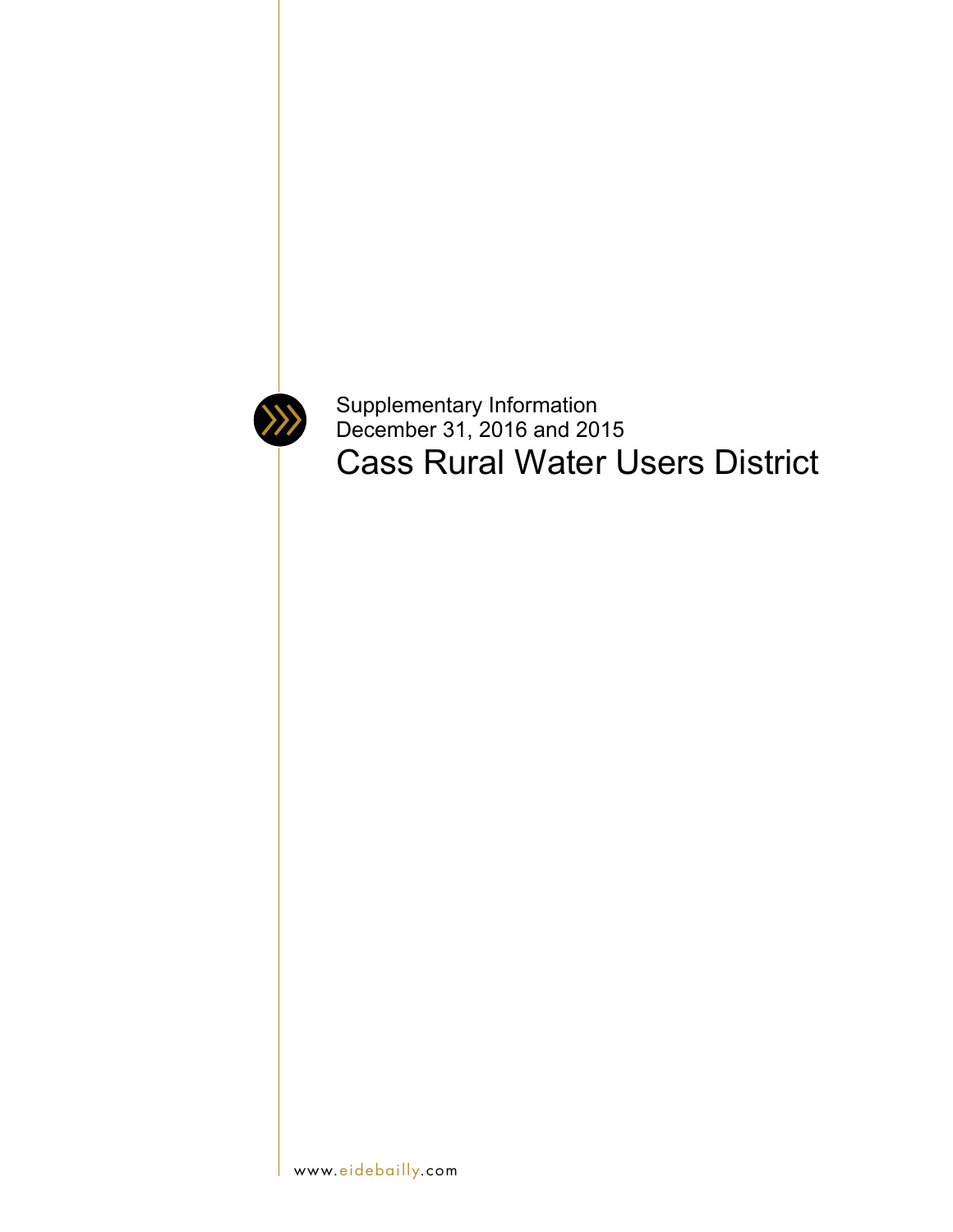| Federal Grantor/Program Title                                                                                                                                                                       | Agency or<br>Pass Through<br>Number | Federal<br><b>CFDA</b><br>Number | Expenditures |
|-----------------------------------------------------------------------------------------------------------------------------------------------------------------------------------------------------|-------------------------------------|----------------------------------|--------------|
| <b>Environmental Protection Agency</b><br>Passed through the State of North Dakota -<br>North Dakota Public Finance Authority:<br>Capitalization Grants for Drinking<br>Water State Revolving Funds | 0901060-04                          | 66.468                           | 2,090,173    |
| Total expenditures of federal awards                                                                                                                                                                |                                     |                                  | 2,090,173    |

## **Notes to Schedule of Expenditure of Federal Awards**

#### **Note 1 – Significant Accounting Policies**

The accompanying schedule of expenditures of federal awards includes the federal grant activity of the District, and is presented on the accrual basis of accounting. The information in this schedule is presented in accordance with the requirements of the Uniform Guidance. The District received federal awards indirectly through a passthrough entity. No federal financial assistance has been provided to a subrecipient.

#### **Note 2 – Agency of Pass-Through Number**

Expenditures reported on the Schedule are reported on the accrual basis of accounting. Such expenditures are recognized following the cost principles contained in Subpart E – Cost Principles of the Uniform Guidance, wherein certain types of expenditures are not allowable or are limited as to reimbursement. The District's summary of significant accounting policies is presented in Note 1 in the District's basic financial statements.

The organization has not elected to use the 10% de minimis cost rate.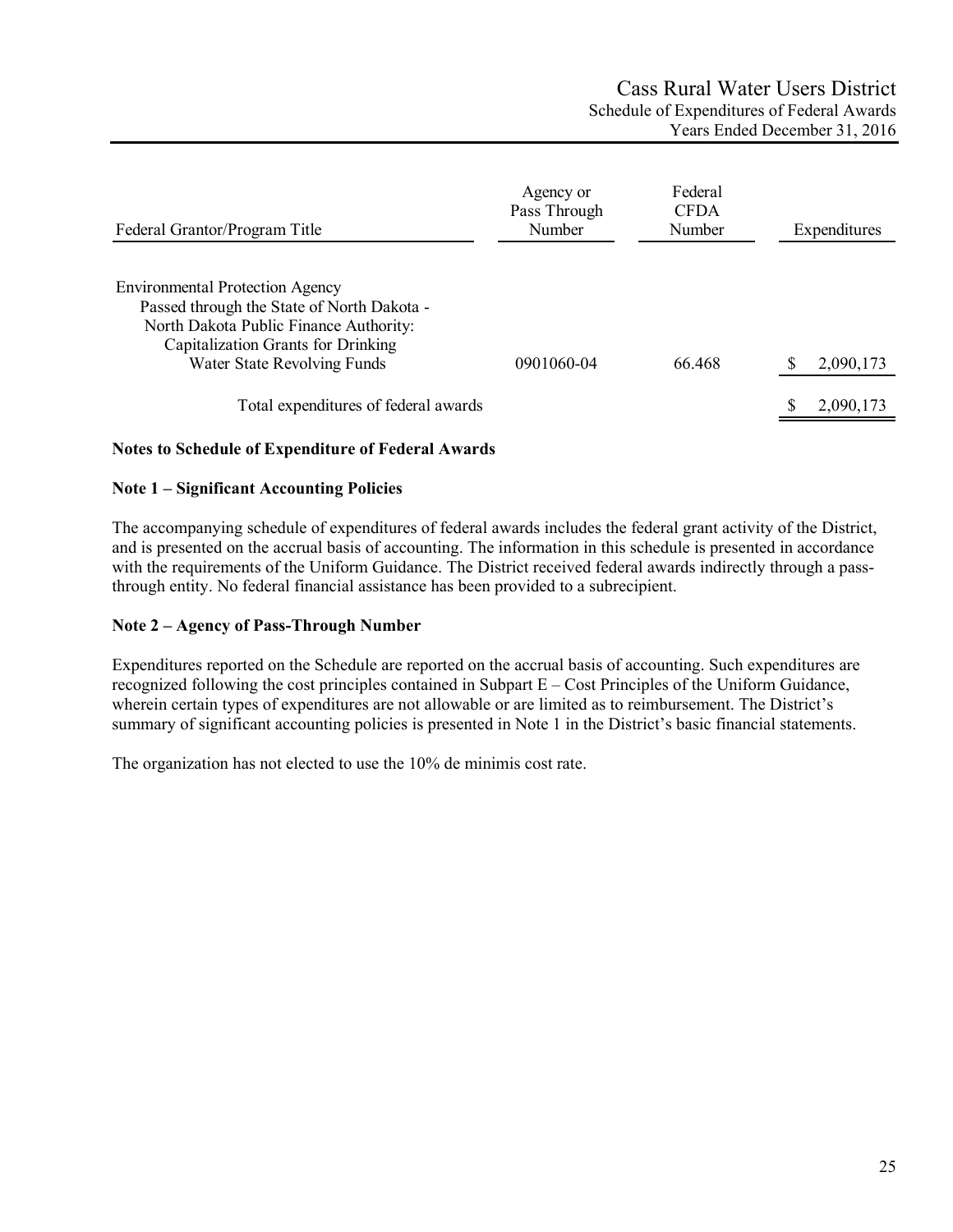| Name                | Position            |
|---------------------|---------------------|
| Jon Zuther          | Chairman            |
| Jeff Dahl           | Vice Chairman       |
| <b>Barry Bowman</b> | Secretary/Treasurer |
| R. Gordon Blixt     | Director            |
| <b>Brad Koetz</b>   | Director            |
| Keith Burley        | Director            |
| <b>Todd Ellison</b> | Director            |
| Keith Finger        | Director            |
| Mark Johnson        | Director            |
| Jerry Blomeke       | Manager             |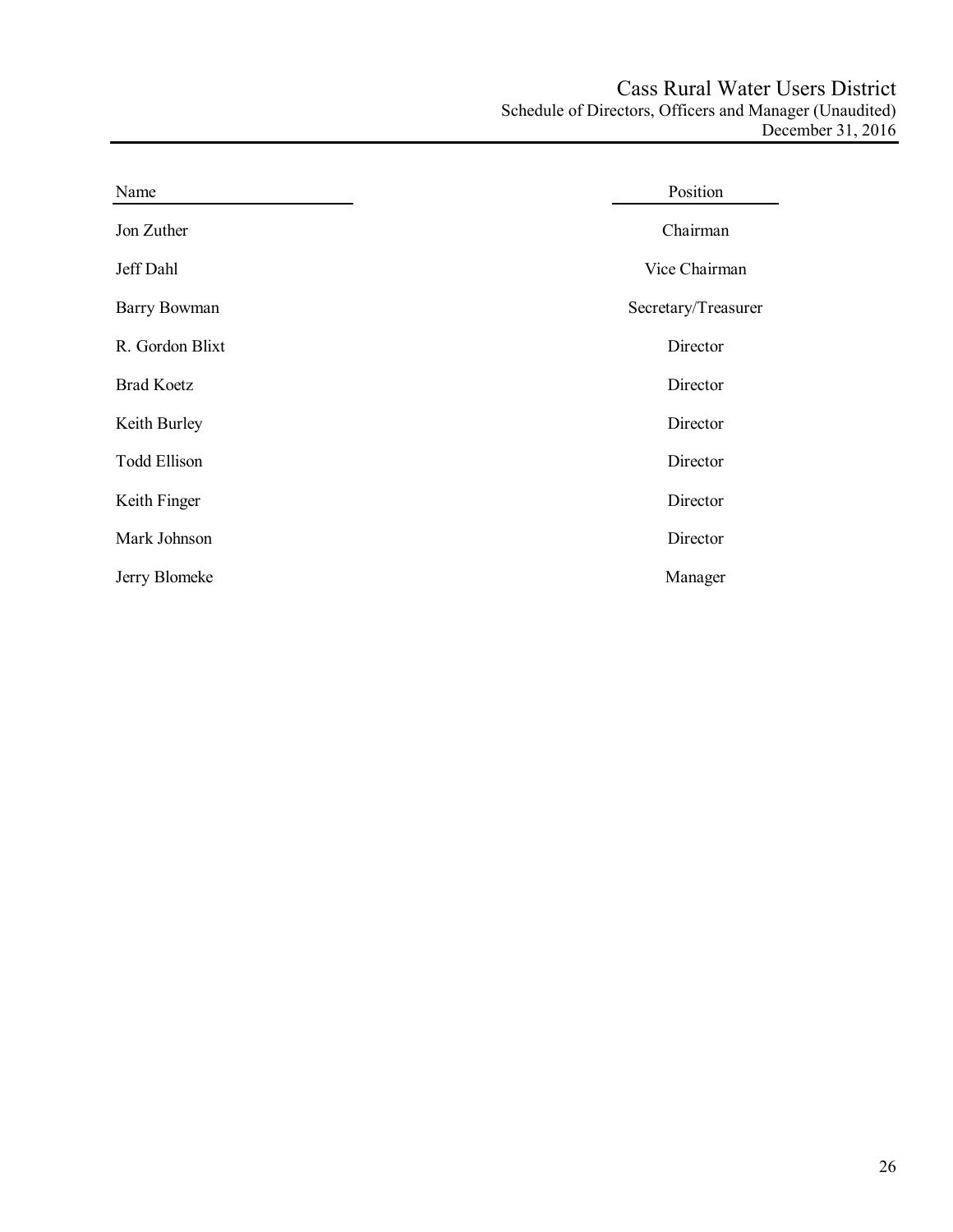## Cass Rural Water Users District Comparative Schedules of Operations Years Ended December 31, 2012 - 2016

|                               | 2012      |               | 2013             |               | 2014       |                       | 2015            |               | 2016       |         |
|-------------------------------|-----------|---------------|------------------|---------------|------------|-----------------------|-----------------|---------------|------------|---------|
|                               | Amount    | Percent       | Amount           | Percent       | Amount     | Percent               | Amount          | Percent       | Amount     | Percent |
| <b>Operating Revenue</b>      | 5,795,153 | $100.0 \%$ \$ | 5,893,466        | $100.0 \%$ \$ | 5,773,348  | $100.0 \%$ \$         | 6,101,441       | $100.0 \%$ \$ | 6,280,600  | 100.0 % |
| <b>Operating Expenses</b>     |           |               |                  |               |            |                       |                 |               |            |         |
| Pumping                       | 203,983   | 3.5           | 224,438          | 3.8           | 230,763    | 4.0                   | 210,280         | 3.4           | 213,624    | 3.4     |
| Water treatment and testing   | 121,675   | 2.1           | 136,737          | 2.3           | 126,987    | 2.2                   | 103,679         | 1.7           | 122,039    | 1.9     |
| Transmission and distribution | 454,160   | 7.8           | 525,641          | 8.9           | 522,268    | 9.0                   | 562,951         | 9.2           | 553,593    | 8.8     |
| Administrative and general    | 672,424   | 11.6          | 697.224          | 11.8          | 792,239    | 13.7                  | 1,006,293       | 16.5          | 998,350    | 15.9    |
| Purchased water               | 1,424,307 | 24.6          | 1,403,557        | 23.8          | 1,374,665  | 23.8                  | 1,526,034       | 25.0          | 1,733,236  | 27.6    |
| Depreciation and amortization | 1,189,095 | 20.5          | 1,173,927        | 19.9          | 1,238,145  | 21.4                  | 1,223,363       | 20.1          | 1,305,876  | 20.8    |
| Taxes                         | 44,107    | 0.8           | 47,072           | 0.8           | 53,883     | 0.9                   | 58,262          | 1.0           | 65,081     | 1.0     |
| Total operating expenses      | 4,109,751 | 70.9          | 4,208,596        | 71.3          | 4,338,950  | 75.0                  | 4,690,862       | 76.9          | 4,991,799  | 79.4    |
| Utility Operating Income      | 1,685,402 | 29.1          | 1,684,870        | 28.7          | 1,434,398  | 25.0                  | 1,410,579       | 23.1          | 1,288,801  | 20.6    |
| Other Income (Deductions)     |           |               |                  |               |            |                       |                 |               |            |         |
| Investment income             | 137,217   | 2.4           | 104,254          | 1.8           | 30,568     | 0.5                   | 58,614          | 1.0           | 26,452     | 0.4     |
| Interest special assessment   | 163,891   | 2.8           | 141,690          | 2.4           | 135,112    | 2.3                   | 176,401         | 2.9           | 180,024    | 2.9     |
| Special assessment            | 771,750   | 13.3          | 815,827          | 13.8          | 1,498,102  | 25.9                  | 2,213,623       | 36.3          | 3,814,683  | 60.7    |
| Franchise fee payment         | 70,224    | 1.2           | 129,360          | 2.2           | 144,145    | 2.5                   | 59,136          | 1.0           | 55,440     | 0.9     |
| Interest expense              | (892,320) | (15.4)        | (871, 684)       | (14.8)        | (834, 197) | (14.4)                | (813, 526)      | (13.3)        | (798, 434) | (12.7)  |
| Other                         | 320,065   | 5.5           | 500              | 0.0           | 50,437     | 0.9                   | 674,941         | 11.1          | 3,443,741  | 54.8    |
| Total other income            |           |               |                  |               |            |                       |                 |               |            |         |
| (deductions)                  | 570,827   | 9.9           | 319,947          | 5.4           | 1,024,167  | 17.7                  | 2,369,189       | 38.8          | 6,721,906  | 107.0   |
| Net Income                    | 2,256,229 | 39.0 $%$      | 2,004,817<br>- S | 34.1 $%$ \$   | 2,458,565  | 42.7<br>$\frac{0}{0}$ | 3,779,768<br>-S | 61.9 $%$ \$   | 8,010,707  | 127.6 % |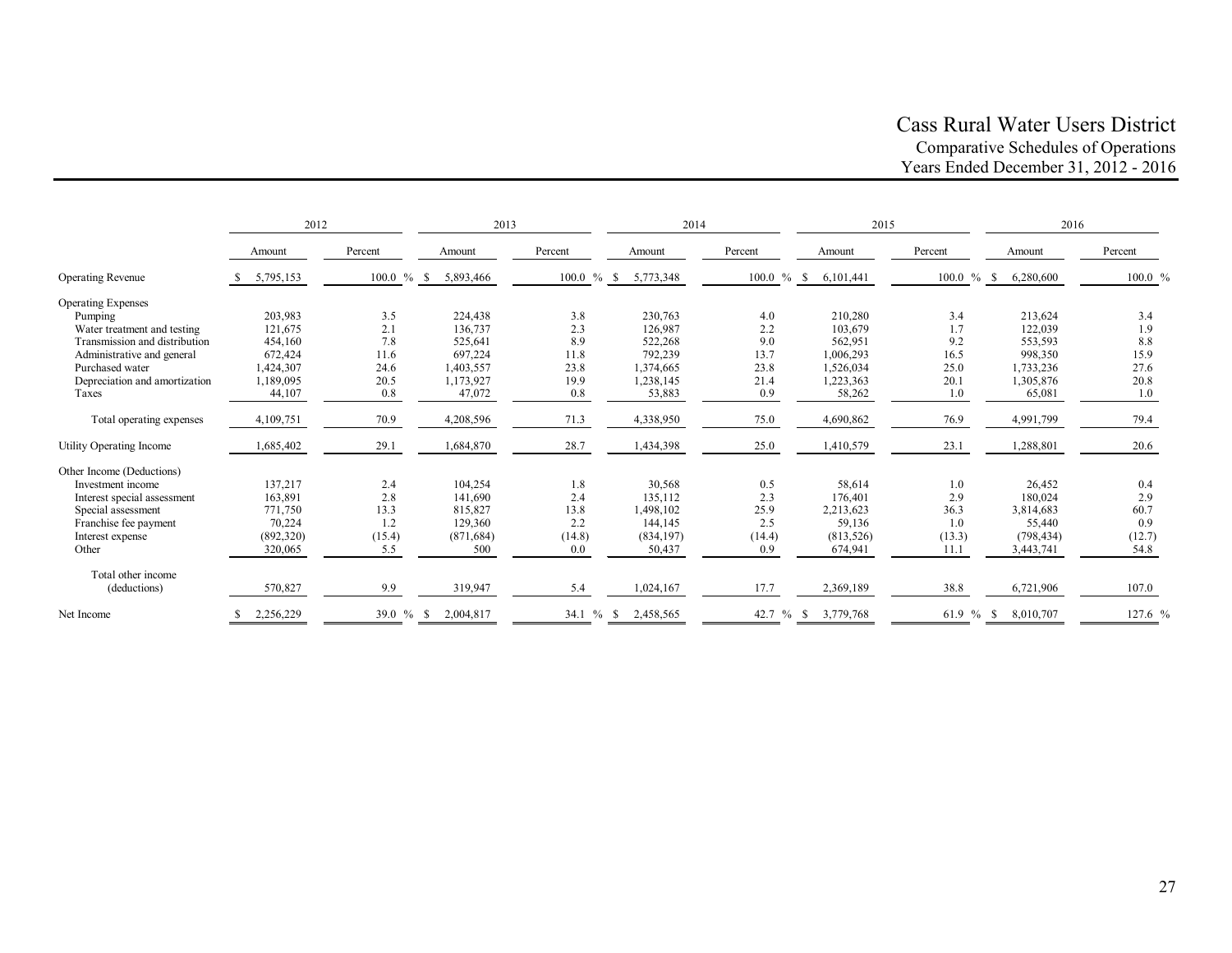

Additional Reports December 31, 2016 and 2015 Cass Rural Water Users District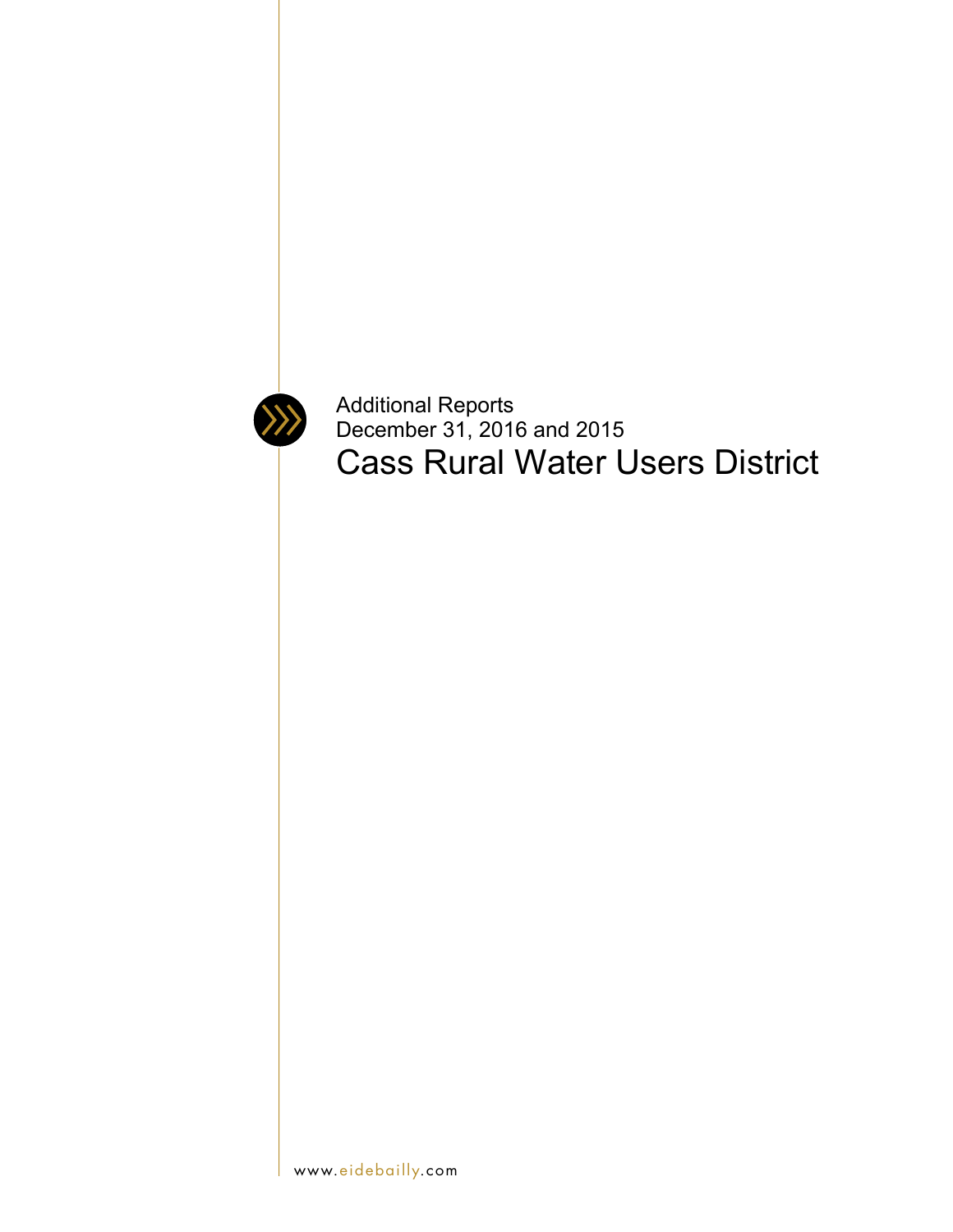

CPAs & BUSINESS ADVISORS

## **Independent Auditor's Report on Internal Control over Financial Reporting and on Compliance and Other Matters Based on an Audit of Financial Statements Performed in Accordance with Government Auditing Standards**

The Board of Directors Cass Rural Water Users District Kindred, North Dakota

We have audited, in accordance with auditing standards generally accepted in the United States of America and the standards applicable to financial audits contained in *Government Auditing Standards*, issued by the Comptroller General of the United States, the financial statements of Cass Rural Water Users District, which comprise the statement of net position as of and for the year ended December 31, 2016, and the related statements of revenues, expenses and changes in net position and cash flows for the year then ended, and the related notes to the financial statements and have issued our report thereon dated March 23, 2017.

#### **Internal Control over Financial Reporting**

In planning and performing our audit of the financial statements, we considered the District's internal control over financial reporting (internal control) to determine the audit procedures that are appropriate in the circumstances for the purpose of expressing our opinions on the financial statements, but not for the purpose of expressing an opinion on the effectiveness of the District's internal control. Accordingly, we do not express an opinion on the effectiveness of the District's internal control.

Our consideration of internal control over financial reporting was for the limited purpose described in the preceding paragraph and was not designed to identify all deficiencies in internal control over financial reporting that might be material weaknesses or significant deficiencies and therefore, material weaknesses or significant deficiencies may exist that were not identified. However, as described in the accompanying schedule of findings, we identified certain deficiencies in internal control that we consider to be material weaknesses.

A *deficiency in internal control* exists when the design or operation of a control does not allow management or employees, in the normal course of performing their assigned functions, to prevent, or detect and correct, misstatements on a timely basis. A *material weakness* is a deficiency, or a combination of deficiencies, in internal control, such that there is a reasonable possibility that a material misstatement of the entity's financial statements will not be prevented, or detected and corrected on a timely basis. We consider deficiency 2016-A, 2016-B, and 2016-C described in the accompanying schedule of audit findings and questioned costs to be a material weaknesses.

A *significant deficiency* is a deficiency, or a combination of deficiencies, in internal control that is less severe than a material weakness, yet important enough to merit attention by those charged with governance.

#### www. eidebailly .com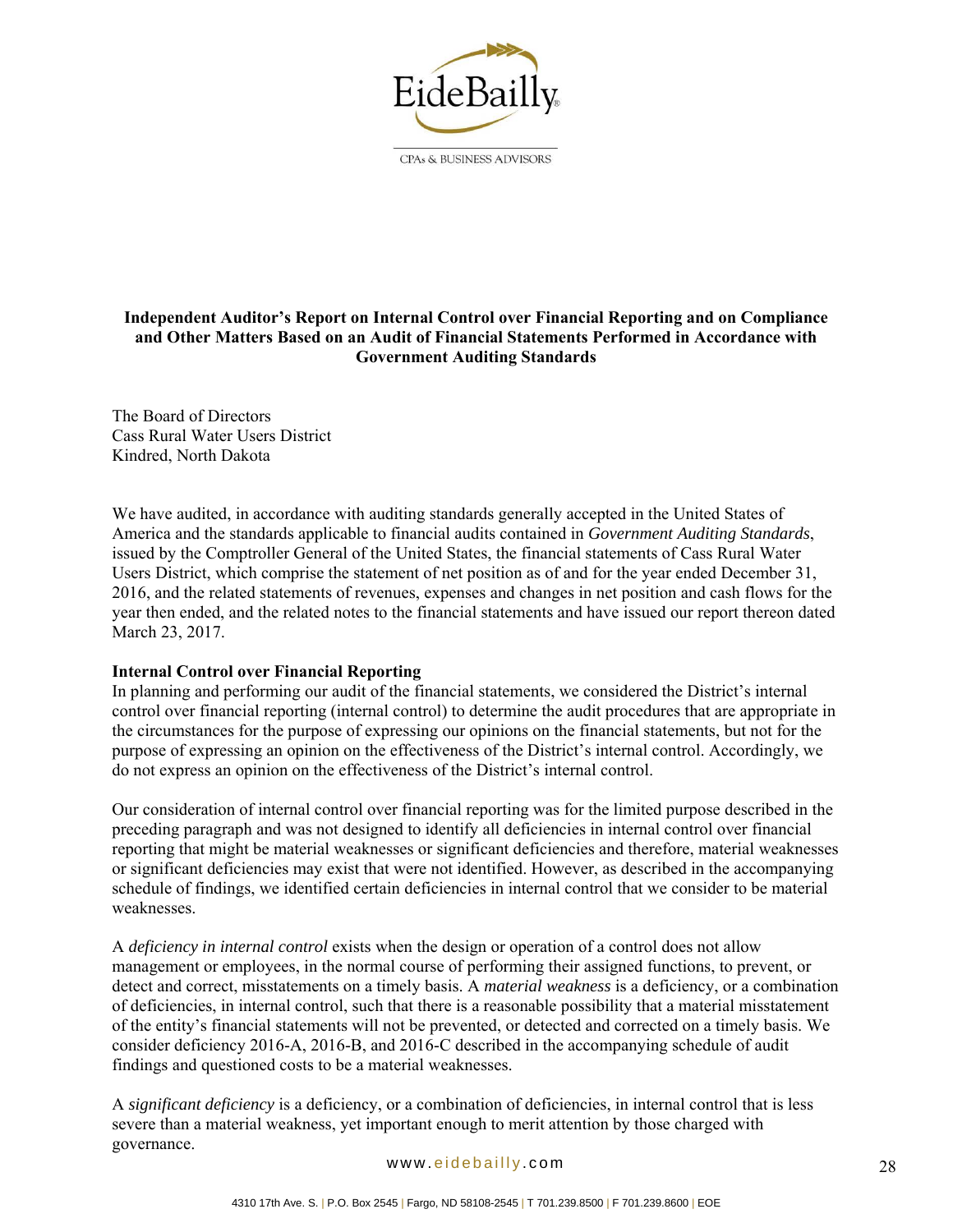#### **Compliance and Other Matters**

As part of obtaining reasonable assurance about whether the District's financial statements are free from material misstatement, we performed tests of its compliance with certain provisions of laws, regulations, contracts, and grant agreements, noncompliance with which could have a direct and material effect on the determination of financial statement amounts. However, providing an opinion on compliance with those provisions was not an objective of our audit, and accordingly, we do not express such an opinion. The results of our tests disclosed no instances of noncompliance or other matters that are required to be reported under *Government Auditing Standards*.

#### **District's Responses to Findings**

The District's responses to the findings identified in our audit are described in the schedule of audit findings and questioned costs. The District's responses were not subjected to the auditing procedures applied in the audit of the financial statements and, accordingly, we express no opinion on the responses.

#### **Purpose of this Report**

The purpose of this report is solely to describe the scope of our testing of internal control and compliance and the results of that testing, and not to provide an opinion on the effectiveness of the entity's internal control or on compliance. This report is an integral part of an audit performed in accordance with *Government Auditing Standards* in considering the entity's internal control and compliance. Accordingly, this communication is not suitable for any other purpose.

Gade Sailly LLP

Fargo, North Dakota March 23, 2017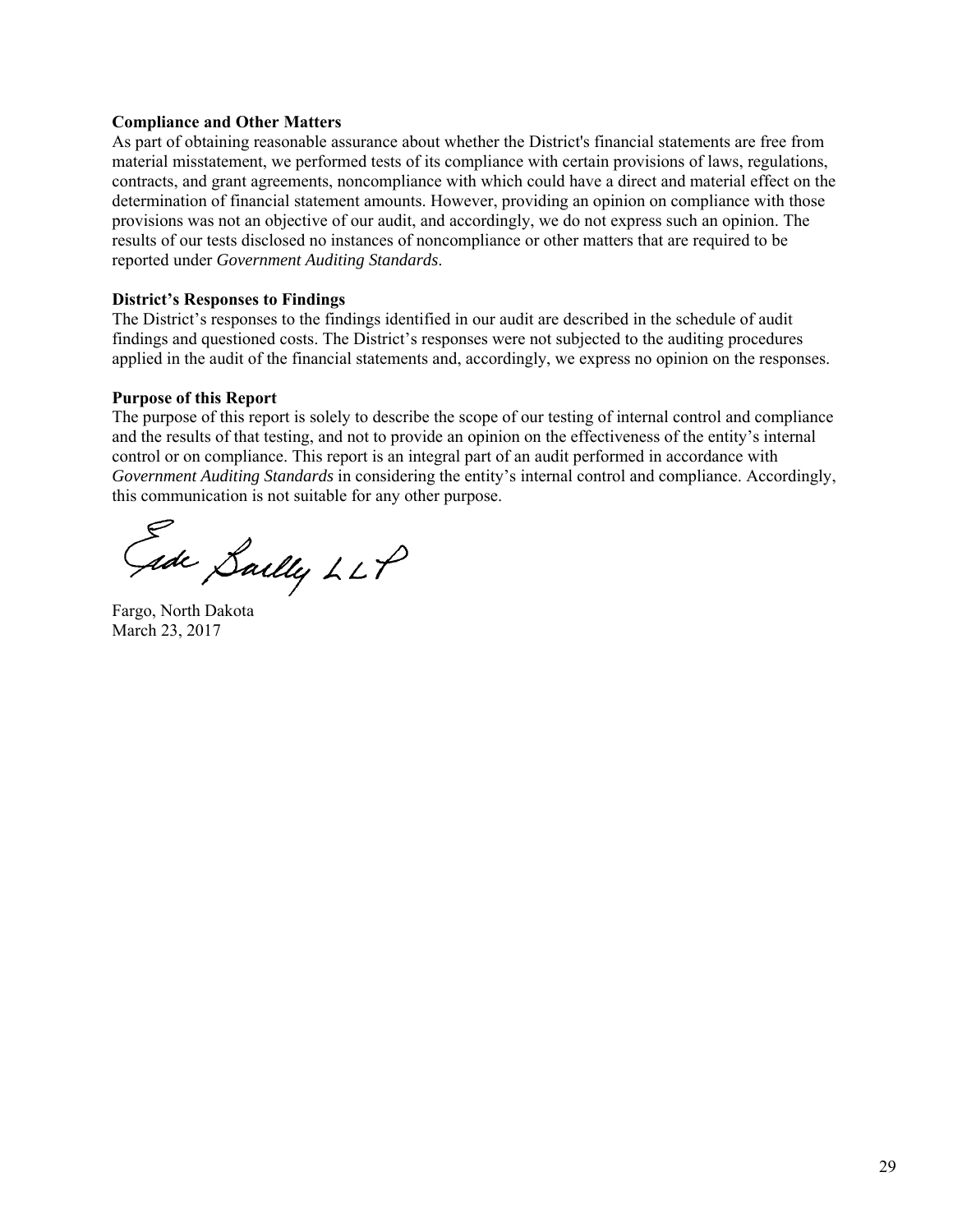

CPAs & BUSINESS ADVISORS

# **Independent Auditor's Report on Compliance for the Major Federal Program; Report on Internal Control over Compliance Required by the Uniform Guidance**

The Board of Directors Cass Rural Water Users District Kindred, North Dakota

#### **Report on Compliance for the Major Federal Program**

We have audited the District's compliance with the types of compliance requirements described in the *OMB Compliance Supplement* that could have a direct and material effect on the District's major federal program for the year ended December 31, 2016. The District's major federal program is identified in the summary of auditor's results section of the accompanying schedule of findings and questioned costs.

#### **Management's Responsibility**

Management is responsible for compliance with federal statutes, regulations, and the terms and conditions of its federal awards applicable to its federal programs.

#### **Auditor's Responsibility**

Our responsibility is to express an opinion on the compliance for the District's major federal program based on our audit of the types of compliance requirements referred to above. We conducted our audit of compliance in accordance with auditing standards generally accepted in the United States of America; the standards applicable to financial audits contained in *Government Auditing Standards*, issued by the Comptroller General of the United States; and the audit requirements of Title 2 U.S. *Code of Federal Regulations* Part 200, *Uniform Administrative Requirements, Cost Principles, and Audit Requirements for Federal Awards* (Uniform Guidance). Those standards and the Uniform Guidance require that we plan and perform the audit to obtain reasonable assurance about whether noncompliance with the compliance requirements referred to above that could have a direct and material effect on a major federal program occurred. An audit includes examining, on a test basis, evidence about the District's compliance with those requirements and performing such other procedures as we considered necessary in the circumstances.

We believe that our audit provides a reasonable basis for our opinion on compliance for the major federal program. However, our audit does not provide a legal determination of the District's compliance.

#### **Opinion on the Major Federal Program**

In our opinion, the District complied, in all material respects, with the compliance requirements referred to above that could have a direct and material effect on the major Federal program for the year ended December 31, 2016.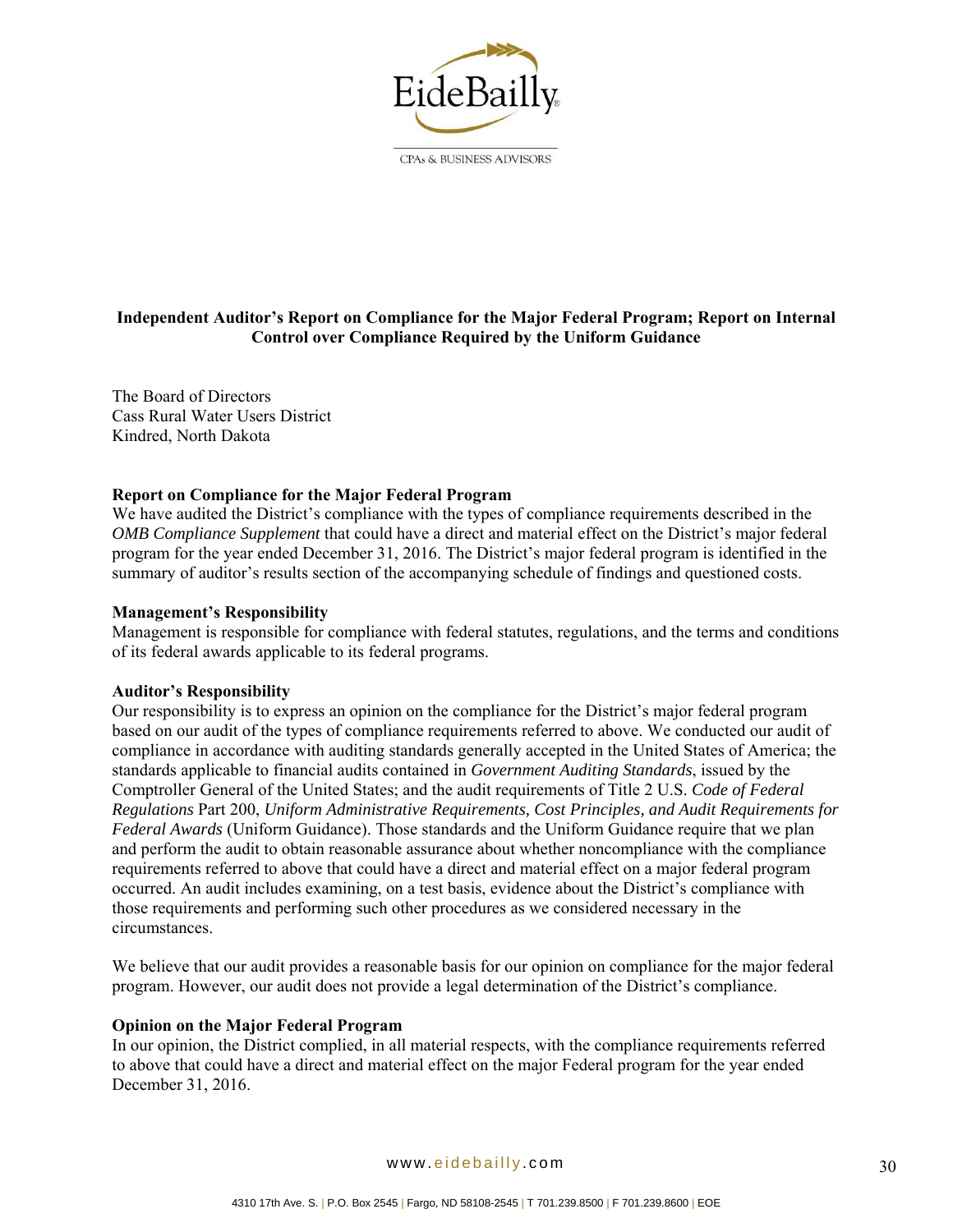#### **Report on Internal Control over Compliance**

Management of the District is responsible for establishing and maintaining effective internal control over compliance with the compliance requirements referred to above. In planning and performing our audit of compliance, we considered the District's internal control over compliance with the types of requirements that could have a direct and material effect on each major federal program to determine the auditing procedures that are appropriate in the circumstances for the purpose of expressing an opinion on compliance for each major federal program and to test and report on internal control over compliance in accordance with the Uniform Guidance, but not for the purpose of expressing an opinion on the effectiveness of internal control over compliance. Accordingly, we do not express an opinion on the effectiveness of the District's internal control over compliance.

*A deficiency in internal control over compliance* exists when the design or operation of a control over compliance does not allow management or employees, in the normal course of performing their assigned functions, to prevent, or detect and correct, noncompliance with a type of compliance requirement of a federal program on a timely basis. *A material weakness in internal control over compliance* is a deficiency, or combination of deficiencies, in internal control over compliance, such that there is a reasonable possibility that material noncompliance with a compliance requirement will not be prevented, or detected and corrected, on a timely basis. *A significant deficiency in internal control over compliance* is a deficiency, or a combination of deficiencies, in internal control over compliance with a type of compliance requirement of a federal program that is less severe than a material weakness in internal control over compliance, yet important enough to merit attention by those charged with governance.

Our consideration of internal control over compliance was for the limited purpose described in the first paragraph of this section and was not designed to identify all deficiencies in internal control that might be material weaknesses or significant deficiencies. We did not identify any deficiencies in internal control over compliance that we consider to be material weaknesses. However, material weaknesses may exist that have not been identified.

The purpose of this report on internal control over compliance is solely to describe the scope of our testing of internal control over compliance and the results of that testing based on the requirements of the Uniform Guidance. Accordingly, this report is not suitable for any other purpose.

Gide Sailly LLP

Fargo, North Dakota March 23, 2017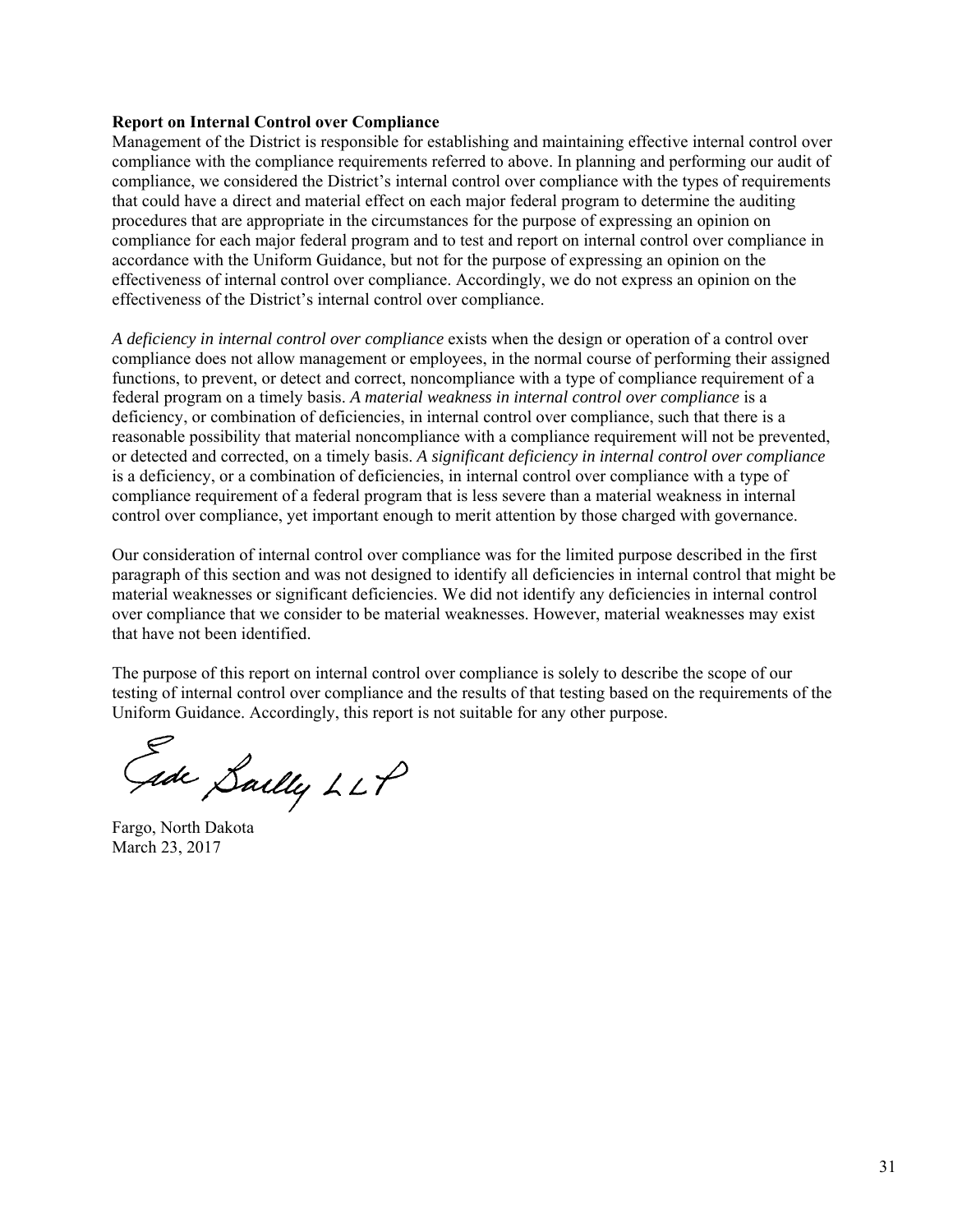# **Section I – Summary of Auditor's Results**

# **FINANCIAL STATEMENTS**

| Type of Auditor's Report Issued                                                                                         | Unmodified     |
|-------------------------------------------------------------------------------------------------------------------------|----------------|
| Internal Control over Financial Reporting                                                                               |                |
| Material weaknesses identified                                                                                          | Yes            |
| Significant deficiencies identified not                                                                                 |                |
| considered to be material weaknesses                                                                                    | None Reported  |
| Noncompliance material to financial statements noted                                                                    | No             |
| <b>FEDERAL AWARDS</b>                                                                                                   |                |
| Internal Control over Major Programs                                                                                    |                |
| Material weaknesses identified                                                                                          | N <sub>o</sub> |
| Significant deficiencies identified not                                                                                 |                |
| considered to be material weaknesses                                                                                    | None Reported  |
| Type of Auditor's Report Issued on Compliance for Major Programs                                                        | Unmodified     |
|                                                                                                                         |                |
| Any Audit Findings Disclosed That Are Required to be Reported<br>in accordance with the Uniform Guidance: 2 CFR 200.516 | N <sub>o</sub> |
| <b>Identification of Major Programs:</b>                                                                                |                |
| Name of Federal Program or Cluster                                                                                      | CFDA Number    |
| Capitalization Grants for Drinking Water State Revolving Funds                                                          | 66.468         |
|                                                                                                                         |                |
| Dollar threshold used to distinguish between                                                                            |                |
| Type A and Type B Programs:                                                                                             | \$750,000      |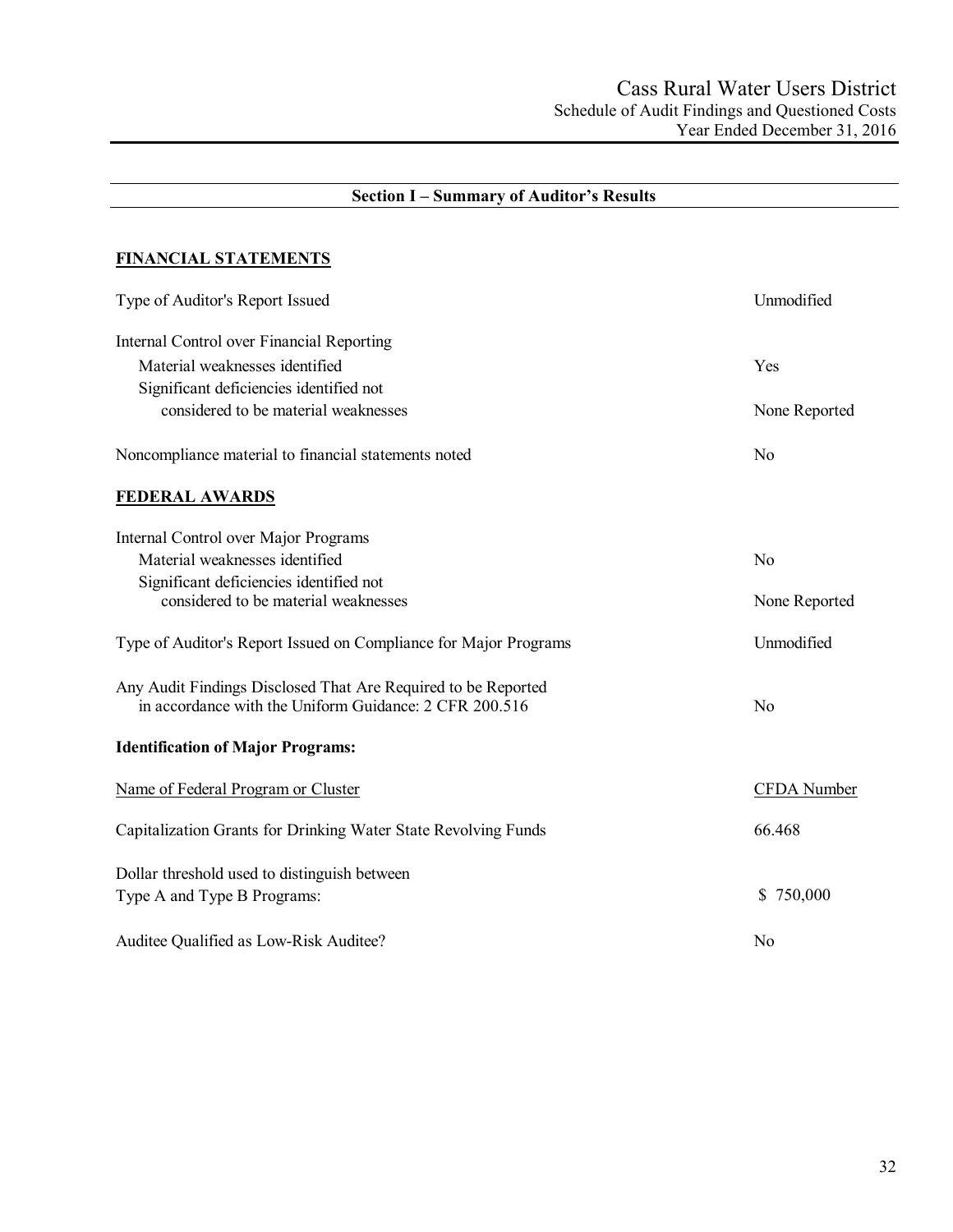## **Section II – Financial Statement Findings**

#### **Material Weakness**

#### **2016-A Segregation of Duties**

Criteria – A good system of internal accounting control requires an adequate segregation of duties so that no one individual has incompatible responsibilities. No one person should have more than one duty relating to the authorization (approval), custody of checks (check signers), record keeping and reconciliation functions.

Condition – The District has a lack of segregation of duties due to a limited number of office personnel.

Cause – There is a limited amount of office employees involved in the internal control process.

Effect – Inadequate segregation of duties could adversely affect the District's ability to detect misstatements in amounts that would be material in relation to the financial statements in a timely period by employees in the normal course of performing their assigned functions.

Recommendation – While we recognize that your office staff may not be large enough to permit complete segregation of duties in all material respects for an effective system of internal control, the functions should be reviewed to determine if additional segregation of duties is feasible and to improve the efficiency and effectiveness of financial management and financial statement accuracy for the District. Segregation of authorization, custody of assets, record keeping and reconciliation functions would assist in mitigating the risk of fraud or misstatements to the financial statements.

Views of Responsible Officials – There is no disagreement with the finding.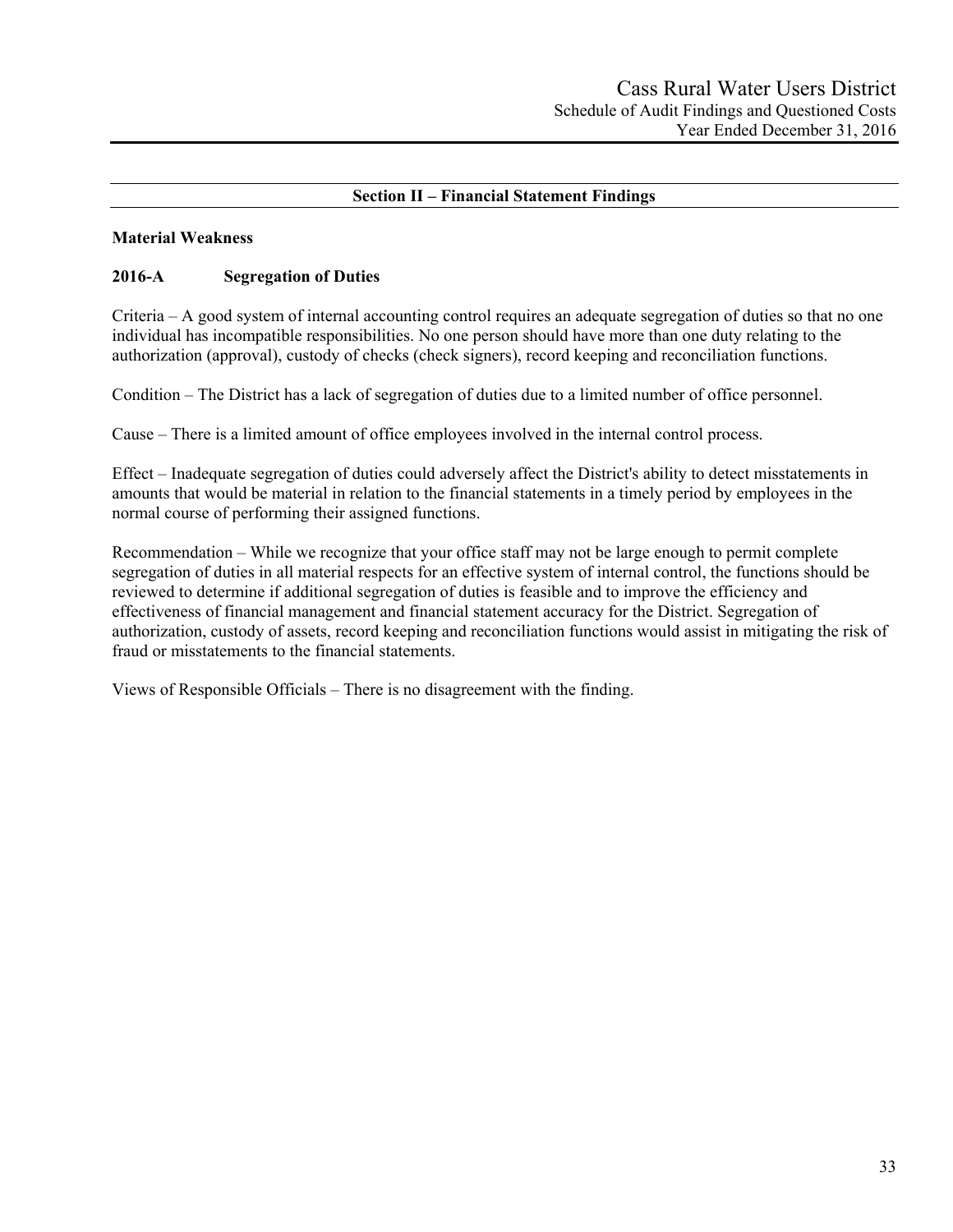## **Material Weakness**

## **2016-B Material Journal Entries**

Criteria – A good system of internal accounting control contemplates an adequate system for recording and processing entries material to the financial statements.

Condition – During the course of our engagement, we proposed material audit adjustments that would not have been identified as a result of the District's existing internal controls, and therefore could have resulted in a material misstatement of the District's financial statements.

Cause – District personnel do not have adequate training to apply U.S. generally accepted accounting principles internally.

Effect – Inadequate controls could adversely affect the District's ability to detect misstatements in amounts that would be material in relation to the financial statements.

Recommendation – While we recognize that your office staff is limited, it is important that you be aware of this condition. In situations like this, management's close supervision and review of accounting information is the best means of preventing and detecting errors and irregularities.

Views of Responsible Officials – There is no disagreement with the finding.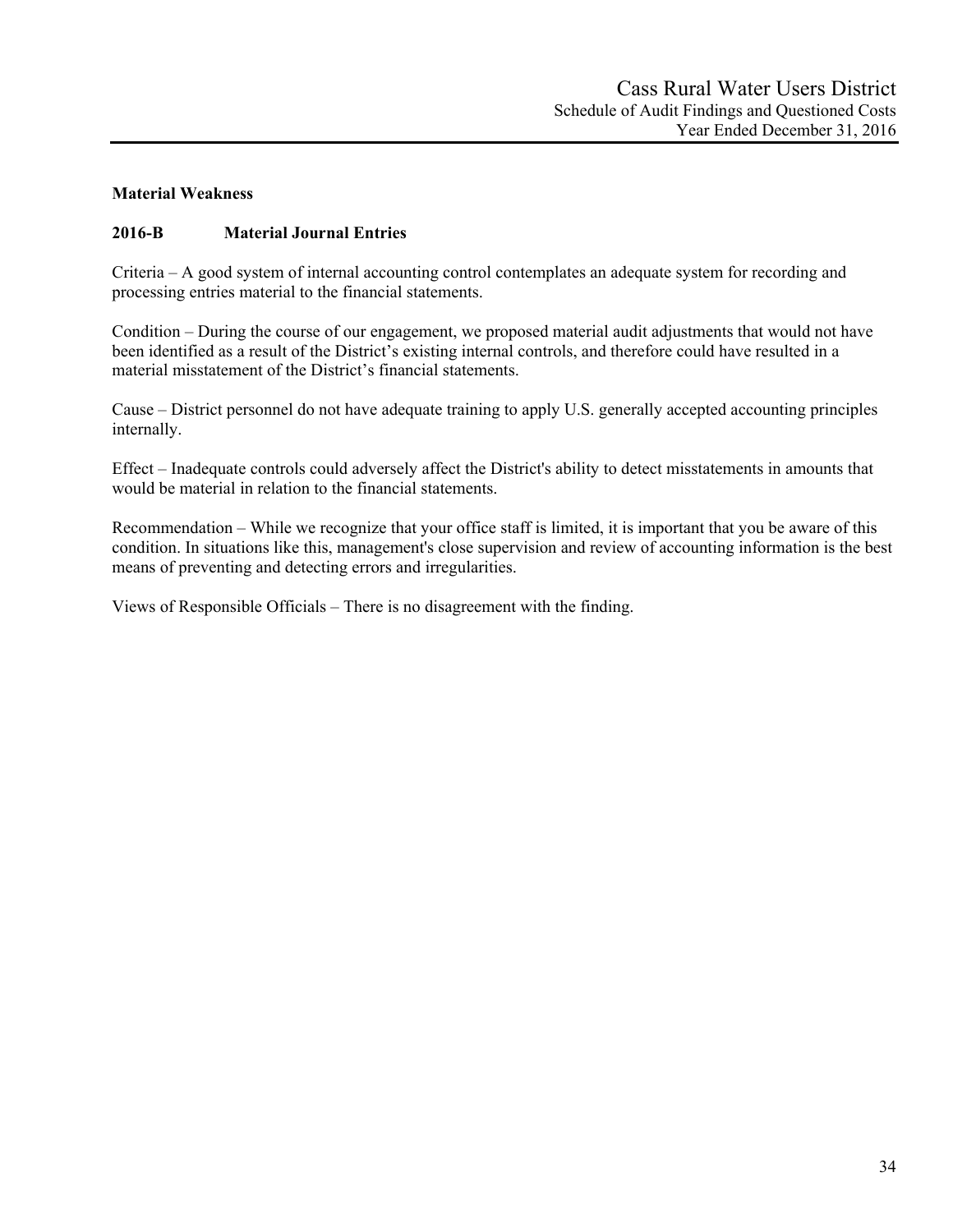## **Material Weakness**

## **2016-C Preparation of Financial Statements and Schedule of Expenditures of Federal Awards**

Criteria – A good system of internal accounting control contemplates an adequate system for recording, processing entries material to the financial statements, and preparation of the financial statements and related notes, and the schedule of expenditures of federal awards.

Condition – The District does not have an internal control system designed to provide for the preparation of the financial statements being audited. As auditors, we were requested to draft the financial statements and accompanying notes to the financial statements.

Cause – District personnel do not have adequate training to apply U.S. generally accepted accounting principles internally.

Effect – This control deficiency could result in a misstatement to the financial statements that would not be prevented or detected.

Recommendation – This circumstance is not unusual in a District of your size. It is the responsibility of management and those charged with governance to make the decision whether to accept the degree of risk associated with this condition because of cost or other considerations.

Views of Responsible Officials – There is no disagreement with the finding.

#### **Section III – Federal Awards Findings and Questioned Costs**

None reported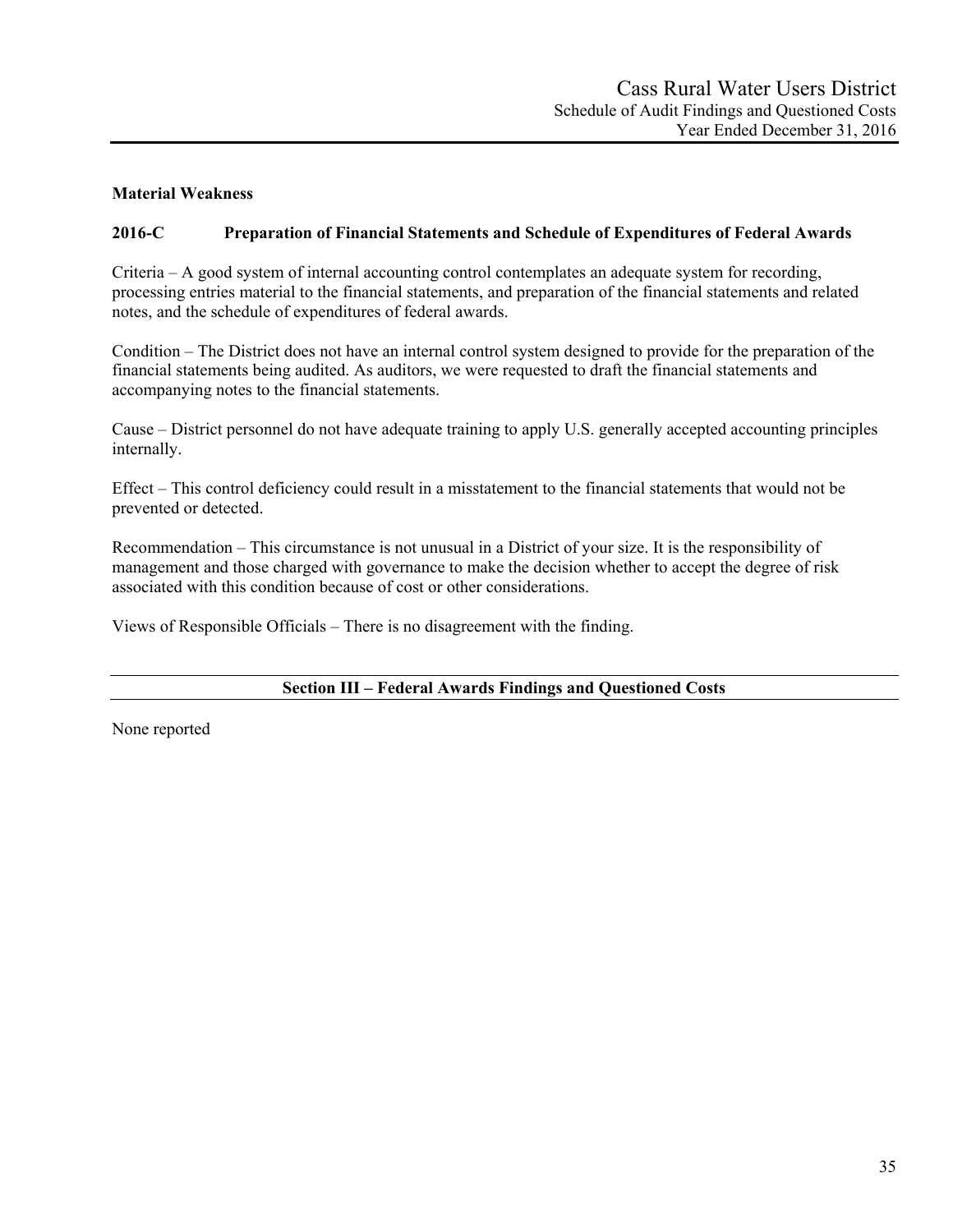

CPAs & BUSINESS ADVISORS

## **Farmers Home Administration (FmHA) Comments**

The Board of Directors Cass Rural Water Users District Kindred, North Dakota

We have audited the financial statements of Cass Rural Water Users District, for the year ended December 31, 2016, and have issued our report thereon dated March 23, 2017.

In planning and performing our audit of the financial statements of the District for the year ended December 31, 2016, we considered its internal control over financial reporting in order to determine our auditing procedures for the purpose of expressing our opinion on the financial statements and not to provide assurance on the internal control over financial reporting. However, we noted certain matters involving the internal control over financial reporting and its operation that we consider to be control deficiencies under standards established by the American Institute of Certified Public Accountants. A control deficiency involve matters coming to our attention relating to significant deficiencies in the design or operation of the internal control over financial reporting that, in our judgment, could adversely affect the District's ability to record, process, summarize and report financial data consistent with the assertions of management in the financial statements. The control deficiencies are described in the accompanying schedule of findings.

A significant deficiency is a deficiency in internal control, or combinations of deficiencies, that adversely affects the entity's ability to initiate, authorize, record, process, or report financial data reliably in accordance with generally accepted accounting principles such that there is more than a remote likelihood that a misstatement of the entity's financial statements that is more than inconsequential will not be prevented or detected.

A material weakness is a significant deficiency or a combination of significant deficiencies that results in more than a remote likelihood that a material misstatement of the financial statements will not be prevented or detected by the District's internal control.

Our consideration of the internal control over financial reporting was for the limited purpose described in the first paragraph of this section and would not necessarily identify all deficiencies in the internal control that might be significant deficiencies and, accordingly, would not necessarily disclose all significant deficiencies that are also considered to be a significant deficiency or a material weakness. However, we do believe findings 2016-A, 2016-B, and 2016-C are material weaknesses as described in the schedule of findings.